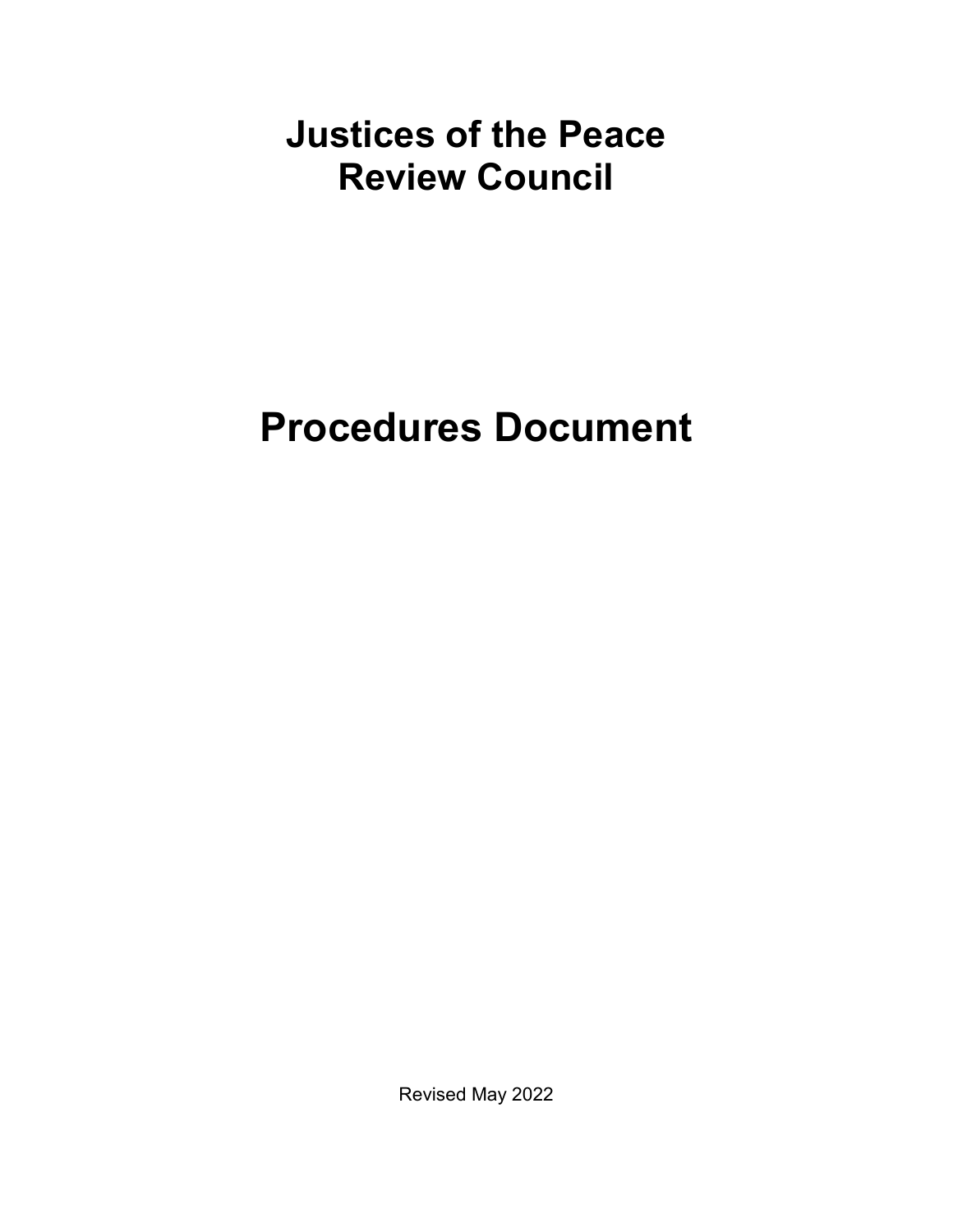# **Table of Contents**

| 1. |                                                                         |  |
|----|-------------------------------------------------------------------------|--|
|    |                                                                         |  |
|    |                                                                         |  |
|    | Composition of the Justices of the Peace Review Council  11             |  |
|    |                                                                         |  |
|    | Interim Recommendations: Non-assignment or Reassignment 12              |  |
|    |                                                                         |  |
|    | Privacy and Confidentiality of the Complaint and Discipline Process  14 |  |
| 2. |                                                                         |  |
|    |                                                                         |  |
| 3. |                                                                         |  |
|    |                                                                         |  |
| 4. |                                                                         |  |
|    |                                                                         |  |
|    |                                                                         |  |
|    |                                                                         |  |
|    |                                                                         |  |
| 5. |                                                                         |  |
|    |                                                                         |  |
|    |                                                                         |  |
|    |                                                                         |  |
|    |                                                                         |  |
|    |                                                                         |  |
|    |                                                                         |  |
|    |                                                                         |  |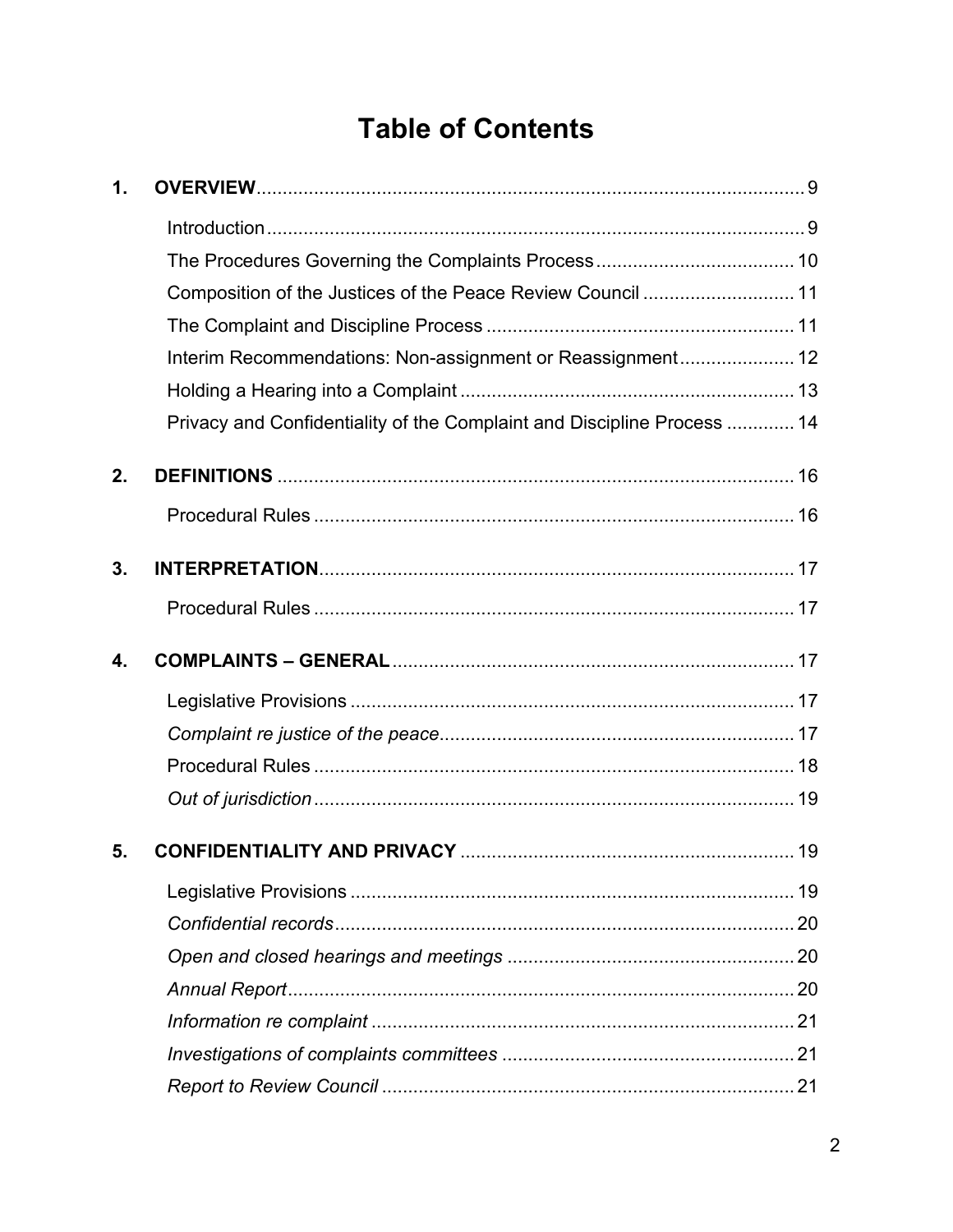| 6. |                                                                     |  |
|----|---------------------------------------------------------------------|--|
|    |                                                                     |  |
|    |                                                                     |  |
|    |                                                                     |  |
|    |                                                                     |  |
|    |                                                                     |  |
|    |                                                                     |  |
|    |                                                                     |  |
|    |                                                                     |  |
| 7. |                                                                     |  |
|    |                                                                     |  |
|    |                                                                     |  |
|    |                                                                     |  |
|    |                                                                     |  |
|    |                                                                     |  |
|    |                                                                     |  |
|    |                                                                     |  |
|    |                                                                     |  |
|    |                                                                     |  |
|    |                                                                     |  |
|    |                                                                     |  |
|    | Disclosure of non-assignment or reassignment to another location 29 |  |
|    |                                                                     |  |
|    |                                                                     |  |
|    |                                                                     |  |
| 8. |                                                                     |  |

3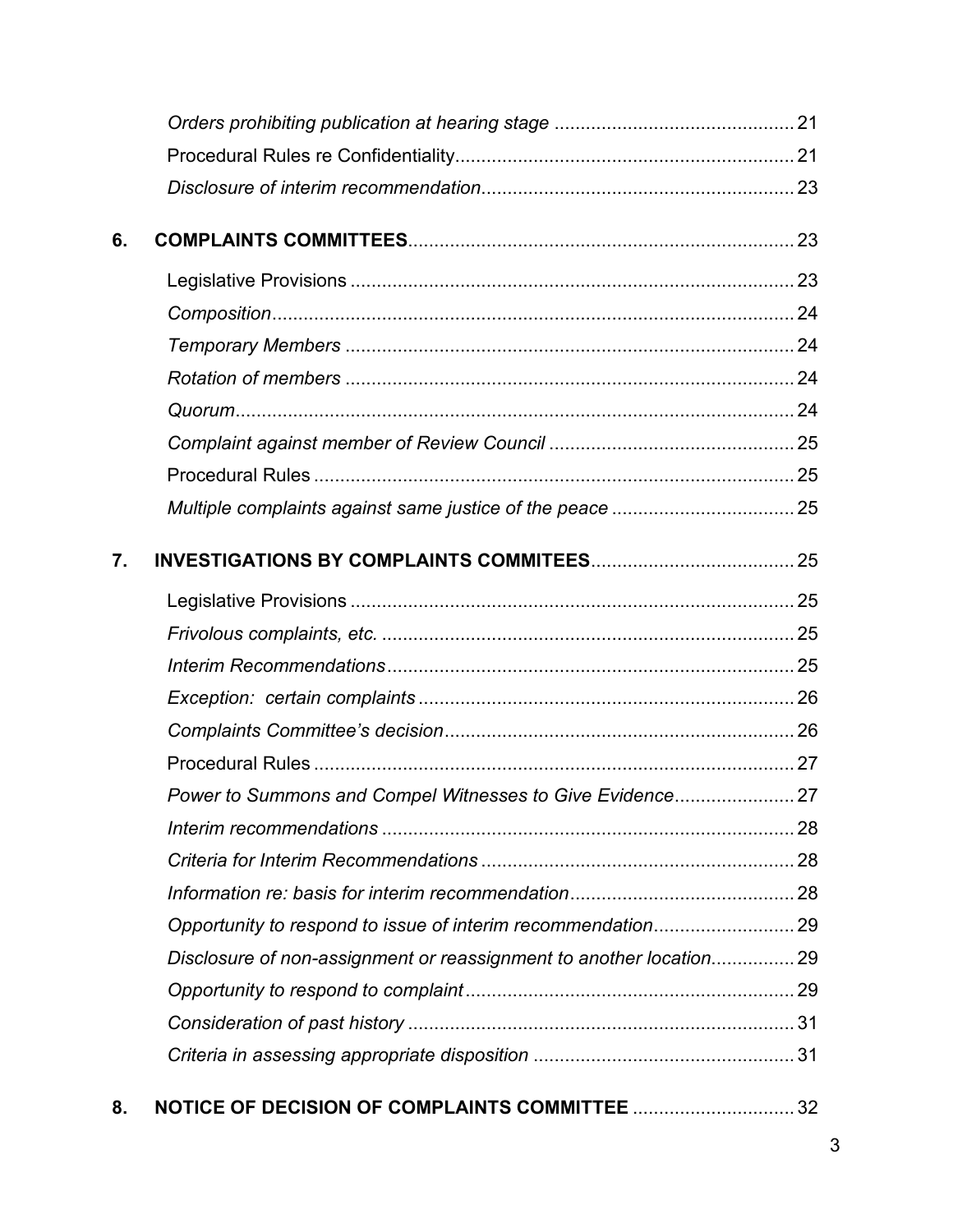| 9.              |                                                                |  |
|-----------------|----------------------------------------------------------------|--|
|                 |                                                                |  |
|                 |                                                                |  |
|                 |                                                                |  |
|                 |                                                                |  |
|                 |                                                                |  |
| 10 <sub>1</sub> |                                                                |  |
|                 |                                                                |  |
|                 |                                                                |  |
|                 |                                                                |  |
|                 |                                                                |  |
|                 |                                                                |  |
|                 |                                                                |  |
|                 |                                                                |  |
|                 |                                                                |  |
|                 |                                                                |  |
| 11.             |                                                                |  |
|                 |                                                                |  |
|                 |                                                                |  |
|                 | Registrar may instruct lawyer when hearing process complete 38 |  |
| 12.             |                                                                |  |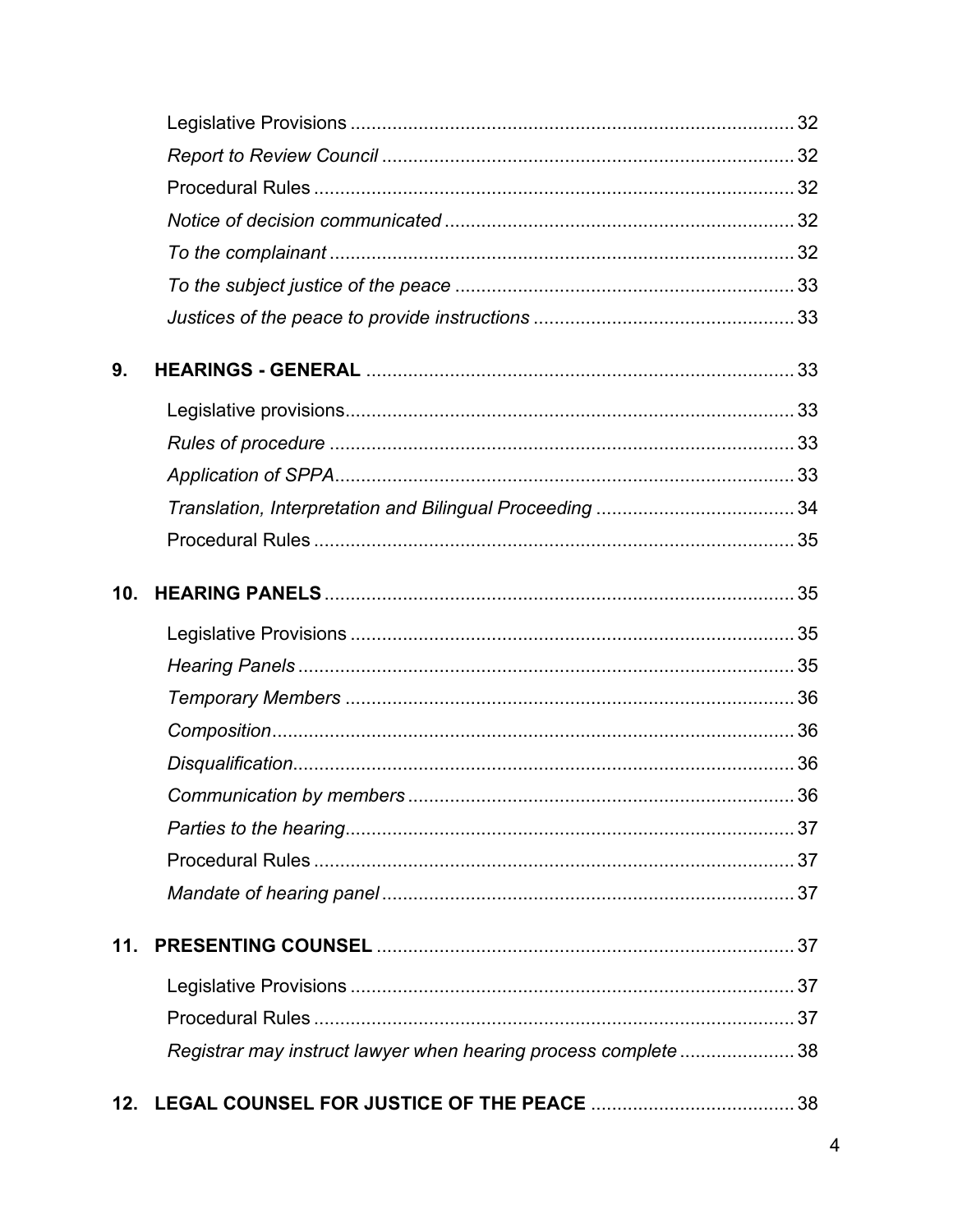| 13. |                                                                |  |
|-----|----------------------------------------------------------------|--|
|     |                                                                |  |
| 14. | PUBLIC INFORMATION ABOUT HEARING PROCEEDINGS 39                |  |
|     |                                                                |  |
|     |                                                                |  |
|     |                                                                |  |
| 15. |                                                                |  |
|     |                                                                |  |
|     |                                                                |  |
|     |                                                                |  |
|     |                                                                |  |
|     |                                                                |  |
|     |                                                                |  |
|     |                                                                |  |
| 16. |                                                                |  |
|     | Response to Notice of Hearing by Justice of the Peace 41       |  |
|     |                                                                |  |
|     |                                                                |  |
|     |                                                                |  |
|     |                                                                |  |
|     |                                                                |  |
|     |                                                                |  |
|     |                                                                |  |
| 17. | <b>DISPOSITIONS AND ORDERS DETERMINED BY HEARING PANEL  46</b> |  |
|     |                                                                |  |
|     |                                                                |  |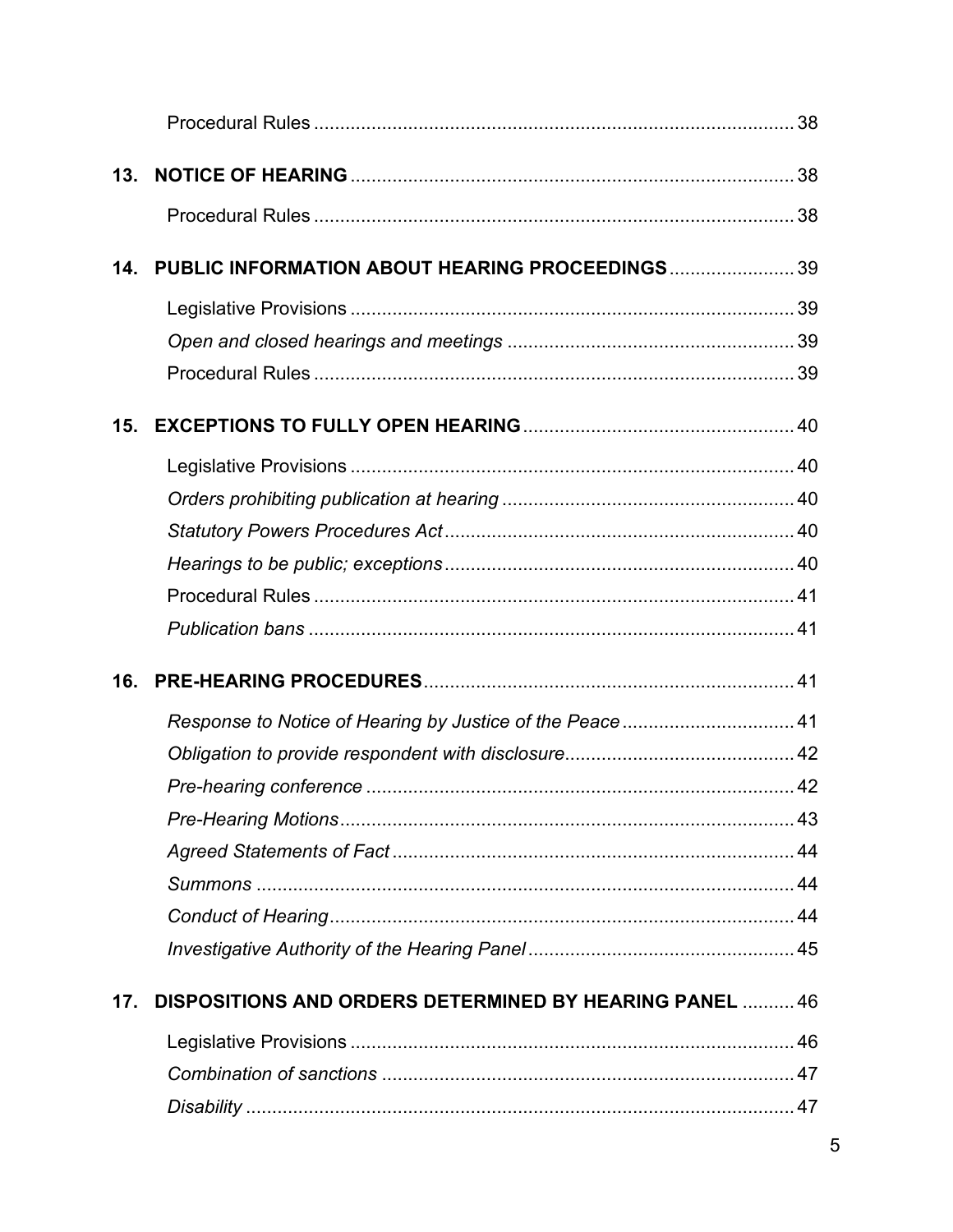| 18. |                                                                   |  |
|-----|-------------------------------------------------------------------|--|
|     |                                                                   |  |
|     |                                                                   |  |
| 19. |                                                                   |  |
|     |                                                                   |  |
|     |                                                                   |  |
|     |                                                                   |  |
|     |                                                                   |  |
|     |                                                                   |  |
|     |                                                                   |  |
|     |                                                                   |  |
|     |                                                                   |  |
|     |                                                                   |  |
|     |                                                                   |  |
| 20. |                                                                   |  |
|     |                                                                   |  |
|     |                                                                   |  |
|     |                                                                   |  |
| 21. | <b>CRITERIA AND PROCEDURES FOR APPLICATION TO ENGAGE IN OTHER</b> |  |
|     |                                                                   |  |
|     |                                                                   |  |
|     |                                                                   |  |
|     |                                                                   |  |
|     |                                                                   |  |
|     |                                                                   |  |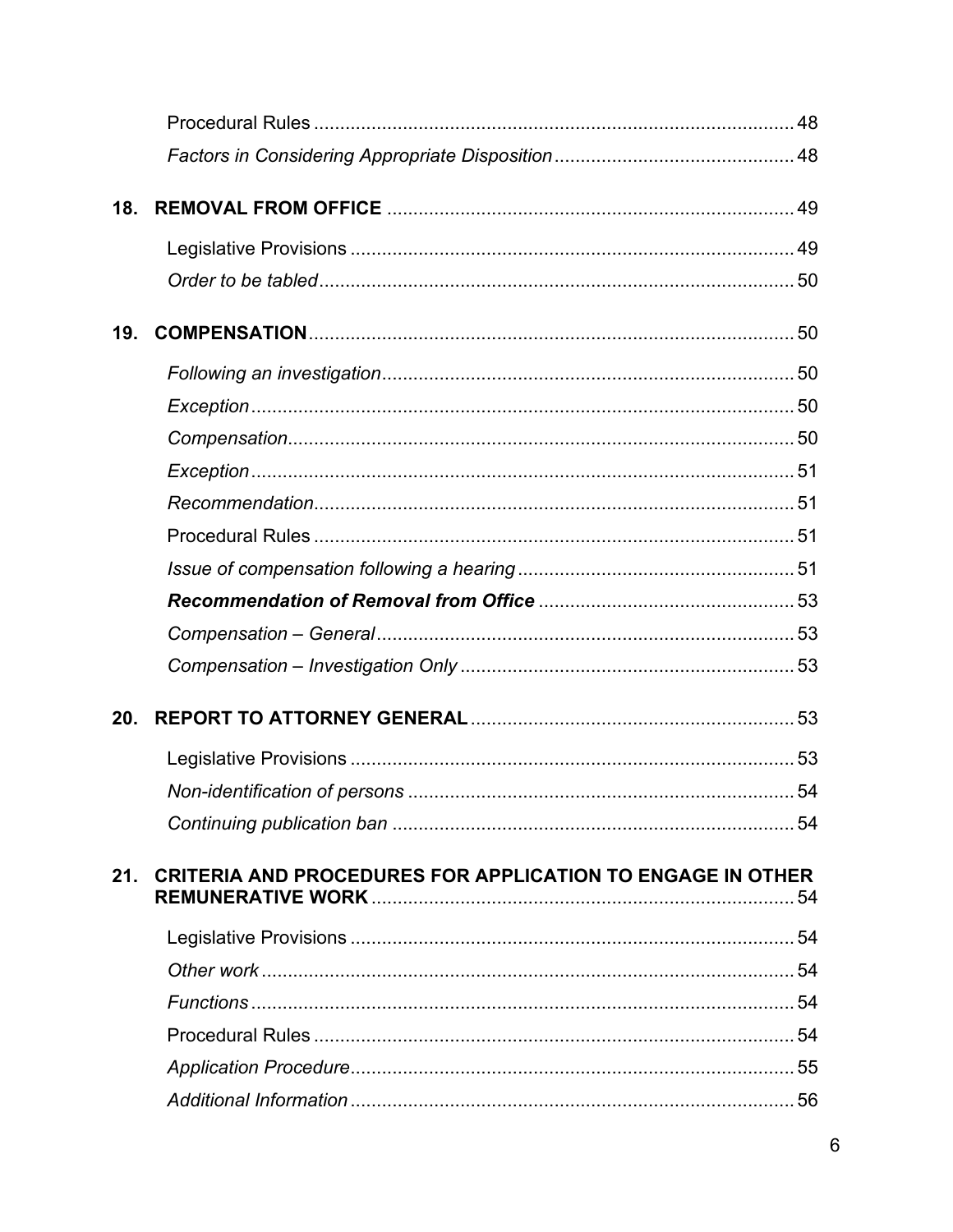| 22. |    |
|-----|----|
|     |    |
|     |    |
|     |    |
|     |    |
|     |    |
|     |    |
|     |    |
|     |    |
|     |    |
|     |    |
|     |    |
|     |    |
|     | 63 |
|     |    |
| 23. |    |
|     |    |
|     |    |
|     |    |
|     |    |
|     |    |
|     |    |
|     |    |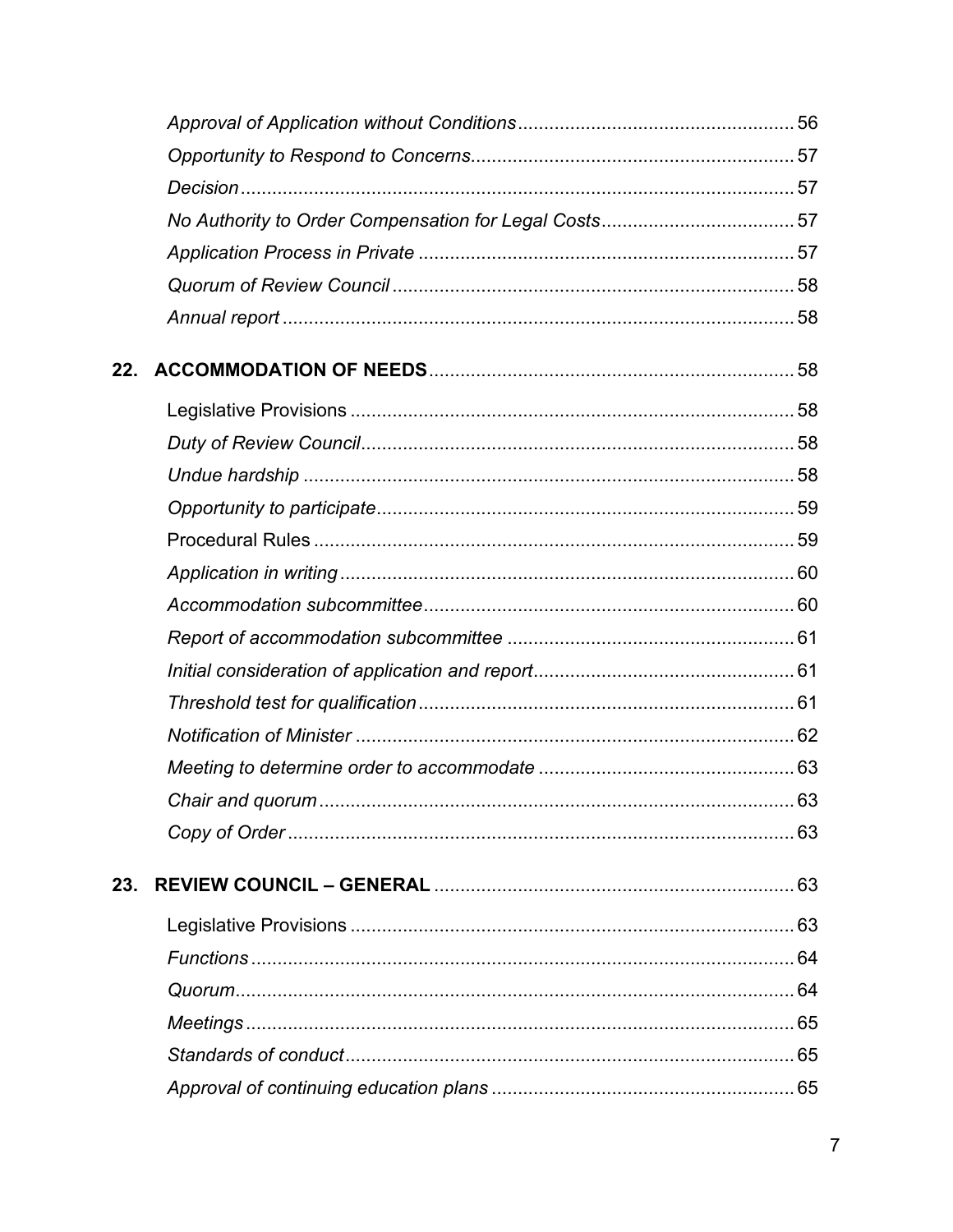| APPENDIX C - Protocol Regarding the Use of Electronic Communication |  |
|---------------------------------------------------------------------|--|
|                                                                     |  |
|                                                                     |  |
|                                                                     |  |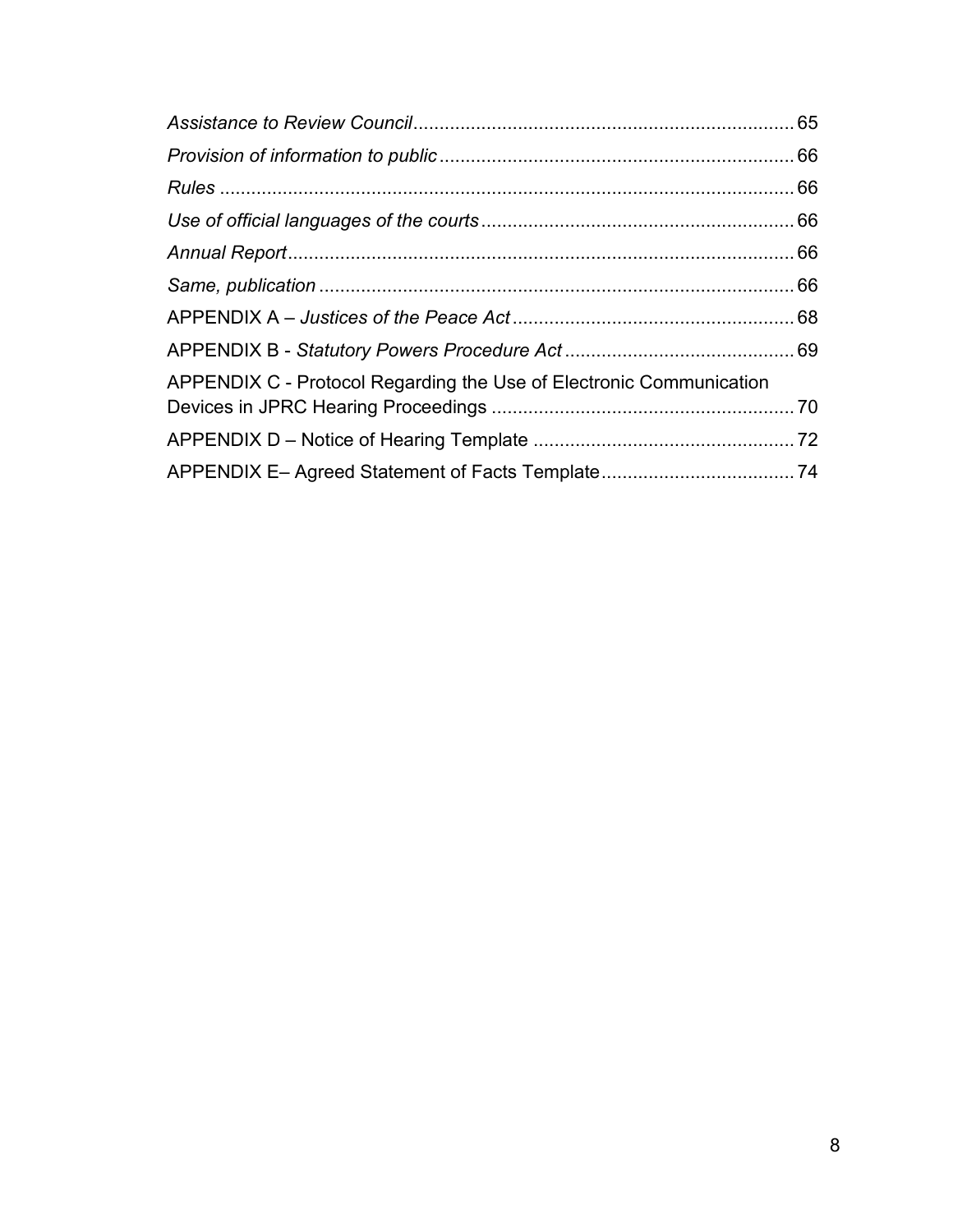#### <span id="page-8-0"></span>**1. OVERVIEW**

#### <span id="page-8-1"></span>**Introduction**

In Ontario, justices of the peace perform a number of judicial functions, including conducting trials under the *[Provincial Offences Act](https://www.ontario.ca/laws/statute/90p33)[1](#page-8-2)*, presiding over bail hearings and issuing search warrants.

There are two primary ways in which justices of the peace are held accountable in our legal system. Appellate review holds justices of the peace accountable for the quality of their legal reasoning and decisions, but it is equally important to hold justices of the peace accountable for their conduct. The conduct of a justice of the peace can affect public confidence in the individual judicial officer, in the judiciary generally, and in the justice system itself.

The *Justices of the Peace Act* [2](#page-8-3) establishes the Justices of the Peace Review Council as the body that, among other things, receives and investigates complaints about the conduct of justices of the peace, can consider applications for Orders of accommodation of needs arising from disabilities, approves continuing education plans for justices of the peace, and receives and decides on applications from justices of the peace to engage in remunerative work other than judicial duties.

The objective of the complaint process is to maintain public confidence in the judiciary and to restore that confidence when it is negatively affected by the conduct of a justice of the peace. Anyone who has concerns about a justice of the peace's conduct and believes that the conduct needs to be investigated and addressed may make a complaint in writing to the Council.

Membership on the Review Council includes judges, justices of the peace, lawyers and community members. This ensures that investigations and decisions made during the complaint process reflect an understanding of the judicial role, the views of members of the public and the perspective of the legal community who appear before judicial officers.

International jurisprudence recognizes that confidentiality is important to promoting the effectiveness of judicial disciplinary bodies and the statutory schemes under which they operate. The confidential and private nature of the complaint process is intended to achieve a balance between the accountability of justices of the peace for their conduct and the constitutionally protected value of judicial independence. Judicial independence guarantees that justices of the peace will be able to make decisions free of influence and based solely on fact and law.

<span id="page-8-2"></span><sup>1</sup> R.S.O. 1990, c. P.33.

<span id="page-8-3"></span><sup>2</sup> RSO 1990, c J.4.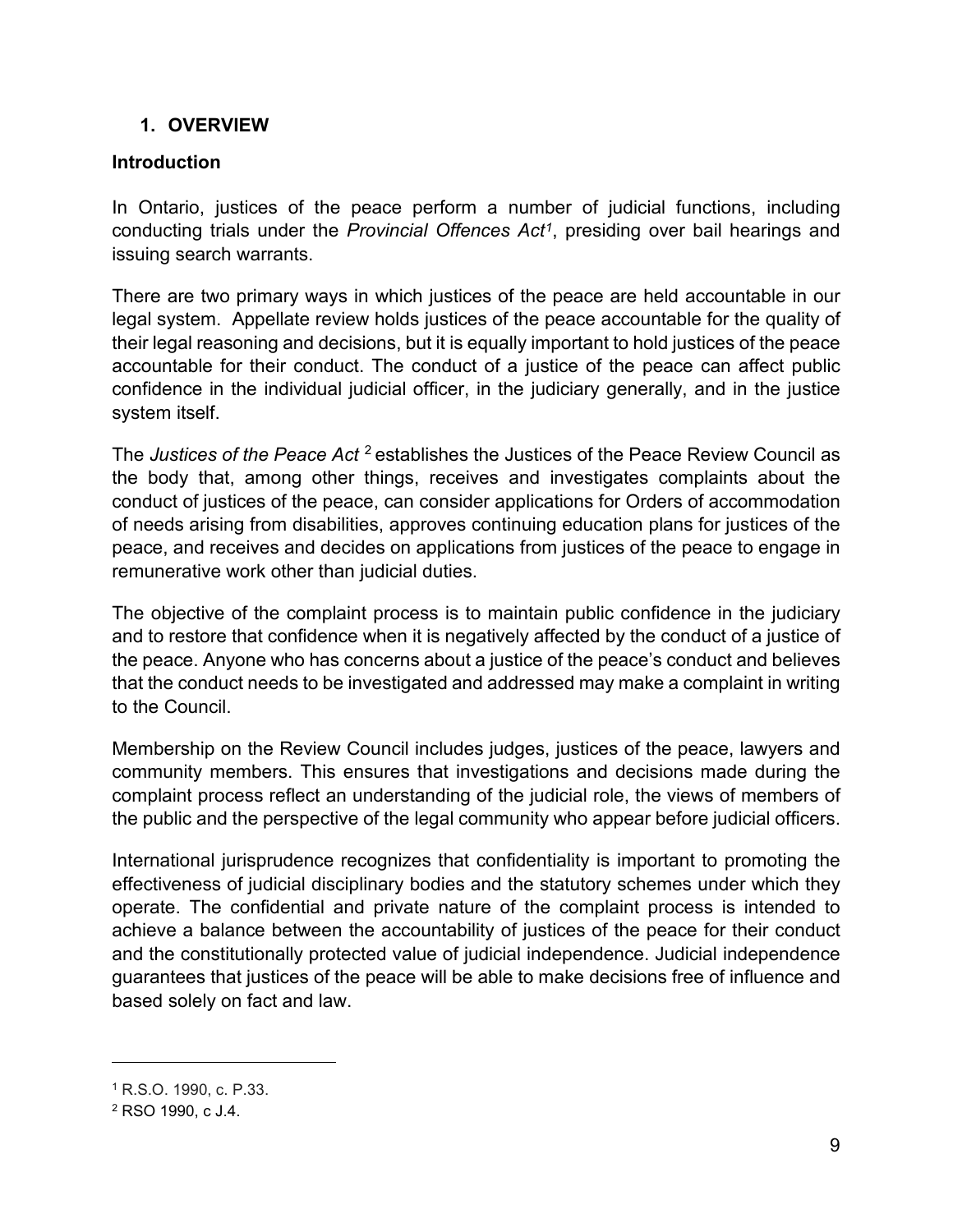The complaints process is, for the most part, private and confidential in the investigation stage and in the determination by a complaints committee of the appropriate disposition. If a hearing is ordered, however, the process becomes public upon the filing of a Notice of Hearing as an exhibit before a hearing panel, unless the hearing panel orders that there are exceptional circumstances to warrant a private hearing.

The Council provides an Annual Report<sup>[3](#page-9-1)</sup> on its work in order to inform the public of the complaints made to the Council, the steps taken in the investigations, the outcomes in each case and the brief reasons for each disposition. The law permits the Council to provide a summary of each case, but requires that the identity of the complainant, the justice of the peace and any witnesses be kept confidential unless there is a hearing into the complaint.

When a hearing is taking place, the public receives information and updates about the hearing through the Council's website and a notice published by the Council in the local newspaper. Decisions made during hearings are also posted on the website.

# <span id="page-9-0"></span>**The Procedures Governing the Complaints Process**

The procedures that govern the complaints process come primarily from two main sources: the *Justices of the Peace Act* and these Rules of Procedure. The *Justices of the Peace Act* (Appendix A) sets out the basic structure, membership and responsibilities of the Council and its complaints committees and hearing panels. The *Act* also allows the Council to establish its own public guidelines, polices, and rules of procedure for many aspects of its work. The *Act* also incorporates provisions contained in the *Statutory Powers Procedures Act* (Appendix B).

These Rules of Procedure contain the most relevant sections of the *Act,* which are set out at the beginning of each section under the heading, "**Legislative Provisions**". The law requires the Council to establish procedures to govern its work and to make them available to the public. The Rules of Procedure, which are available on the Council's website<sup>4</sup>, include the guidelines, practices and policies established by the Council, and appear in each section under the heading, "**Procedural Rules**". It is important to read these Rules of Procedures in conjunction with the decisions of hearing panels of the Council, which are available on the Council's website<sup>[5](#page-9-3)</sup> to see how the Council has interpreted these Rules of Procedure and the *Justices of the Peace Act* in previous hearings.

In exercising its functions, the Council is also guided by decisions of the Ontario Judicial Council, which receives and investigates complaints about the conduct of provincial

<span id="page-9-1"></span><sup>&</sup>lt;sup>3</sup> At the webpage http://www.ontariocourts.ca/ocj/jprc/annual-report.

<span id="page-9-2"></span><sup>4</sup> At the webpage http://www.ontariocourts.ca/ocj/jprc/policies-and-procedures.

<span id="page-9-3"></span><sup>5</sup> At the webpage http://www.ontariocourts.ca/ocj/jprc/public-hearings-decisions.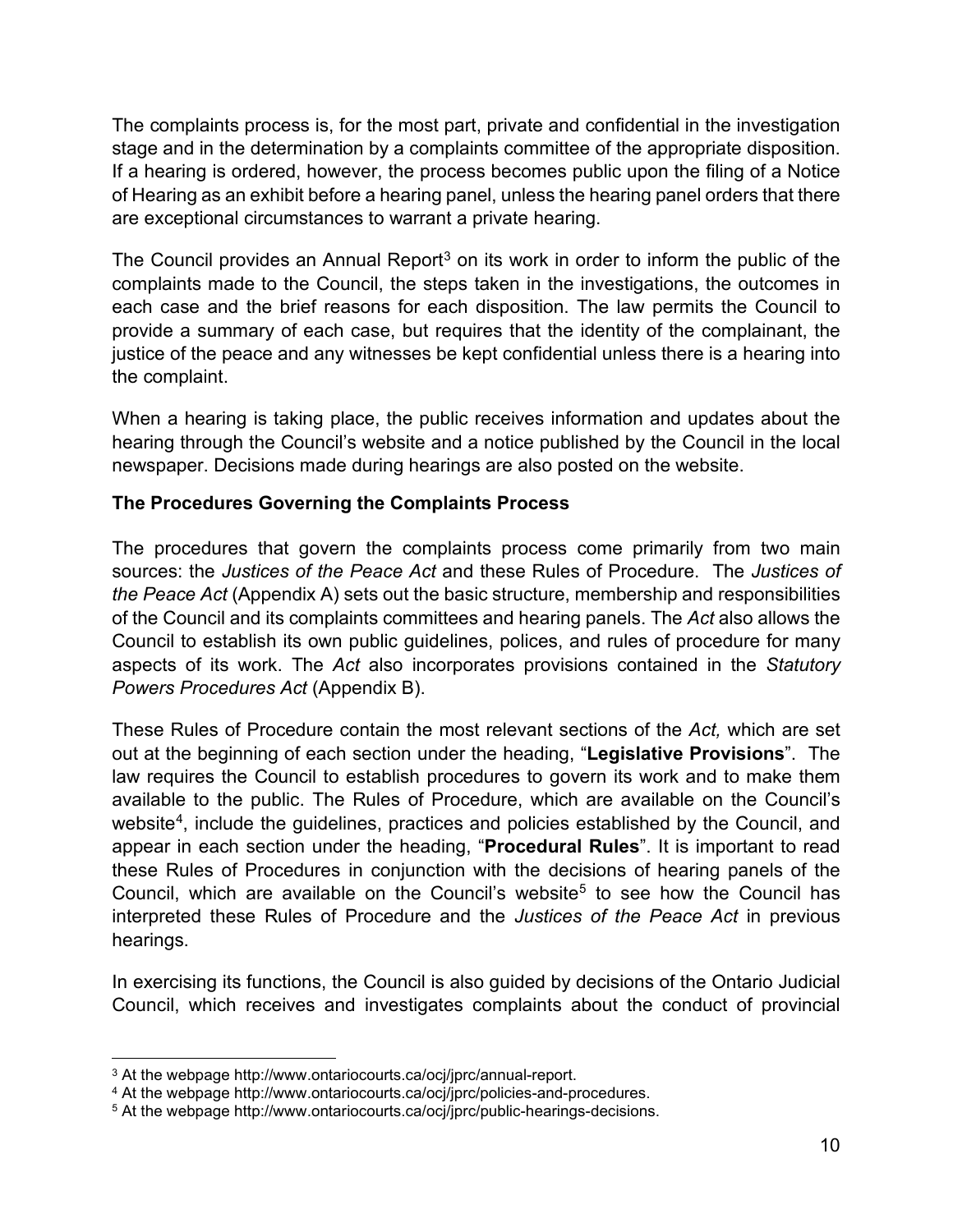judges, as well as the decisions of the courts and the Supreme Court of Canada that relate to judicial discipline and the independence of the judiciary.

The Council does not have any authority to intervene in court proceedings that relate to a complaint, nor does it have the authority to change any decision made by a justice of the peace. Remedies for the latter would need to be pursued through the courts.

# <span id="page-10-0"></span>**Composition of the Justices of the Peace Review Council**

The Council is composed of:

- a) the Chief Justice of the Ontario Court of Justice (or his or her designate);
- b) the Associate Chief Justice Coordinator of Justices of the Peace;
- c) three justices of the peace appointed by the Chief Justice of the Ontario Court of Justice;
- d) two judges of the Ontario Court of Justice appointed by the Chief Justice of the Ontario Court of Justice;
- e) one regional senior justice of the peace appointed by the Chief Justice of the Ontario Court of Justice;
- f) a lawyer appointed by the Attorney General from a list of three names submitted to the Attorney General by the Law Society of Ontario; and
- g) four persons appointed by the Lieutenant Governor in Council on the recommendation of the Attorney General.

# <span id="page-10-1"></span>**The Complaint and Discipline Process**

The purpose of the judicial discipline process is not to punish a justice of the peace for his or her misconduct. Rather, the primary goal of the process is to preserve the integrity of, and public confidence in, the judiciary in general. [6](#page-10-2) Respect for judicial independence in decision-making is also central to the judicial discipline process and the procedures of the Council.

Any person or organization may make a written complaint to the Council, in English or in French, about a justice of the peace. Every complaint that may contain an allegation about conduct is reviewed by a complaints committee composed of three members of the Council. Members serve on complaints committees on a rotating basis. Complaints committees are composed of a judge who chairs the committee, a justice of the peace member, and a lawyer or community member. Members of a complaints committee who

<span id="page-10-2"></span><sup>6</sup> *Ruffo v Conseil de la magistrature,* [1995] 4 SCR 267, 1995 CanLII 49 at paragraph 68.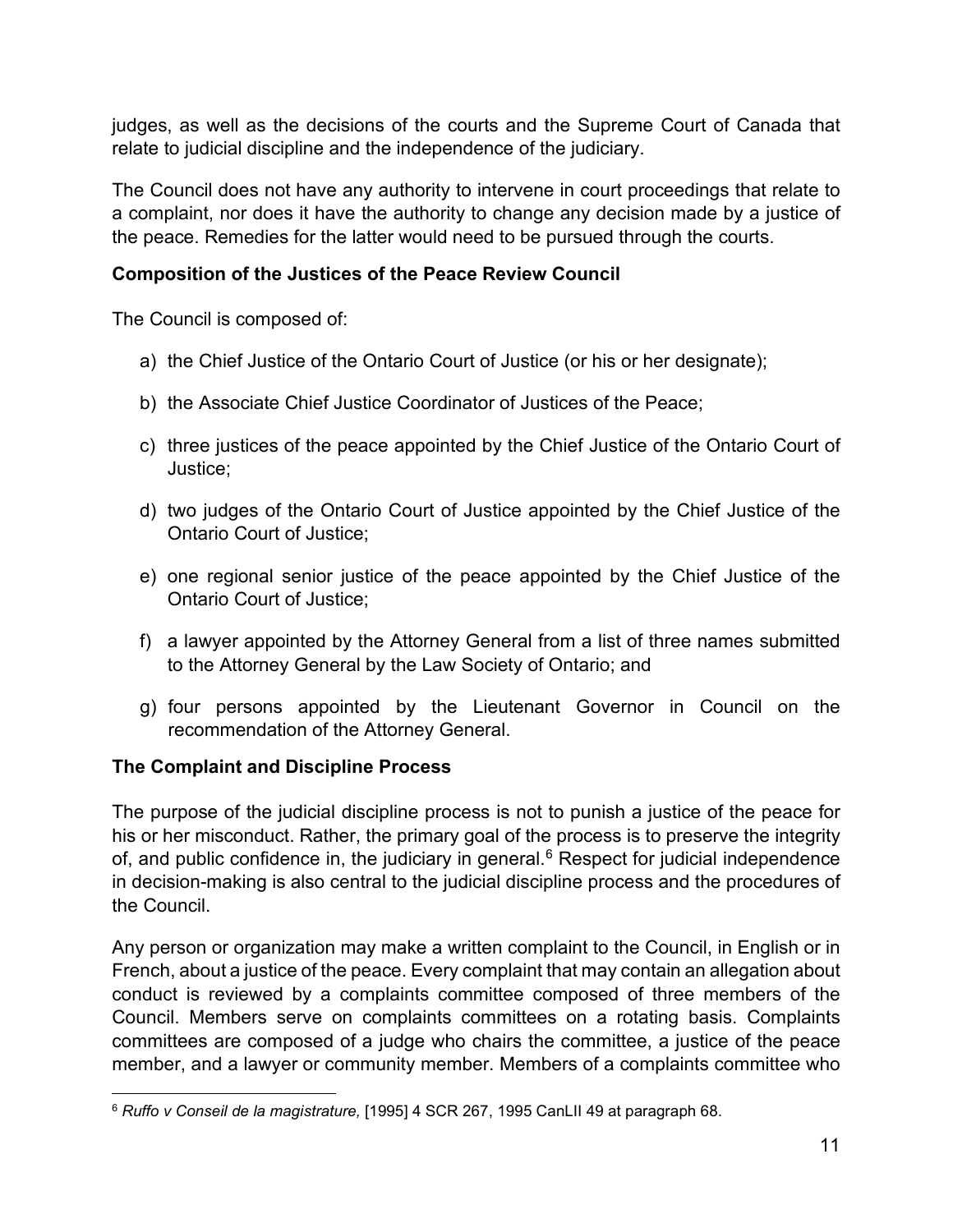investigate a complainant cannot be appointed to a hearing panel in respect of the same complaint.

Council staff refer persons who make complaints about persons who are not justices of the peace to the appropriate office or body. For example, complaints about provincially appointed judges are directed to the Ontario Judicial Council, and complaints about lawyers are referred to the Law Society of Ontario. If the Council receives a request for legal assistance, staff explain that the Council cannot give legal advice or help a person with his or her court case, and refer him or her to the Law Society Referral Service.

A complaints committee investigates every complaint in private and may, as part of its investigation, invite the justice of the peace to respond to the allegations. At the end of its investigation, the complaints committee shall either:

(a) dismiss the complaint, if it finds that it is frivolous, an abuse of process or outside the jurisdiction of the complaints committee;

(b) invite the justice of the peace to attend before the complaints committee to receive advice concerning the issues raised in the complaint or send the justice of the peace a letter of advice concerning the issues raised in the complaint, or both;

- (c) refer the complaint to the Chief Justice of the Ontario Court of Justice; or
- (d) order that a formal hearing into the complaint be held by a hearing panel.

# <span id="page-11-0"></span>**Interim Recommendations: Non-assignment or Reassignment**

Only the judiciary can choose how work is assigned to a justice of the peace; however, when a justice of the peace is alleged to have engaged in judicial misconduct, as the body designated by statute to investigate and dispose of complaints about the conduct of justices of the peace, the Council has the primary responsibility of considering whether a justice of the peace who is the subject of a complaint should not be assigned work, or reassigned to a different location, pending the final disposition of the complaint.

During the confidential investigation stage, a complaints committee may recommend to a Regional Senior Judge that the justice of the peace be non-assigned or reassigned to a different court location on an interim basis pending the final disposition of the complaint. The Council has established the following criteria that a committee must consider when deciding whether to make an interim recommendation of non-assignment or reassignment pending the final disposition of a complaint:

a. whether the complaint arises out of a working relationship between the complainant and the justice of the peace and, if so, whether the complainant and the justice of the peace both work at the same court location;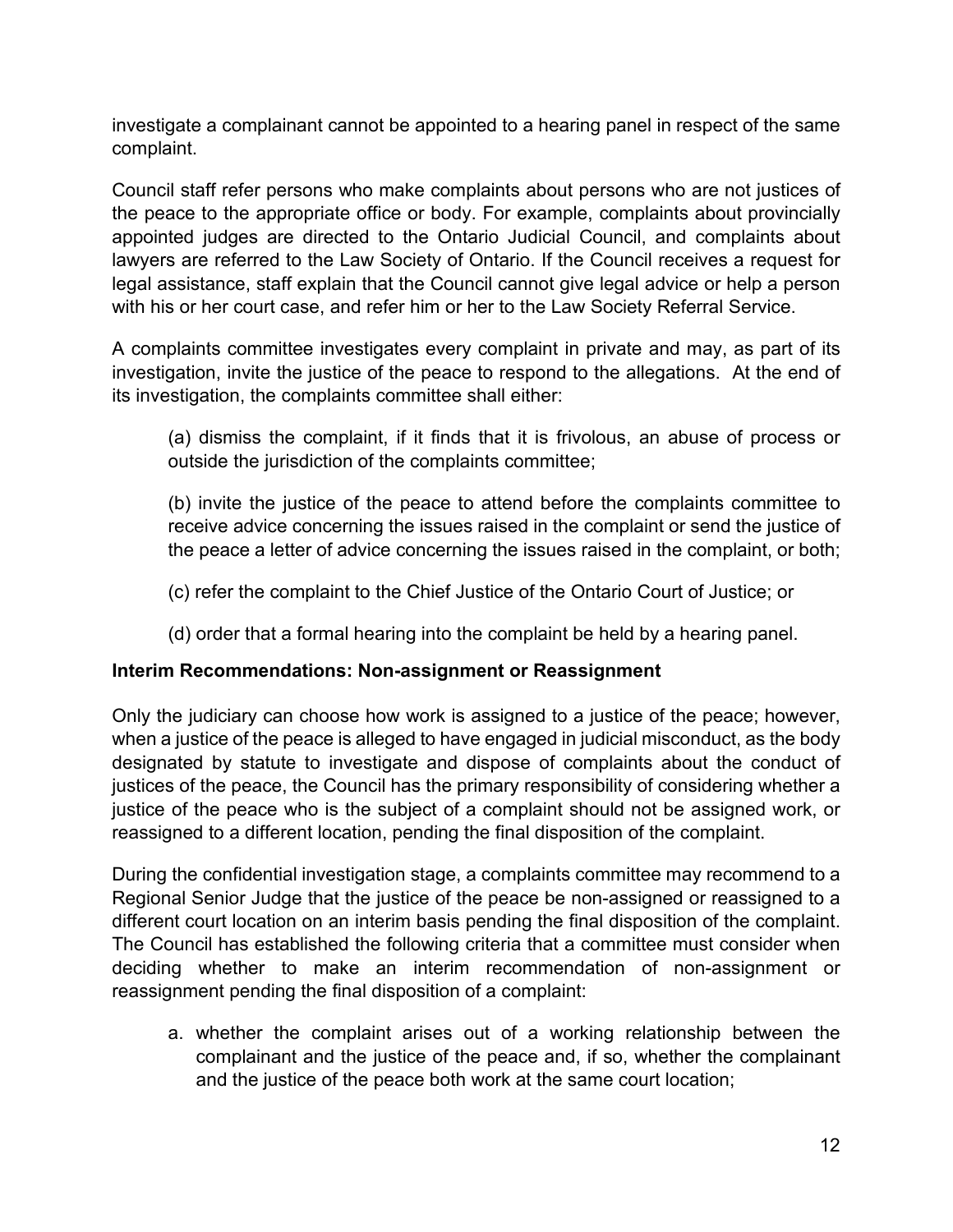- b. whether allowing the justice of the peace to continue to preside would likely bring the administration of justice into disrepute;
- c. whether the complaint is of sufficient seriousness that there are reasonable grounds for investigation by law enforcement agencies; and
- d. whether it is evident that the justice of the peace is suffering from a disability that cannot be remedied or reasonably accommodated.

# <span id="page-12-0"></span>**Holding a Hearing into a Complaint**

After its investigation is complete, if a complaints committee believes that the complaint has some basis in fact upon which a hearing panel could make a finding of judicial misconduct, the committee **must** order that a formal hearing be held. The *[Statutory](https://www.ontario.ca/laws/statute/90s22)  [Powers Procedure Act](https://www.ontario.ca/laws/statute/90s22)[7](#page-12-1)* applies to the hearing process, with some exceptions.

Where a hearing has been ordered, a lawyer is retained to act in the role of "Presenting Counsel" to prepare and present the evidence about the allegations of judicial misconduct before a hearing panel. Presenting Counsel is fully independent, and does not take instructions from the Council, the hearing panel or Council staff. The justice of the peace may participate fully in the hearing and retain his or her own lawyer to represent him or her in responding to the allegations.

Following the hearing, the hearing panel may dismiss the complaint or, where the complaint is found to constitute judicial misconduct, order a variety of sanctions. For example, the hearing panel may warn or reprimand the justice of the peace; the justice of the peace may be ordered to apologize; he or she may be required to take further education or counselling; and/or the hearing panel may impose a suspension of up to 30 days without pay. In the most serious cases, the hearing panel may recommend to the Attorney General that the justice of the peace be removed from office.

The Review Council does not have the direct authority to remove a justice of the peace from the bench; it may only recommend to the Attorney General that the justice of the peace should be removed. The Attorney General tables the recommendation in the Legislature, and it is the Lieutenant Governor in Council who orders removal of the justice of the peace from office.

<span id="page-12-1"></span><sup>7</sup> R.S.O 1990, c. S.22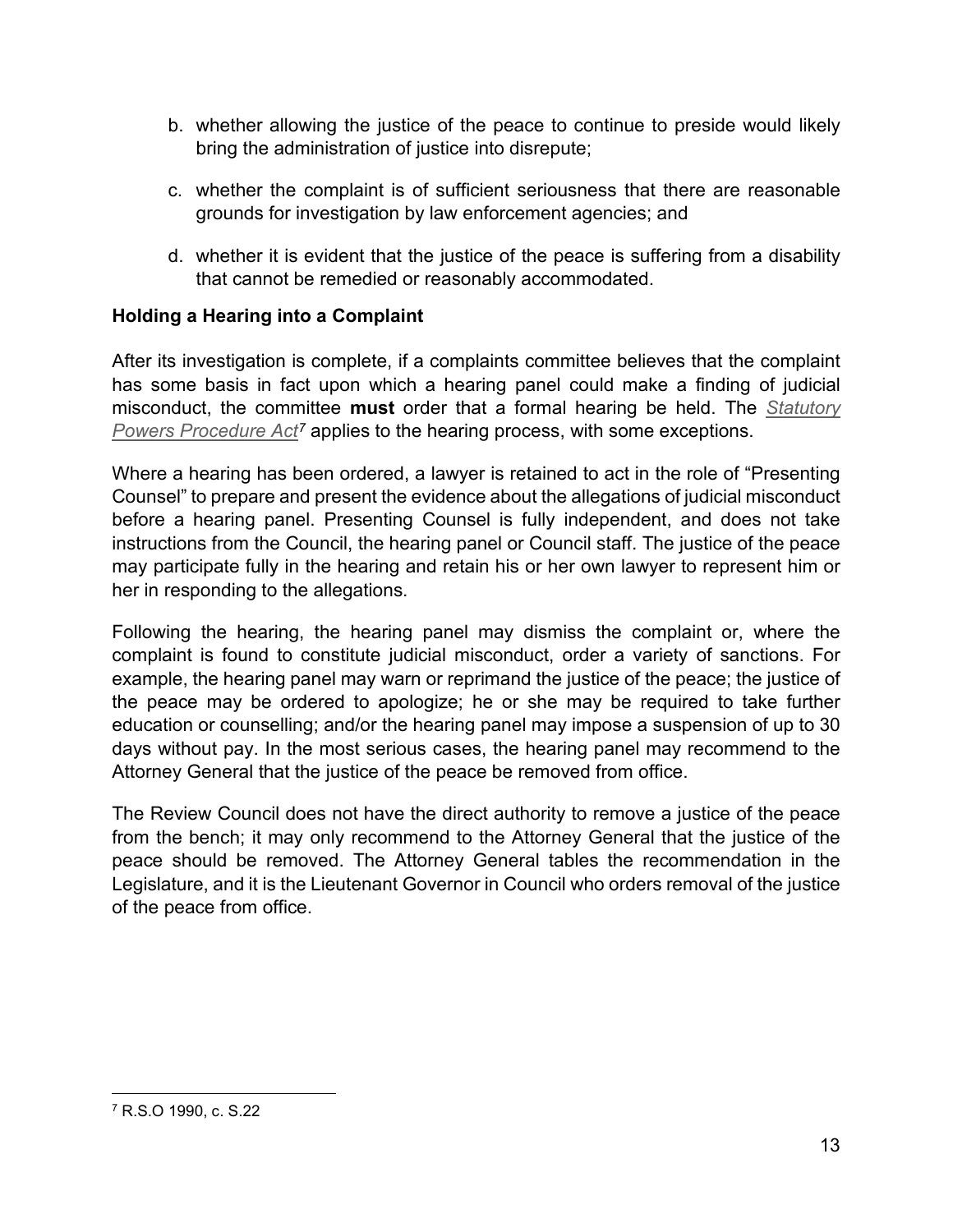# <span id="page-13-0"></span>**Privacy and Confidentiality of the Complaint and Discipline Process**

The early stages of the complaint process, including the investigation and the decisionmaking of a complaints committee, are entirely confidential. That confidentiality is required by statute and is intended to balance the accountability of justices of the peace for their conduct with their constitutionally protected judicial independence. There are several reasons why confidentiality is important at the pre-hearing stages of a judicial complaint:

- a) The disclosure of unsubstantiated complaints risks undermining the justice of the peace's authority in carrying out his or her judicial functions;
- b) Without the capacity to ensure some form of confidentiality, the ability of the Council to obtain full and frank disclosure from the complainant and/or witnesses may be compromised, making the investigation process less effective;
- c) The justice of the peace who is the subject of the complaint may have legitimate privacy concerns; and
- d) There is an overriding need to protect judicial independence.<sup>[8](#page-13-1)</sup>

Constitutional guarantees of judicial independence include security of tenure and the freedom to assess evidence, interpret and apply the law, and deliver judgment free from external pressures and influences of any kind. A system of accountability for judicial conduct must provide for accountability while guarding against the risk of infringing the constitutional guarantees that apply to the justice of the peace while carrying out his or her judicial duties.

The Review Council has interpreted the governing legislative framework to require that any information or documents relating to a Council meeting or hearing that was not held in public are confidential and should not be disclosed or made public, unless the Council, a complaints committee, or a hearing panel orders otherwise. The Council has made an order to reflect its understanding of the law (the "Confidentiality Order").

The Confidentiality Order applies whether the information or documents are in the possession of the Council, the Attorney General, or any other person. The Confidentiality Order does not apply to information and/or documents that the *Justices of the Peace Act* requires the Council to disclose or that have not been treated as confidential and were not prepared exclusively for the purposes of a Council meeting, the investigation of a complaint or a hearing. The Confidentiality Order includes documents such as complaint letters, correspondence between complaints committees and the justice of the peace or

<span id="page-13-1"></span><sup>8</sup> *In the Matter of an Application Brought by the Toronto Star and the Criminal Lawyers' Association* (OJC, 2015).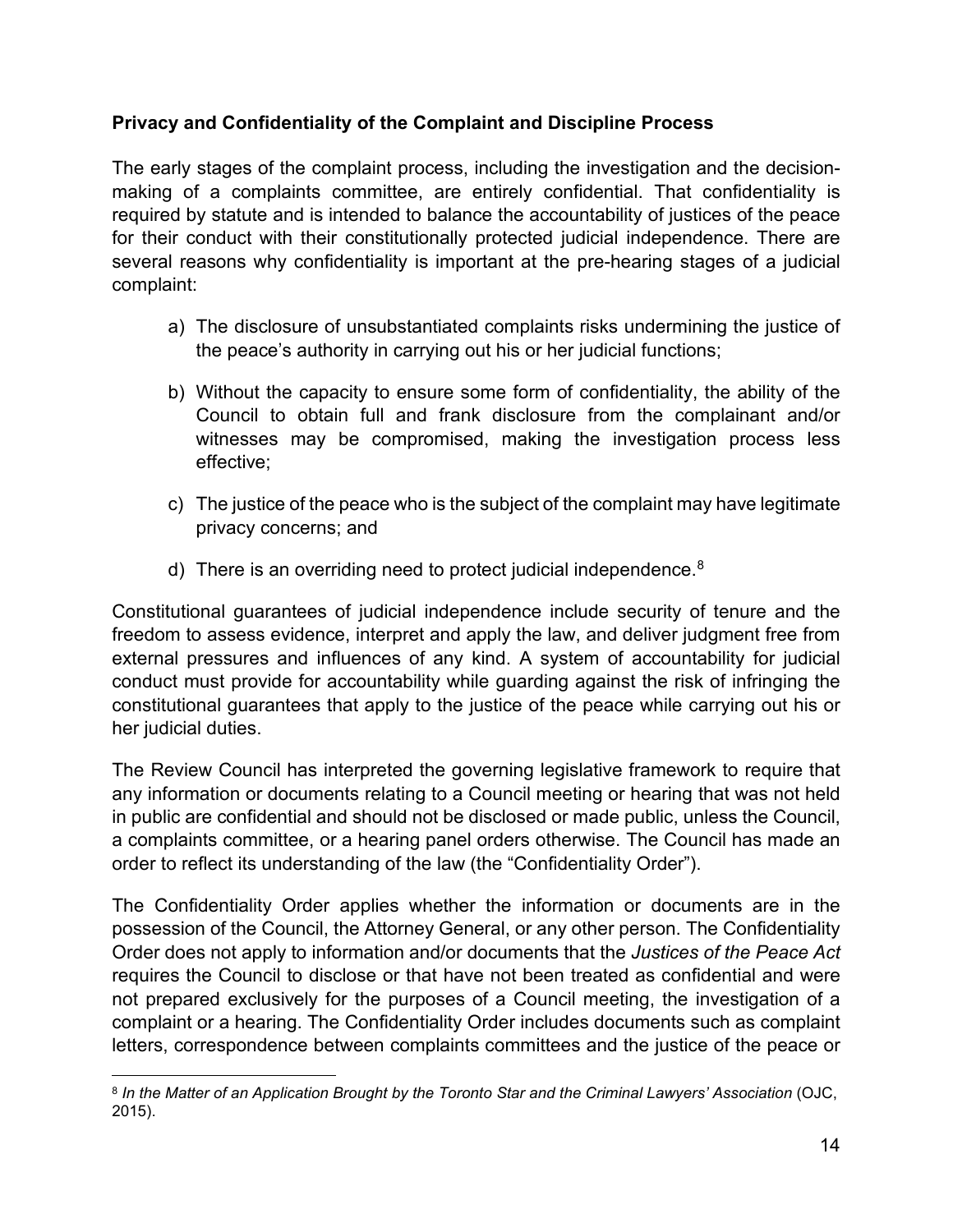the complainant, reports from the Chief Justice to a complaints committee, and disposition letters. Nevertheless, the Council recognizes the right of a complainant to make his or her own complaint public.

In accordance with its understanding of the statutory framework set out in the *Justices of the Peace Act*, it is the policy of the Council that it will neither confirm nor deny whether a particular complaint has been made to it unless a public hearing has been ordered. If a justice of the peace asks whether a complaint in relation to his or her conduct exists, Council staff will confirm whether there is a complaint but no further details will be provided at that time, recognizing that the law requires an investigation to be conducted privately.

As discussed above, a complaints committee will order a hearing when the investigation of a complaint reveals that the complaint has a basis in fact that could, if proven, result in a finding of judicial misconduct. Once that threshold has been met, the risk of harm to the judicial independence of the individual justice of the peace who is the subject of the complaint is outweighed by the need to preserve or restore public confidence in the judiciary in general. For this reason, when it is determined that a hearing is warranted, in accordance with the Council's Procedures, the hearing process is public and the "open courts" principle applies, unless there are exceptional circumstances that require all or part of the hearing to be held in private. Making the discipline process public only at the hearing stage strikes the appropriate balance between the competing values of transparency and accountability and the constitutional guarantee of judicial independence.

If there are exceptional circumstances that justify holding all or part of a hearing in private, ordering a temporary publication ban, or protecting the identity of a complainant or witness, the hearing panel may make such an order.

Once the Notice of Hearing has been filed and the complaints process has become public, information will be posted on the Council's website about the hearing<sup>9</sup>. In such circumstances, the policy objectives of the statutory framework of preserving confidence in the judiciary and in the administration of justice are best achieved by disclosing whether, pending the final disposition of the complaint, the justice of the peace has been unassigned from judicial duties or reassigned to a different location. At that stage, if a justice of the peace has been subject to an interim recommendation of non-assignment or reassignment to a different location, information will be posted on the Council's website to inform the public.

<span id="page-14-0"></span><sup>&</sup>lt;sup>9</sup> At the webpage http://www.ontariocourts.ca/ocj/jprc/public-hearings/.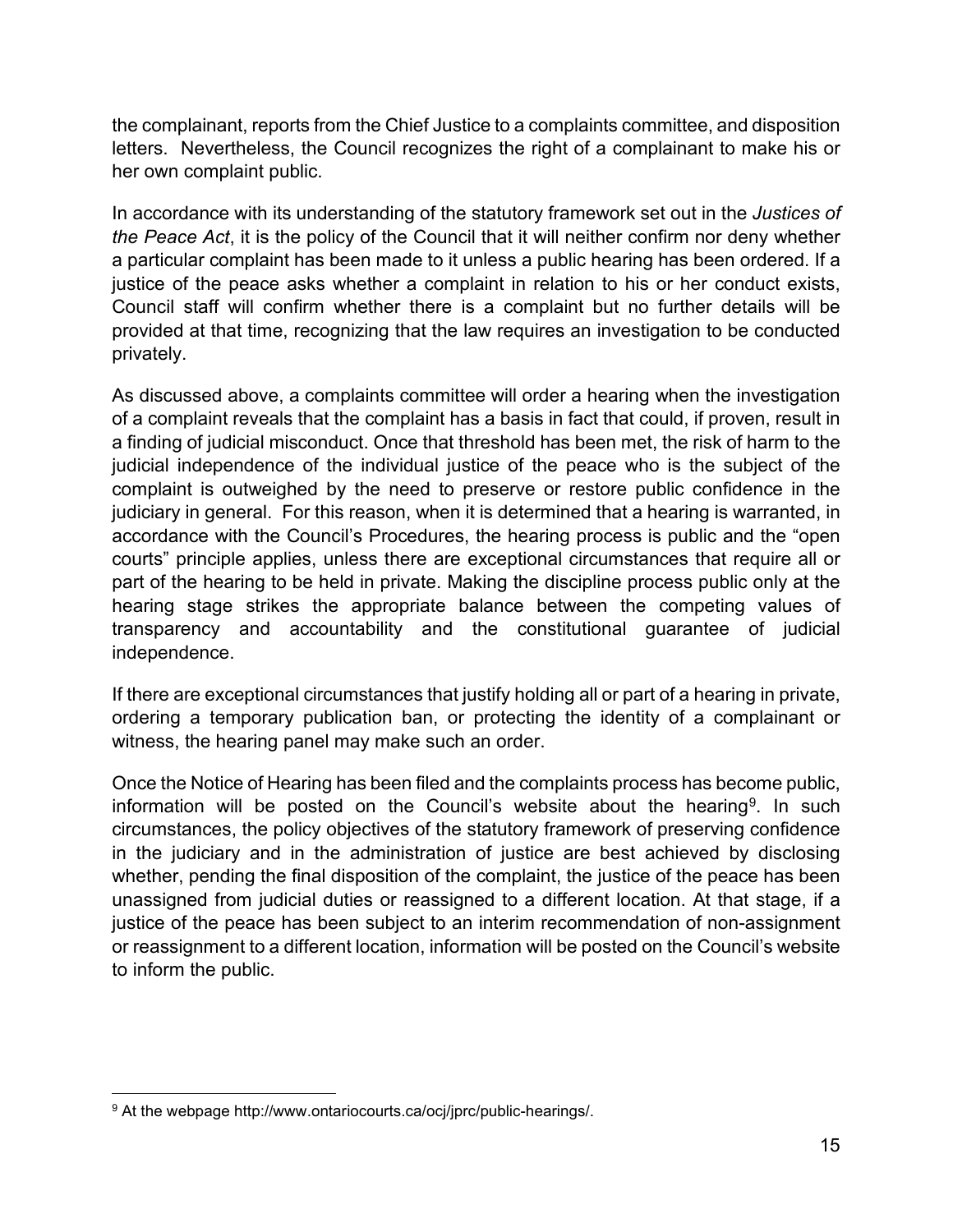#### <span id="page-15-0"></span>**2. DEFINITIONS**

### <span id="page-15-1"></span>**Procedural Rules**

- 2.1 In these Rules of Procedure,
	- a) The "*Act*" means the *[Justices of the Peace Act](https://www.ontario.ca/laws/statute/90j04)*, R.S.O. 1990, c. J.4, as amended;
	- b) "Complaints committee" means a committee consisting of a provincial judge, a justice of the peace, and a community or lawyer member, established to review and investigate a complaint pursuant to section 11(1) of the *Justices of the Peace Act*;
	- c) "Council" or "Review Council" means the Justices of the Peace Review Council;
	- d) "Hearing panel" or "panel" means a panel established to conduct a hearing pursuant to subsection 11(15) of the *Justices of the Peace Act*. Hearing Panels consist of a judge, a justice of the peace, and a community or lawyer member of the Council;
	- e) "Judge" means a judge of the Ontario Court of Justice;
	- f) "Justice of the peace" means a justice of the peace of the Ontario Court of Justice;
	- g) The "*SPPA*" means the *[Statutory Powers Procedures Act](https://www.ontario.ca/laws/statute/90s22)*;
	- h) "Subject justice of the peace" means the justice of the peace who is the subject of a particular complaint;
	- i) "Presenting Counsel" means counsel engaged on behalf of the Council to independently prepare and present the evidence to a hearing panel in relation to a complaint about a justice of the peace who is the subject of a hearing;
	- j) "Registrar" means the Registrar of the Justices of the Peace Review Council or his or her delegate;
	- k) "Respondent" means the justice of the peace who is the subject of a complaint ordered to a hearing;
	- *l)* All other words in these Rules of Procedure shall, unless the context otherwise indicates, bear the meanings ascribed to them by the *Act.*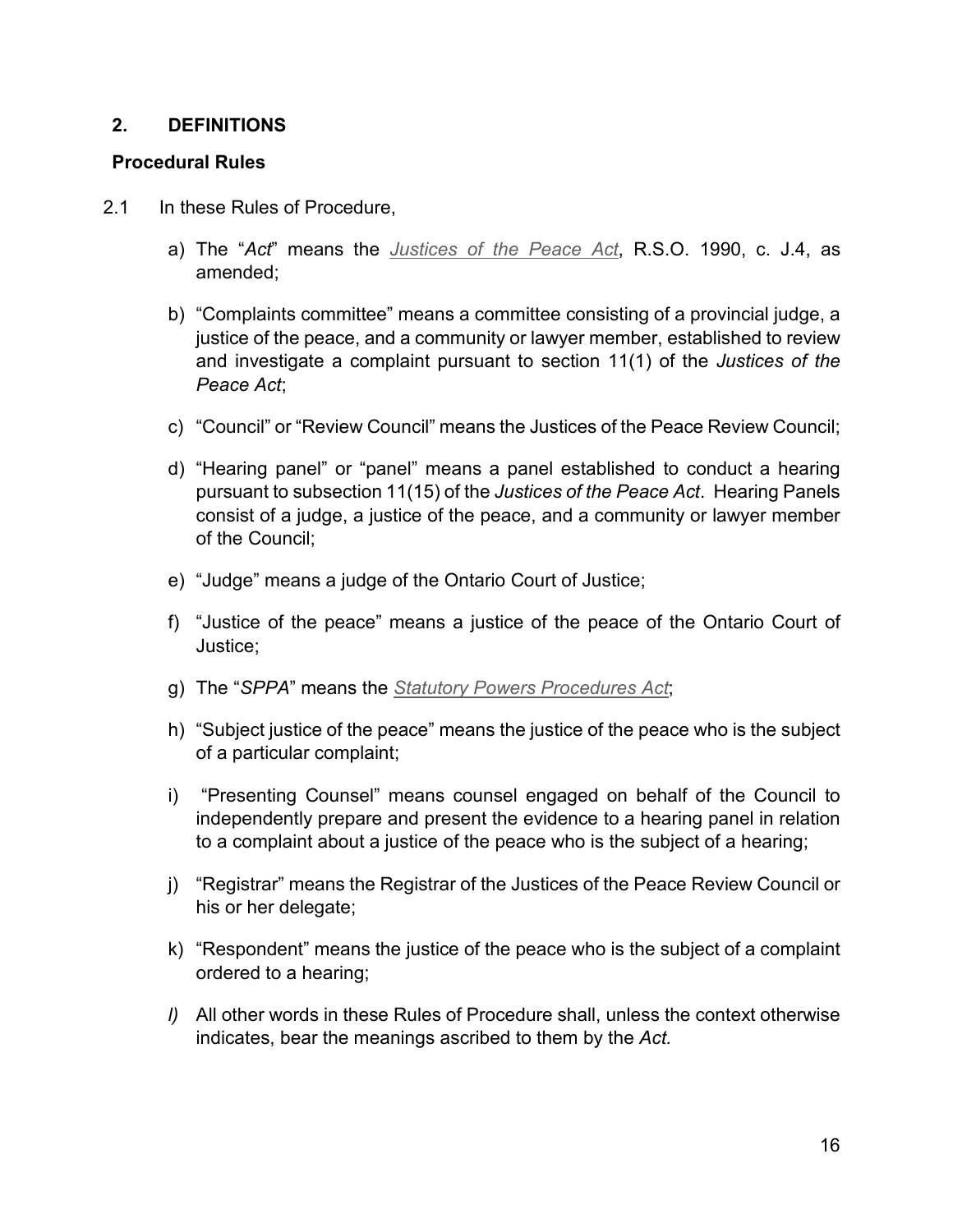#### <span id="page-16-0"></span>**3. INTERPRETATION**

#### <span id="page-16-1"></span>**Procedural Rules**

- 3.1 The *Act* sets out the statutory framework that governs the complaint process. Sections of the *SPPA* are also applicable. Relevant statutory provisions are included at the start of each section of this document under the heading "Legislative Provisions", followed by the "Procedural Rules" that the Council has established pursuant to Section 10(1) of the *Act*.
- 3.2 Where these Rules of Procedure refer to a section of a statute, the reference is to the corresponding provision in the *Act* unless a different statute is specified.
- 3.3 Where these Rules of Procedure specify the number of days within which something is to be done, the passage of time shall be calculated as the number of calendar days.
- 3.4 Where matters are not provided for in these Rules of Procedure, the process shall be determined by analogy to them.
- 3.5 These Rules of Procedure shall be interpreted in a manner consistent with the objective of preserving and restoring public confidence in the judiciary in general, rather than in any particular justice of the peace who may be the subject of a complaint.

# <span id="page-16-2"></span>**4. COMPLAINTS – GENERAL**

#### <span id="page-16-3"></span>**Legislative Provisions**

#### <span id="page-16-4"></span>*Complaint re justice of the peace*

Any person may make a complaint to the Review Council about the conduct of a justice of the peace.

s. 10.2 (1)

A complaint to the Review Council must be made in writing.

s. 10.2 (2)

If a complaint about the conduct of a justice of the peace is made to any other justice of the peace or to a judge or the Attorney General, the other justice of the peace or the judge or the Attorney General, as the case may be, shall provide the person making the complaint with information about the Review Council's role in the justice system and about how a complaint may be made, and shall refer the person to the Review Council.

s. 10.2 (3)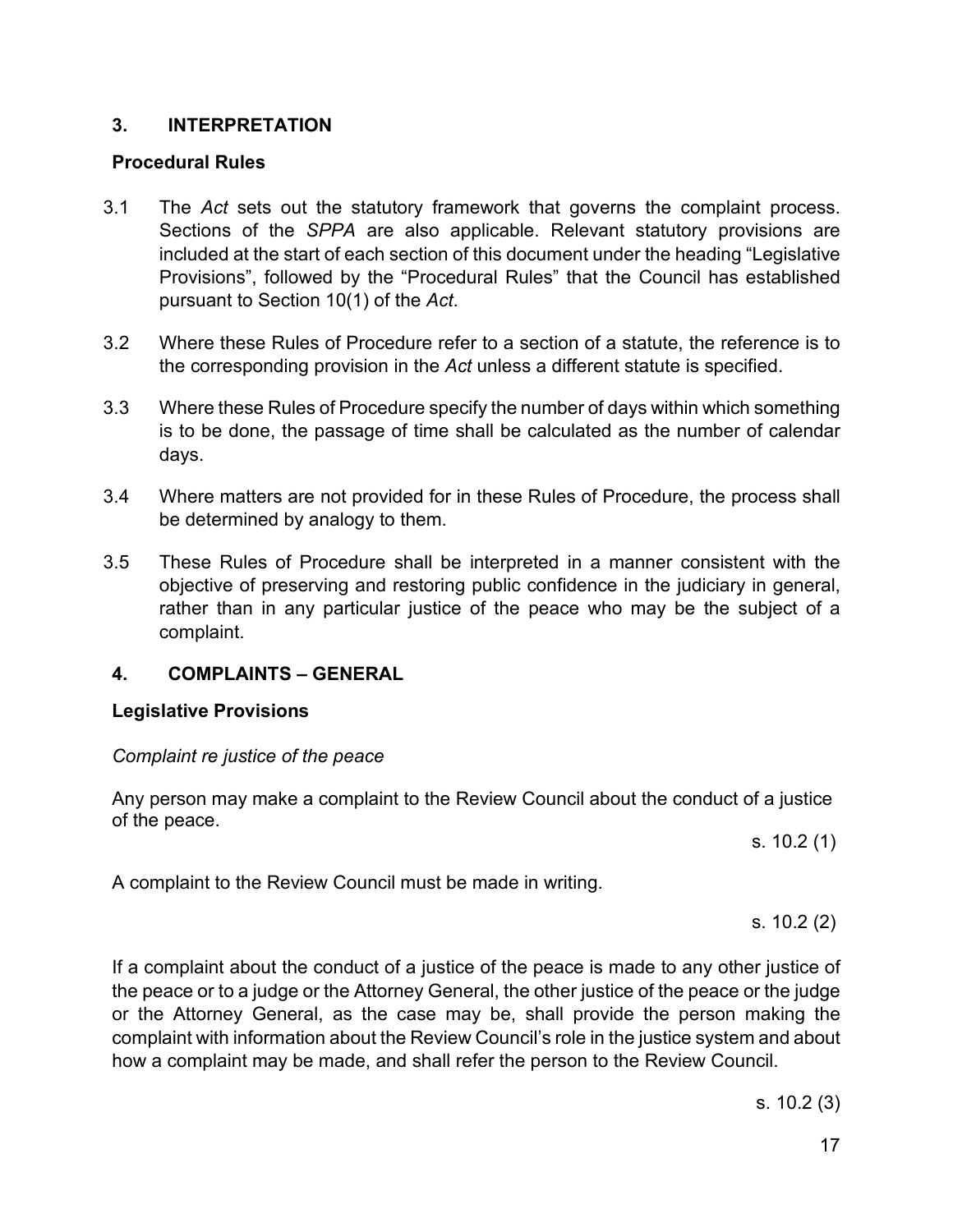Complaints against justices of the peace may be made in English or French.

s. 10.1 (2)

# <span id="page-17-0"></span>**Procedural Rules**

- 4.1 The Council has determined that it does not have the authority under the *Act* to investigate anonymous complaints.
- 4.2 The Council has no jurisdiction to allow the withdrawal of a complaint.
- 4.3 If a justice of the peace is asked to respond to the complaint, the rules of natural justice require that the justice of the peace be provided with disclosure of all materials considered by the investigating complaint subcommittee, including the letter of complaint and the name of the complainant.
- 4.4 If a public hearing into a complaint is ordered by a complaints committee, the letter of complaint shall be filed by Presenting Counsel as an appendix to the Notice of Hearing at the initial set-date appearance. The name(s) of the complainant(s) and witnesses in the letter of complaint appended to the Notice of Hearing shall be redacted to afford such persons an opportunity to bring a motion for non-publication, if desired.
	- a) If the complaint contains allegations that were not ordered to a hearing, such allegations shall be redacted in both the letter of complaint appended to the Notice of Hearing and in the letter of complaint that may be subsequently filed in evidence at the hearing.
	- b) Subject to the exception set out in paragraph (a), above, and subject to an order of the Hearing Panel, a party may file the unredacted letter of complaint or the Hearing Panel may request that a copy of the unredacted complaint letter be filed. Upon filing, the complaint letter will form part of the public record, subject to any order of the Hearing Panel.
- 4.5 If a complaint raises allegations of conduct about a justice of the peace in a court proceeding, the Council will not generally commence an investigation until that court proceeding and any appeal or other related legal proceedings have been completed. This will ensure that any investigation by the Council is not interfering with, or from being perceived as interfering with, any ongoing proceedings.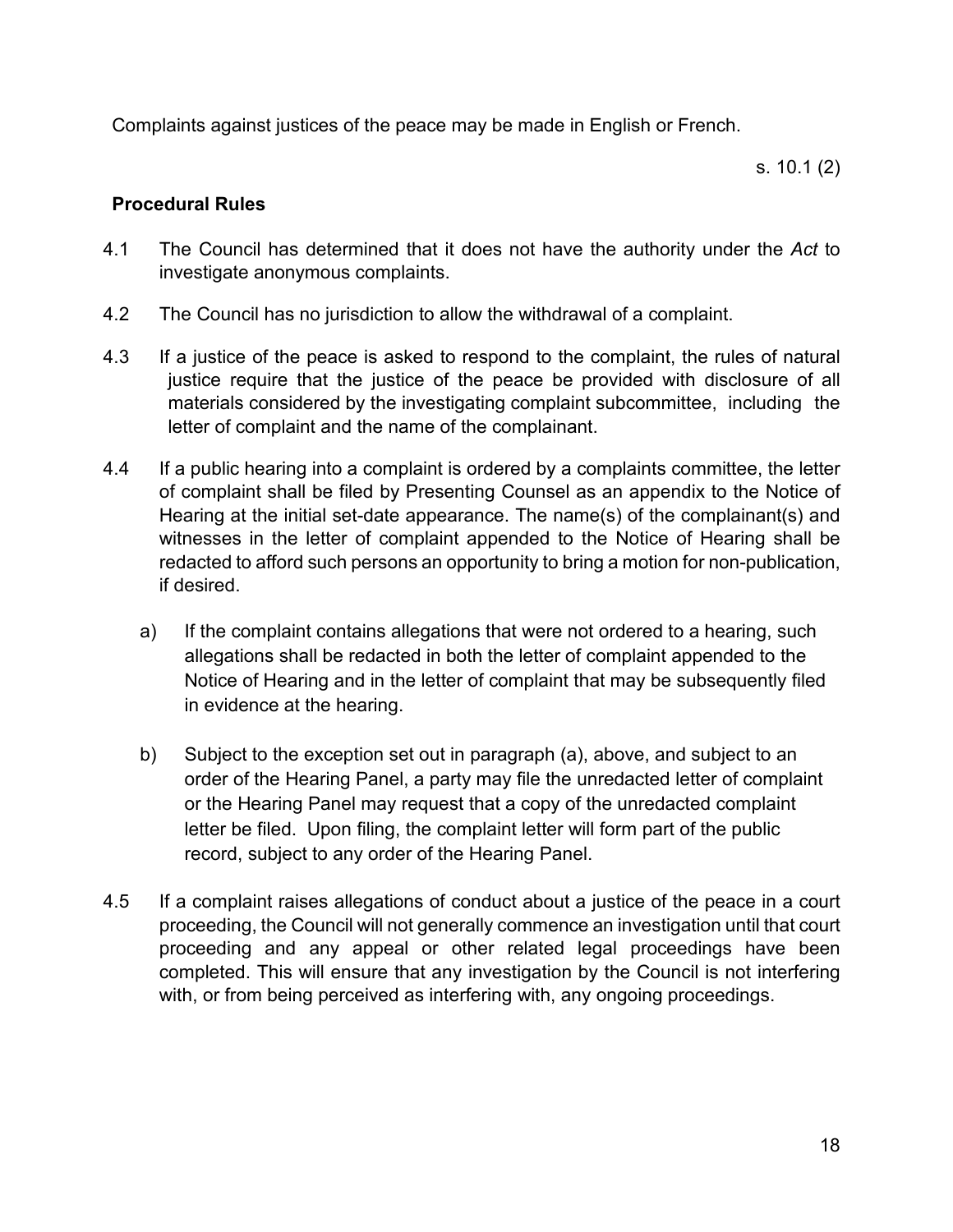# <span id="page-18-0"></span>*Out of jurisdiction*

- 4.6 The jurisdiction of the Council is limited to the investigation and review of complaints about conduct. The Council does not have the legal authority to change a decision of a justice of the peace.
- 4.7 If it is plain and obvious that a complaint does not contain allegations about the conduct of a justice of the peace, the Registrar shall inform the complainant in writing,
	- a) That the complaint does not appear to make allegations regarding the justice of the peace's conduct;
	- b) That the Council's jurisdiction is limited to the investigation and review of complaints about judicial conduct;
	- c) That if the complainant disagrees with the justice of the peace's interpretation or application of the law, the complainant should seek an appropriate remedy through the courts, for example, by way of an appeal; and
	- d) That because the complaint is outside the Council's jurisdiction, the complaint will not be referred to a complaints committee for investigation, and a complaint file will not be opened.
- 4.8 Complaints about a justice of the peace's interpretation or application of section 136 of the *Courts of Justice Act*, which sets out the prohibition against recording in the courtroom, or of the Protocol Regarding the Use of Electronic Communication Devices in Court Proceedings (Appendix C) are not, in and of themselves, complaints about conduct.
- 4.9 The Council does not have jurisdiction over a justice of the peace who has ceased to hold office. If the Council loses jurisdiction over a complaint, the Registrar shall inform the complainant that the subject of the complaint is no longer a justice of the peace and that the Council no longer has jurisdiction to continue with the complaint process.
- 4.10 If a complaint relates to someone other than an Ontario justice of the peace, Council staff will, if known, refer the complainant to the appropriate agency or office where the complainant's concerns may be pursued.

# <span id="page-18-1"></span>**5. [CONFIDENTIALITY](#page-0-0) AND PRIVACY**

# <span id="page-18-2"></span>**[Legislative](#page-0-0) Provisions**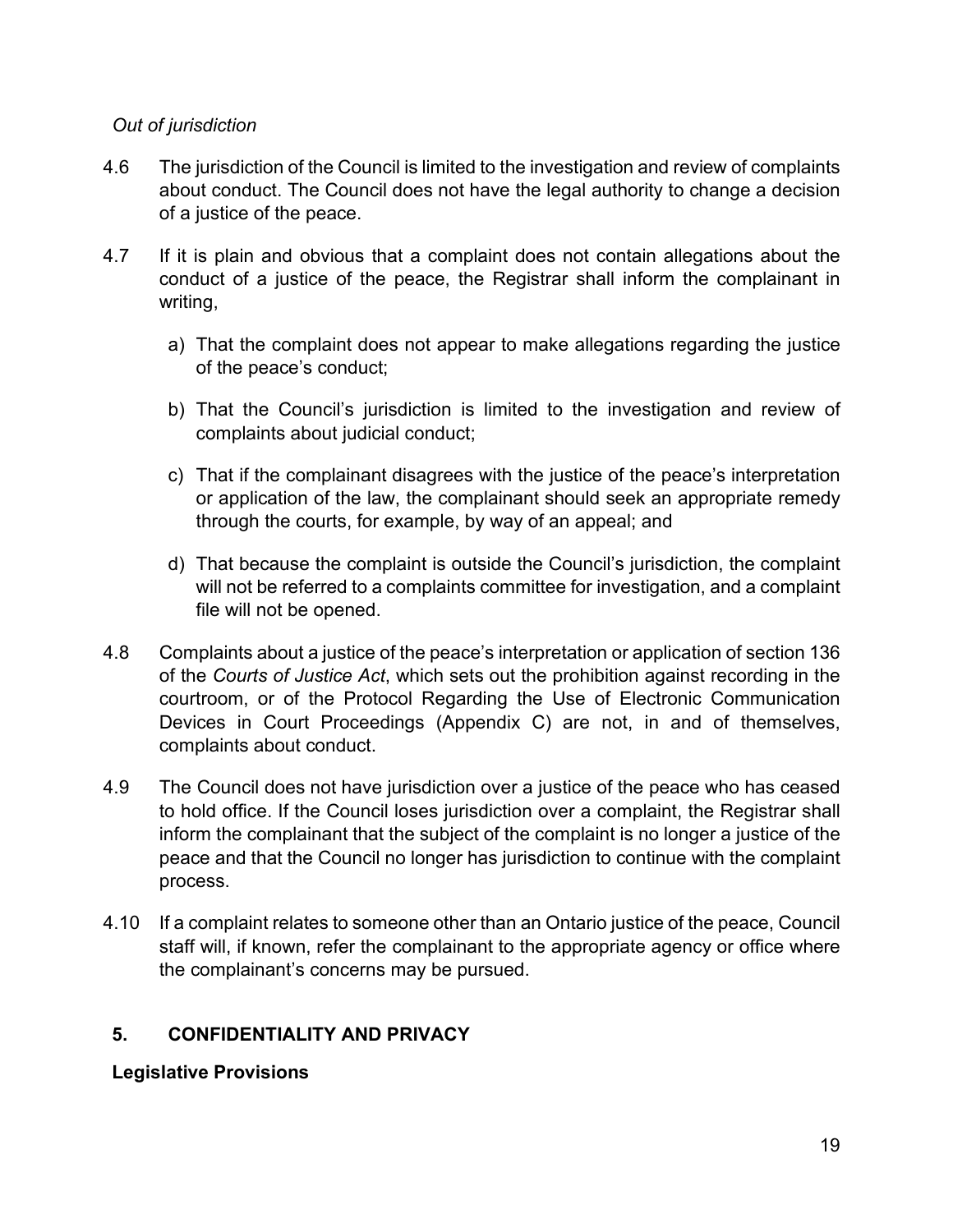# <span id="page-19-0"></span>*Confidential records*

The Review Council, a complaints committee or a hearing panel may order that any information or documents relating to a meeting, investigation or hearing that was not held in public are confidential and shall not be disclosed or made public.

s. 8(18)

Subsection (18) applies whether the information or documents are in the possession of the Review Council, a complaints committee, a hearing panel, the Attorney General or any other person.

s. 8 (19)

Subsection (18) does not apply to information and documents,

(a) that this *Act* requires the Review Council to disclose; or

(b) that have not been treated as confidential and were not prepared exclusively for the purposes of a Review Council meeting or for an investigation of a complaint or for a hearing.

s. 8 (20)

# <span id="page-19-1"></span>*Open and closed hearings and meetings*

Meetings of the Review Council and of its complaints committees shall be held in private but, subject to subsection 11.1 (4), hearings under section 11.1 shall be open to the public.

s. 9(6)

# <span id="page-19-2"></span>*[Annual Report](#page-0-0)*

After the end of each year, the Review Council shall make an annual report to the Attorney General on its affairs, in English and French, including, with respect to all complaints received or dealt with during the year, a summary of the complaint, the findings and a statement of the disposition, but the report shall not include information that might identify the justice of the peace, the complainant or a witness.

s. 9 (7)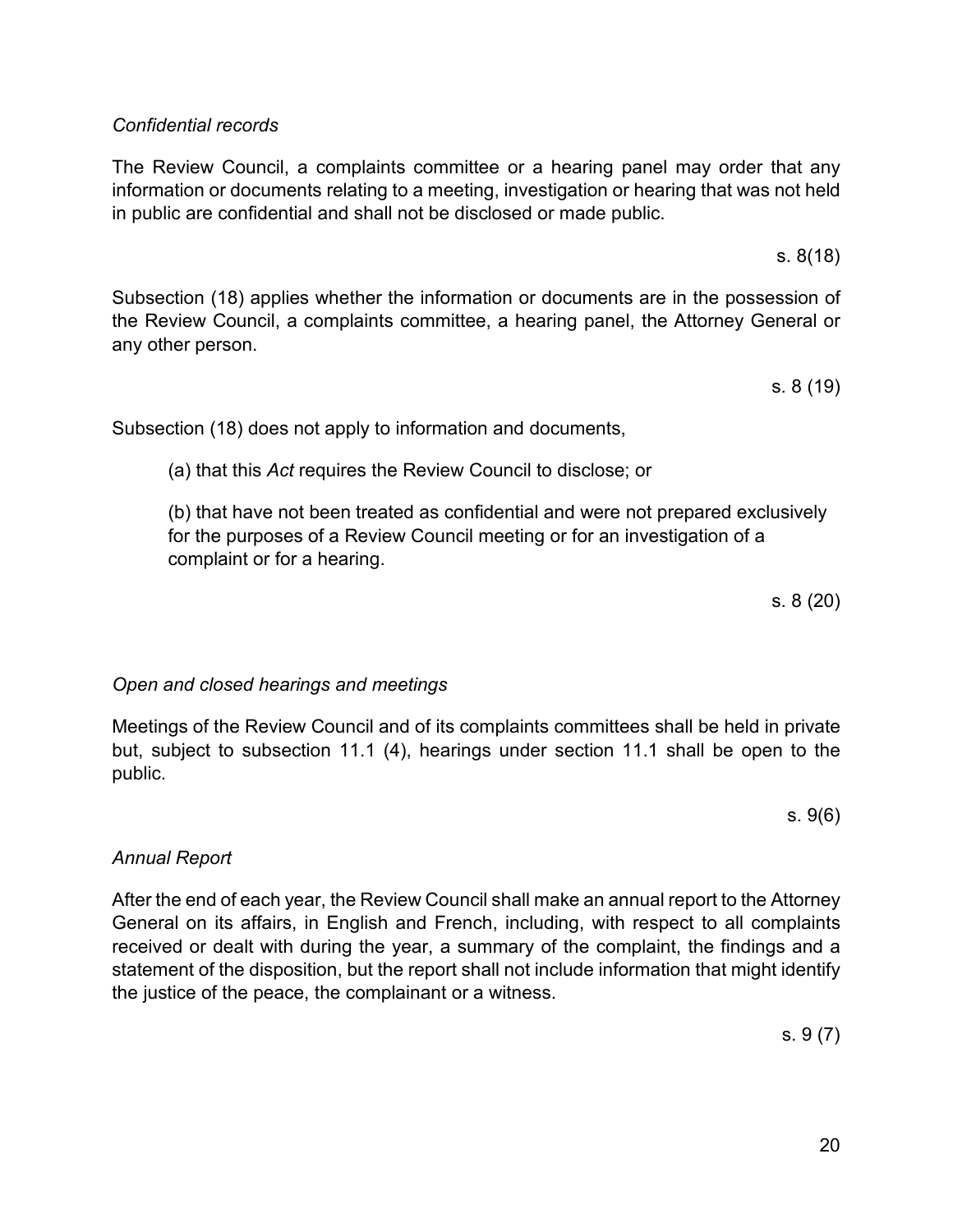#### <span id="page-20-0"></span>*[Information](#page-0-0) re complaint*

At any person's request, the Review Council may confirm or deny that a particular complaint has been made to it.

<span id="page-20-1"></span>*Investigations of complaints committees* 

The investigation shall be conducted in private.

<span id="page-20-2"></span>*[Report to Review Council](#page-0-0)*

The complaints committee shall report to the Review Council on its decision and, except where it orders a formal hearing, shall not identify the complainant or the justice of the peace who is the subject of the complaint in its report.

s. 11 (18)

#### <span id="page-20-3"></span>*Orders prohibiting publication at hearing stage*

If the complaint involves allegations of sexual misconduct or sexual harassment, the panel shall, at the request of a complainant or of a witness who testifies to having been the victim of such conduct by the justice of the peace, prohibit the publication of information that might identify the complainant or witness, as the case may be.

s. 11.1(9)

#### <span id="page-20-4"></span>**Procedural Rules re Confidentiality**

- 5.1 If any person, other than a justice of the peace asking if a complaint exists in relation to his or her own conduct, asks whether a particular complaint has been made to the Council, the Council shall neither confirm nor deny that a complaint has been made to it, notwithstanding the wording of subsection 10.2 (4) of the *Act*. The Council has determined that in accordance with its statutory framework, the complaint process is confidential in its early stages. If it is determined that a hearing is warranted, the hearing process, by contrast, becomes public on the filing of the Notice of Hearing, unless a Hearing Panel has ordered that there are exceptional circumstances that require that all or part of the hearing be held in private.
- 5.2 If a justice of the peace asks if a complaint in relation to his or her conduct has been made to the Council, Council staff shall confirm if there is a complaint and may provide the justice of the peace with a copy of the Council's procedures. However, in order to preserve the confidentiality of the investigation required by the *Act* and

s. 10.2 (4)

s. 11(8)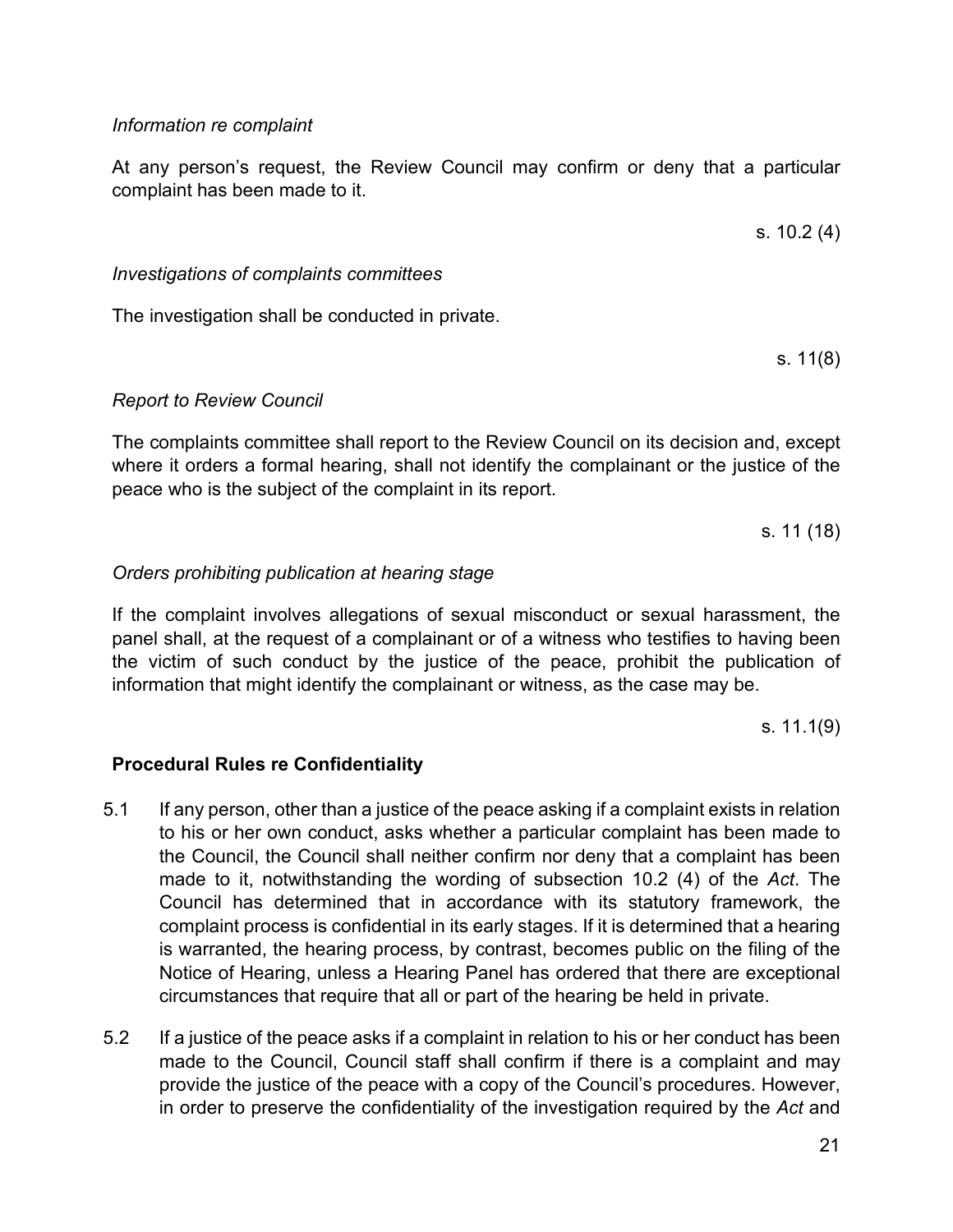ensure the effectiveness of the investigation process, the justice of the peace shall not be provided with a copy of the complaint.

- 5.3 Pursuant to section 8(18) of the *Act*, the Council has ordered that, subject to any order made by a complaints committee or a hearing panel, any information or documents relating to a meeting, investigation or hearing that was not held in public are confidential and shall not be disclosed or made public.<sup>[10](#page-21-0)</sup> The order applies whether the information or documents are in the possession of the Review Council, the Attorney General, or any other person, but does not apply to information and/or documents,
	- a) that the *Act* requires the Council to disclose; or
	- b) that have not been treated as confidential and were not prepared exclusively for the purposes of a Council meeting, an investigation or a hearing.
- 5.4 Documents reviewed by a complaints committee during the investigation stage of the complaints process are confidential. Such documents may include complaint letters, a justice of the peace's response to a complaint, transcripts of interviews conducted for a complaints committee, reports by the Chief Justice to a complaints committee, and an advice letter sent to a justice of the peace.
- 5.5 The Review Council may release letters or emails from a complainant, and/or a disposition letter, and/or any related voicemails,
	- a) to the local police and/or the Justice Sector Security Office, if the communication(s) could constitute a criminal offence and those documents or audio recordings may be relevant to determining whether there is a need for action to prevent harm to a person and/or property; or
	- b) for use in any criminal proceeding that results from the actions or comments of a complainant that are related to the complaint or the disposition of the complaint.
- 5.6 If a complainant brings a civil action against the Council or its staff or an application for judicial review, the Council may release any letters to and from the complainant and/or any disposition letters to a lawyer retained on behalf of the Council to defend the Council in the proceeding. So long as it is in accordance with the Council's instructions, the lawyer retained by the Council may use the letters in whatever way the lawyer deems advisable in the course of litigation.

<span id="page-21-0"></span><sup>10</sup> For more information about the order of confidentiality, see *In the Matter of the Application Brought by the Toronto Star and the Criminal Lawyers' Association* (OJC, 2014) posted on the OJC's website under the link "Confidentiality"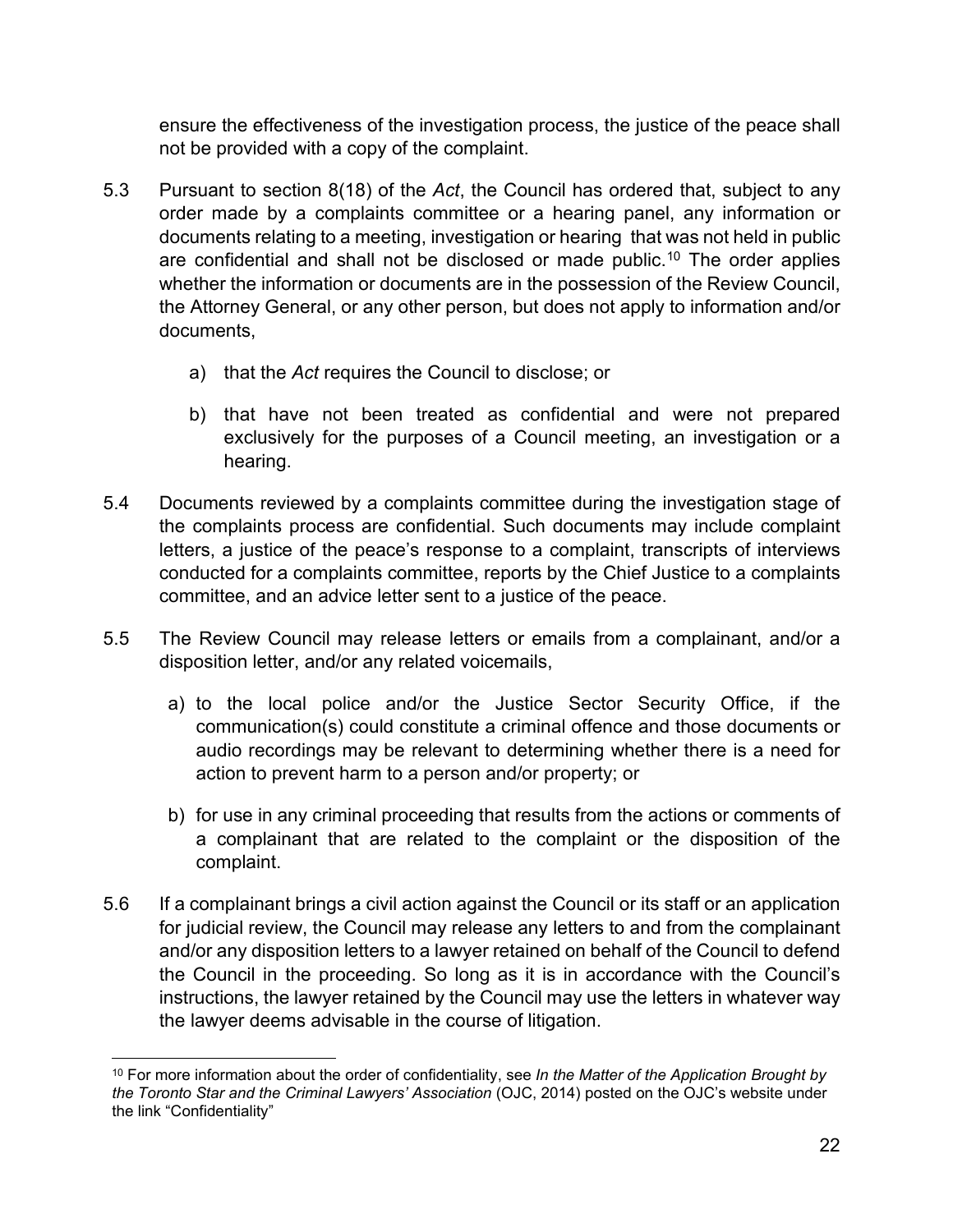- 5.7 Nothing in these Rules of Procedure shall prevent a complainant from making his or her own complaint letter public. The Council recognizes a complainant's right to make his or her own complaint public.
- 5.8 When deciding whether there are exceptional circumstances that justify maintaining confidentiality and holding all or part of a hearing in private, the Hearing Panel shall consider,
	- a) where matters involving public or personal security may be disclosed, or
	- b) where intimate financial, personal or other matters may be disclosed at the hearing of such a nature that, having regard to the circumstances, the desirability of avoiding disclosure is in the interests of any person affected or in the public interest and outweighs the desirability of adhering to the principle that the hearing be open to the public.

### <span id="page-22-0"></span>*Disclosure of interim recommendation*

- 5.9 Where,
	- a) a justice of the peace has been not assigned work or has been reassigned to a different location pending the final disposition of a complaint pursuant to the interim recommendation of a complaints committee under s. 11(11); and
	- b) the Notice of Hearing has been filed as an exhibit in a hearing and the complaint process has become public,

the policy objectives of the statutory framework of preserving confidence in the judiciary and in the administration of justice are best achieved by disclosing that the justice of the peace has been non-assigned from judicial duties or reassigned to a different location. Subject to orders of the hearing panel, the fact that a justice of the peace has been non-assigned with pay or reassigned to a different location shall be disclosed by placing that information on the Council's website.

# <span id="page-22-1"></span>**6. COMPLAINTS COMMITTEES**

# <span id="page-22-2"></span>**Legislative Provisions**

The rules of procedure established under subsection 10 (1) apply to the activities of a complaints committee.

s. 11(10)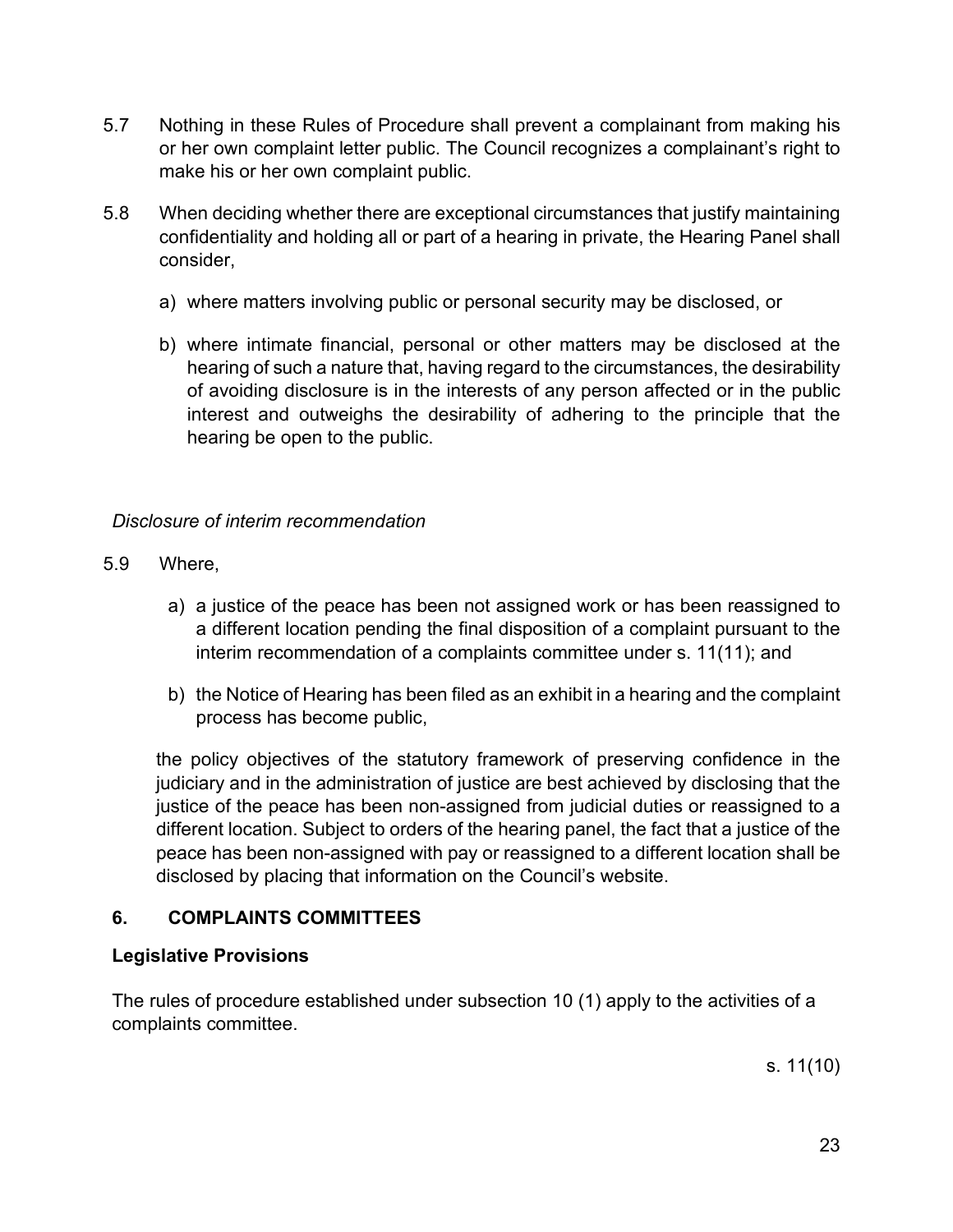As soon as possible after receiving a complaint about the conduct of a justice of the peace, the Review Council shall establish a complaints committee and the complaints committee shall investigate the complaint and dispose of the matter as provided in subsection (15).

s. 11 (1)

# <span id="page-23-0"></span>*Composition*

A complaints committee shall be composed of,

- (a) a judge who shall chair the complaints committee;
- (b) a justice of the peace; and
- (c) a member who is neither a judge nor a justice of the peace

s.11 (2)

# <span id="page-23-1"></span>*[Temporary Members](#page-0-0)*

The Chief Justice of the Ontario Court of Justice may appoint a judge or a justice of the peace who is not a member of the Review Council to be a temporary member of a complaints committee or a hearing panel in order to deal fully with the matter.

s. 8 (10) The complaints committee shall report in a timely manner to the complainant that it has received the complaint and it shall report in a timely manner to the complainant on its disposition of the matter.

s.11 (3)

# <span id="page-23-2"></span>*Rotation of members*

The eligible members of the Review Council shall all serve on complaints committees on a rotating basis.

s.11(5)

#### <span id="page-23-3"></span>*Quorum*

All the members of a complaints committee constitute a quorum

s.11(6)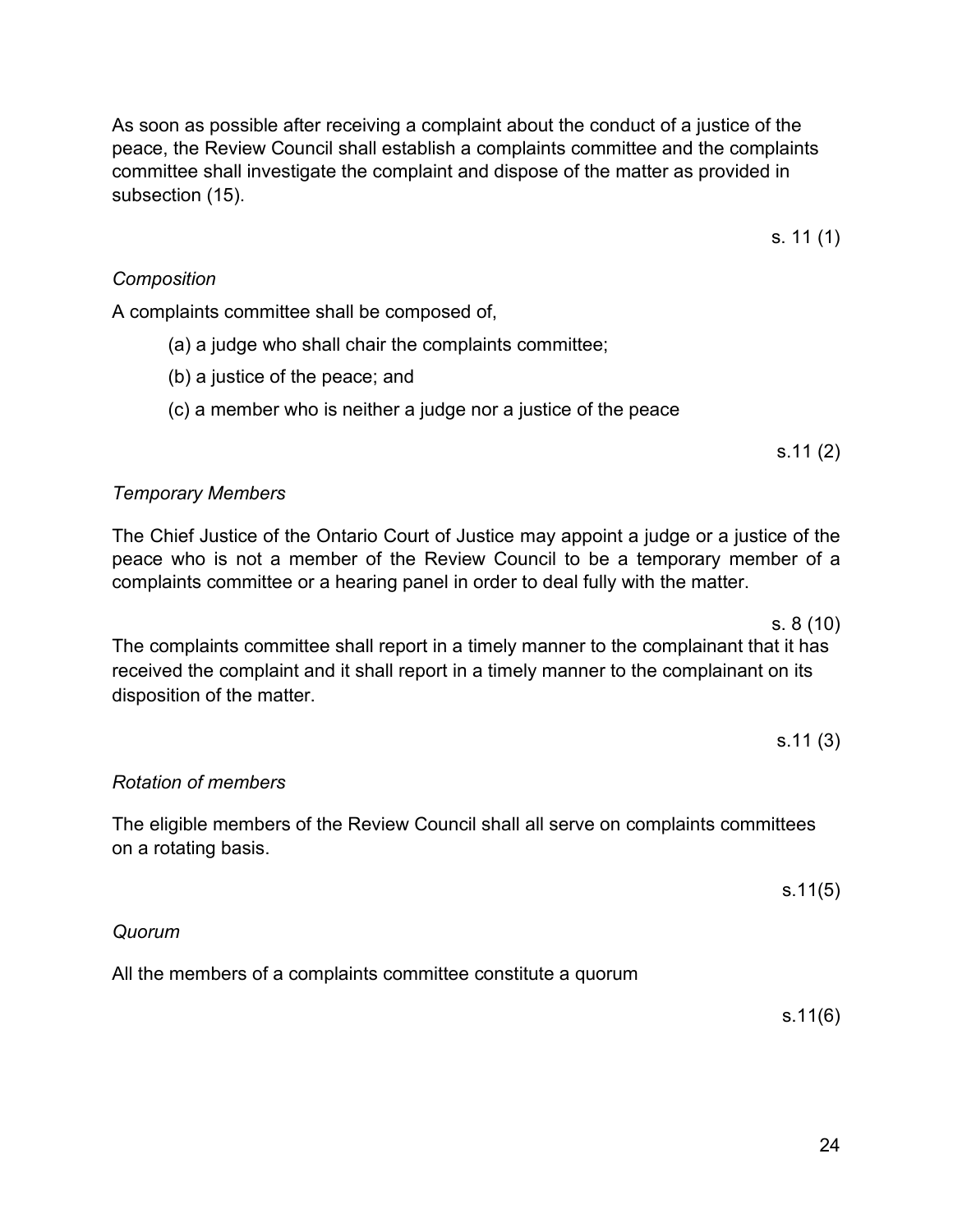# <span id="page-24-0"></span>*[Complaint against member of Review Council](#page-0-0)*

A justice of the peace or regional senior justice of the peace who is a member of the Review Council and who is the subject of a complaint shall not be a member of any complaint committee or hearing panel until the final disposition of the complaint.

s. 11 (14)

The Review Council may engage persons, including counsel, to assist it and its complaints committees and hearing panels.

s. 8 (15)

#### <span id="page-24-1"></span>**Procedural Rules**

#### <span id="page-24-2"></span>*Multiple complaints against same justice of the peace*

6.1 Where a justice of the peace has an open complaint file(s), the Registrar shall assign any new complaints about that justice of the peace to the same complaints committee that is investigating the outstanding complaint(s).

# <span id="page-24-3"></span>**7. INVESTIGATIONS BY COMPLAINTS COMMITEES**

#### <span id="page-24-4"></span>**Legislative Provisions**

The complaints committee shall conduct such investigation as it considers appropriate.

s. 11(7)

#### <span id="page-24-5"></span>*Frivolous complaints, etc.*

Without restricting the powers of a complaints committee under clause (15)(a), a complaints committee may dismiss a complaint at any time if it is of the opinion that the complaint is frivolous, an abuse of process or outside the jurisdiction of the complaints committee.

s. 11(19)

#### <span id="page-24-6"></span>*Interim Recommendations*

The complaints committee may recommend to a Regional Senior Judge that, until the final disposition of a complaint:

(a) the justice of the peace who is the subject of the complaint not be assigned work; or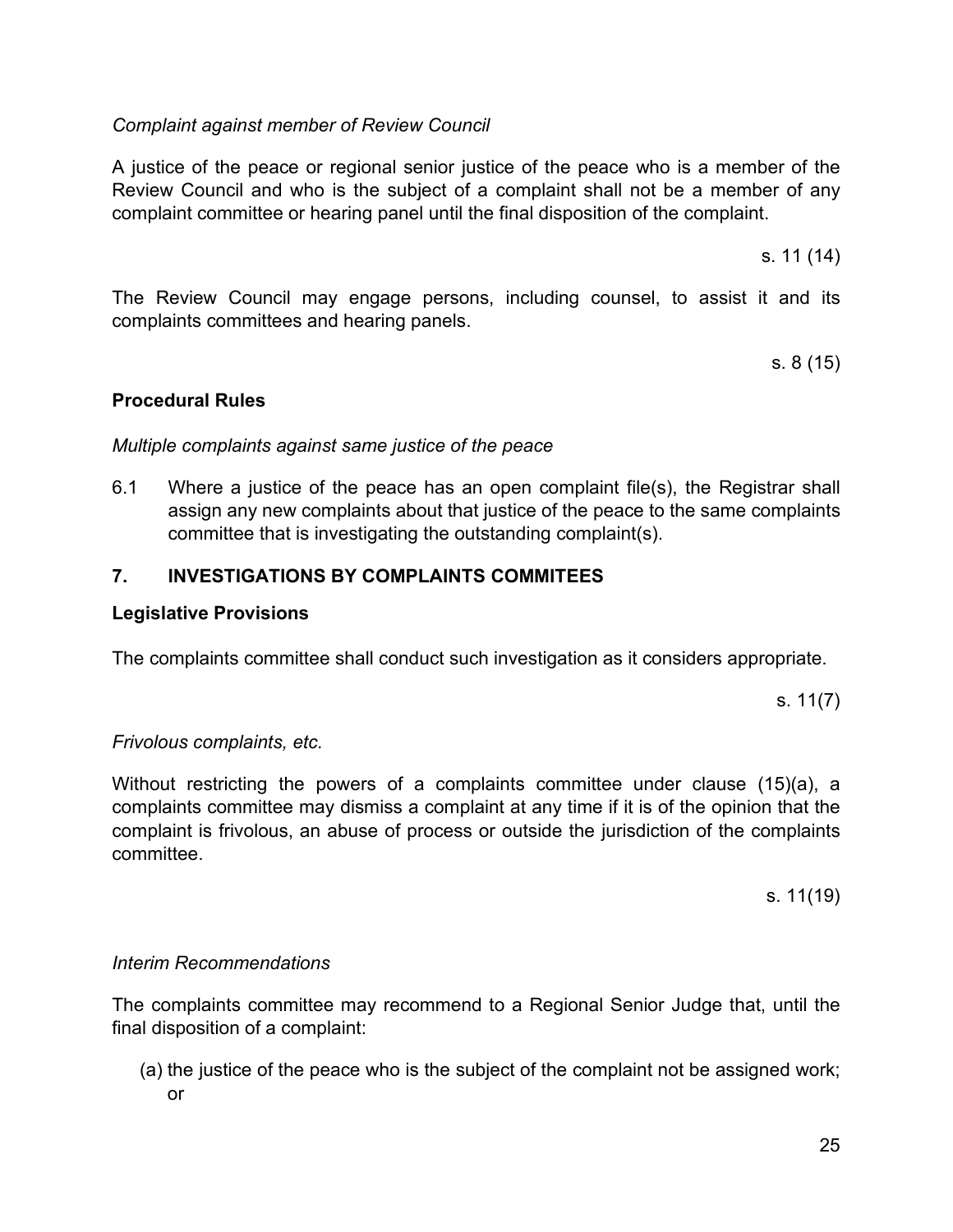(b) the justice of the peace who is the subject of a complaint be reassigned to another location.

s. 11(11)

The recommendation shall be made to the regional senior judge appointed for the region to which the justice of the peace is assigned and the regional senior judge may,

- (a) decide to not assign work to the justice of the peace until the final disposition of the complaint but he or she shall continue to be paid; or
- (b) with the consent of the justice of the peace, reassign him or her to another location until the final disposition of the complaint.

s. 11(12)

#### <span id="page-25-0"></span>*[Exception: certain complaints](#page-0-0)*

If the complaint is against a justice of the peace or regional senior justice of the peace who is a member of the Review Council, any recommendation under subsection (11) in connection with the complaint shall be made to the Chief Justice of the Ontario Court of Justice, who may,

- (a) decide to not assign work to the justice of the peace or regional senior justice of the peace until the final disposition of the complaint but he or she shall continue to be paid; or
- (b) with the consent of the justice of the peace or regional senior justice of the peace, reassign him or her to another location until the final disposition of the complaint.

s. 11 (13)

#### <span id="page-25-1"></span>*Complaints Committee's decision*

When its investigation is complete, the complaints committee shall,

- (a) dismiss the complaint if it is frivolous, an abuse of process or outside the jurisdiction of the complaints committee;
- (b) invite the justice of the peace to attend before the complaints committee to receive advice concerning the issues raised in the complaint or send the justice of the peace a letter of advice concerning the issues raised in the complaint, or both;
- (c) order that a formal hearing into the complaint be held by a hearing panel; or
- (d) refer the complaint to the Chief Justice of the Ontario Court of Justice.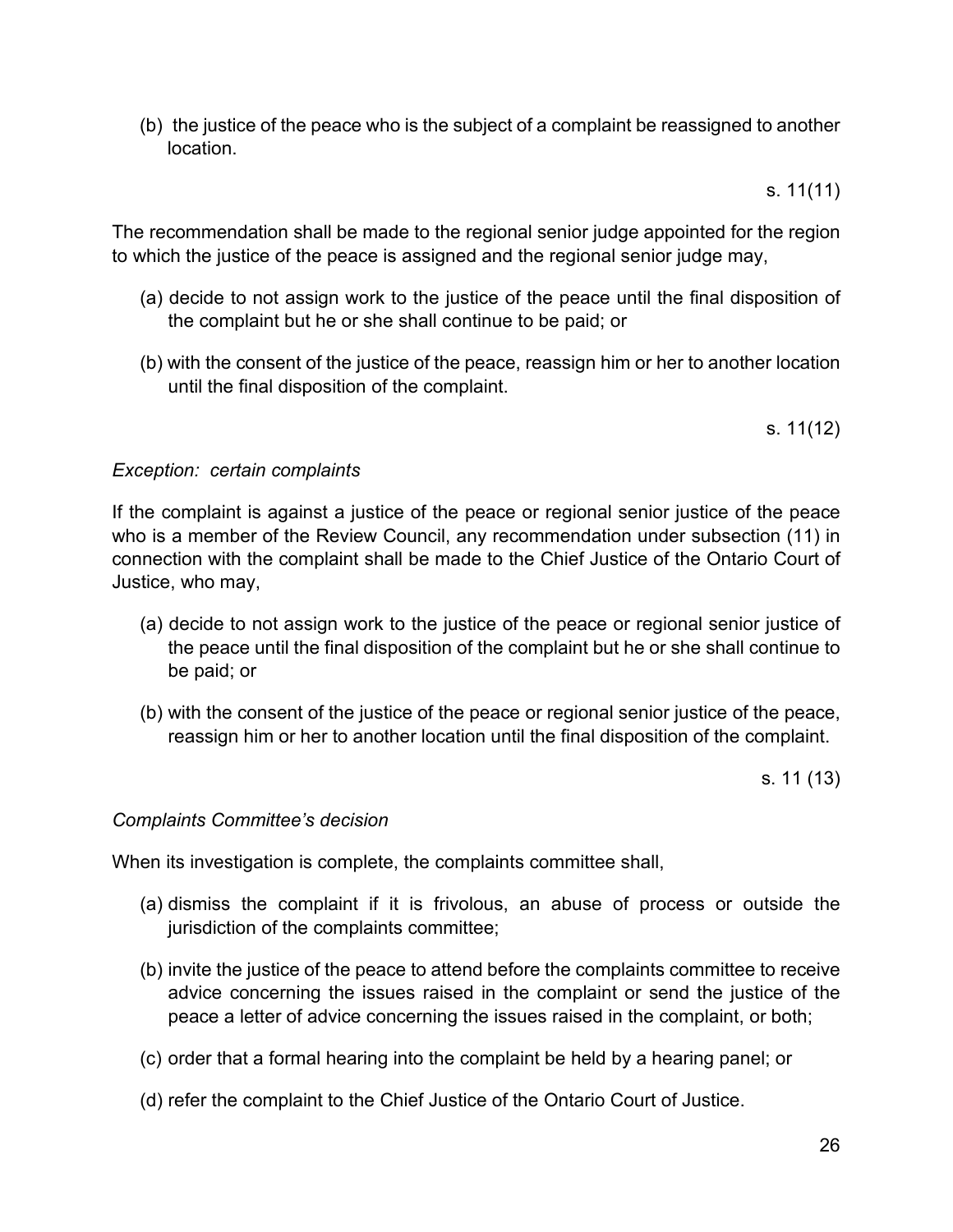# <span id="page-26-0"></span>**Procedural Rules**

- 7.1 The complaints committee will examine the complaint, as well as such materials as it considers appropriate, which may include certified transcripts, audio recordings of court proceedings, and documents from the court file. The Registrar shall, on behalf of a complaints committee, obtain such information or materials as the committee determines to be appropriate in the course of its investigation.
- 7.2 If a transcript is ordered, transcribers shall be instructed by the Registrar not to alter the transcript in any way, nor to submit the transcript to the subject justice of the peace for editing.
- 7.3 If a complaints committee decides to retain independent counsel to provide legal advice and/or to assist in its investigation by interviewing witnesses or obtaining documents, the Registrar shall retain counsel on the committee's behalf and communicate the committee's instructions to counsel.

# <span id="page-26-1"></span>*Power to Summons and Compel Witnesses to Give Evidence*

- 7.4 Section 4.2, subsections 12 (1) to (3.1) and sections 13, 14, 15 and 22 of the SPPA apply to the activities of a complaints committee. These sections give complaints committees the power to summons witnesses to give evidence under oath or affirmation and/or require the production of materials that may be relevant to the subject-matter of the proceeding where the complaints committee decides it is warranted. If the complaints committee decides to summons a witness and/or to require the production of materials, the Registrar or the Deputy Registrar will issue and sign the summons on its behalf.
	- a) Pursuant to section 4.2 of the *SPPA*, a complaints committee has some flexibility regarding quorum on a procedural or interlocutory matter. Such matters may be heard and determined by one or more members of the complaints committee, assigned by the chair of the committee, rather than requiring the attendance of all three members.
	- b) Pursuant to section 13 of the *SPPA*, a complaints committee may institute contempt proceedings for persons who, without lawful excuse, default in their attendance before the committee pursuant to a summons or who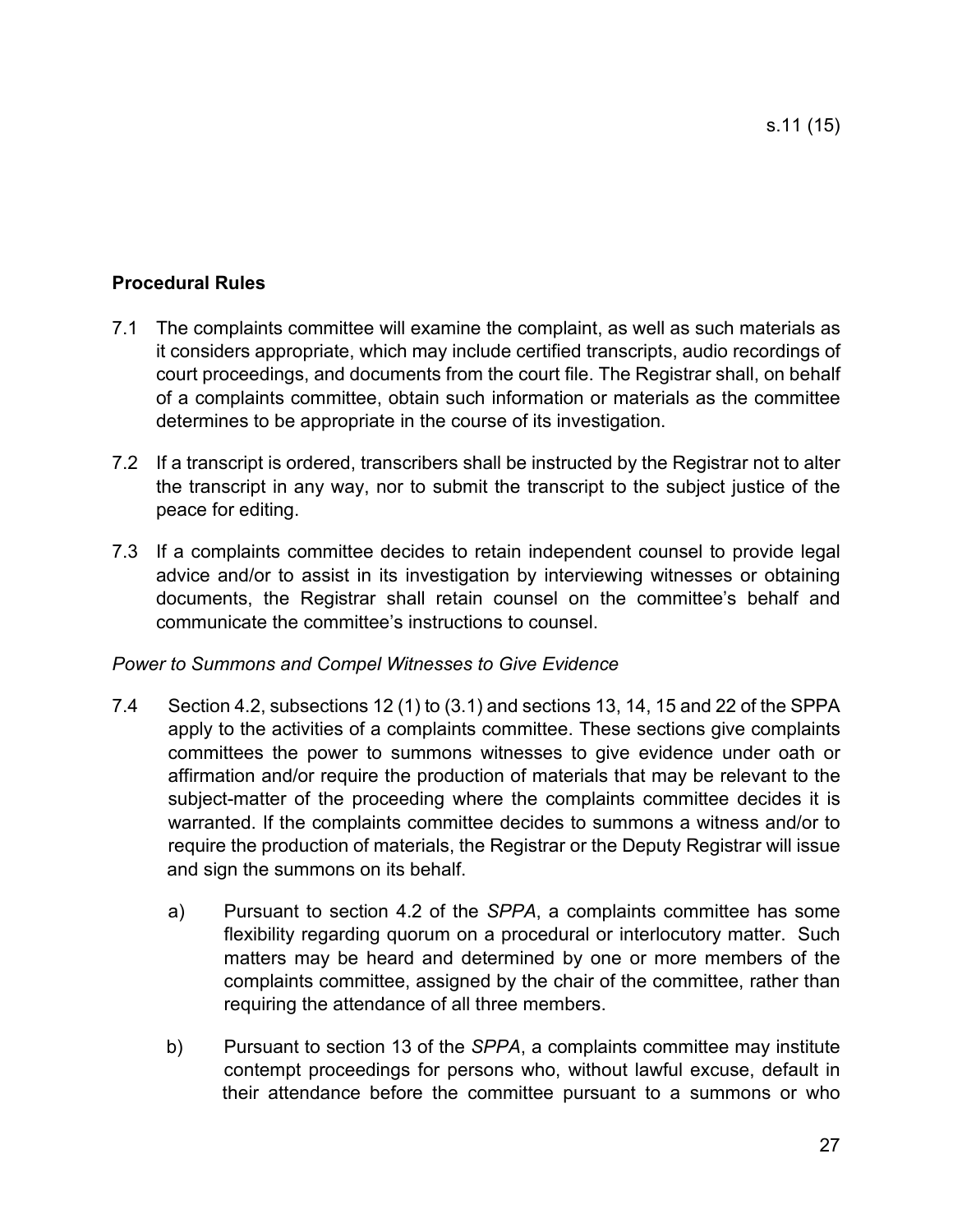refuse to take an oath or make an affirmation legally required by the committee to be made.

- c) Pursuant to section 14 of the *SPPA*, witnesses who are called before the complaints committee during the investigation stage are protected against self-incrimination.
- d) Pursuant to section 22 of the *SPPA*, a complaints committee may administer oaths or affirmations.

#### <span id="page-27-0"></span>*[Interim recommendations](#page-0-0)*

7.5 As the body designated by the *Act* to investigate and determine the appropriate disposition of complaints about the conduct of justices of the peace the Council has the primary responsibility for considering and recommending whether a justice of the peace who is the subject of a complaint should be not assigned work or reassigned to a different location, pending the final disposition of a complaint.

### <span id="page-27-1"></span>*[Criteria for Interim Recommendations](#page-0-0)*

- 7.6 In deciding whether to make an interim recommendation, the committee shall consider whether any of the following factors are present:
	- a) the complaint arises out of a working relationship between the complainant and the justice of the peace and the complainant and the justice of the peace both work at the same court location;
	- b) allowing the justice of the peace to continue to preside would likely bring the administration of justice into disrepute;
	- c) the complaint is of sufficient seriousness that there are reasonable grounds for investigation by law enforcement agencies; and/or
	- d) it is evident to the complaints committee that a justice of the peace is suffering from a disability that cannot be accommodated in accordance with the procedures.

#### <span id="page-27-2"></span>*[Information re: basis for interim recommendation](#page-0-0)*

7.7 Where a complaints committee recommends to a Regional Senior Justice not assigning or re-assigning a justice of the peace pending the resolution of a complaint, particulars of the factors upon which the complaints committee's recommendations are based shall be provided contemporaneously to the Regional Senior Judge and the subject justice of the peace to assist the Regional Senior Judge in making his or her decision and to provide the subject justice of the peace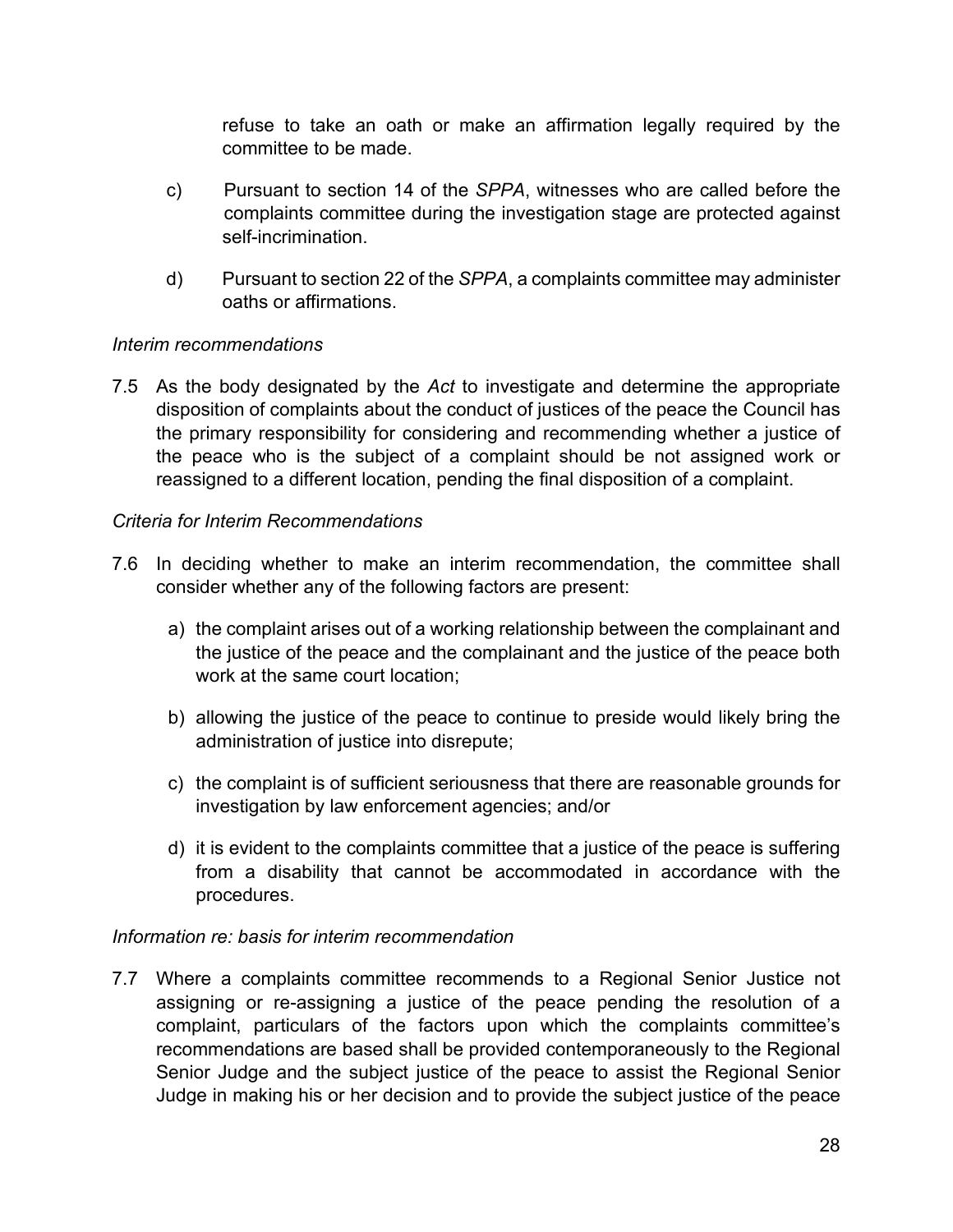with notice of the complaint and the complaints committee's recommendation. The complaints committee may provide to the Regional Senior Justice any previous complaint and disposition history that the subject justice of the peace has had with the Review Council which the complaints committee considers relevant to their recommendation.

# <span id="page-28-0"></span>*Opportunity to respond to issue of interim recommendation*

- 7.8 Where a complaints committee is considering making an interim recommendation, it may give the justice of the peace an opportunity to be heard on that issue in writing.
- 7.9 Where a committee decides to provide a justice of the peace with an opportunity to make submissions on the issue of whether an interim recommendation of nonassignment or reassignment should be made, the Registrar shall send by email, courier or registered mail the letter on behalf of the complaints committee to the justice of the peace informing him or her that the committee is considering making an interim recommendation and the reasons therefore, and inviting him or her to respond, **within 10 days**, to the question of whether an interim recommendation should be made.
- 7.10 If a justice of the peace seeks an extension of time to respond on the question of whether the committee should make an interim recommendation, the justice of the peace, or his or her counsel, must make the request in writing through the Registrar providing brief reasons for the request. The complaints committee may deny the request or may decide whether to grant such extension as it considers appropriate.
	- 7.11 If no response is received from the justice of the peace within 10 days from the date of emailing, mailing or couriering the letter inviting submissions, the committee will proceed with making its interim recommendation.

#### <span id="page-28-1"></span>*Disclosure of non-assignment or reassignment to another location*

7.12 When a justice of the peace is reassigned or non-assigned by a Regional Senior Justice following a committee's interim recommendation to do so, the committee may order that such information be disclosed on a confidential basis to any party affected by the alleged conduct of the justice of the peace.

# <span id="page-28-2"></span>*Opportunity to respond to complaint*

7.13 When a complaints committee chooses, as part of its investigation, to invite a response from the subject justice of the peace, the Registrar shall, in accordance with the instructions of the complaints committee, communicate that invitation to the subject justice of the peace in writing along with any particular concerns that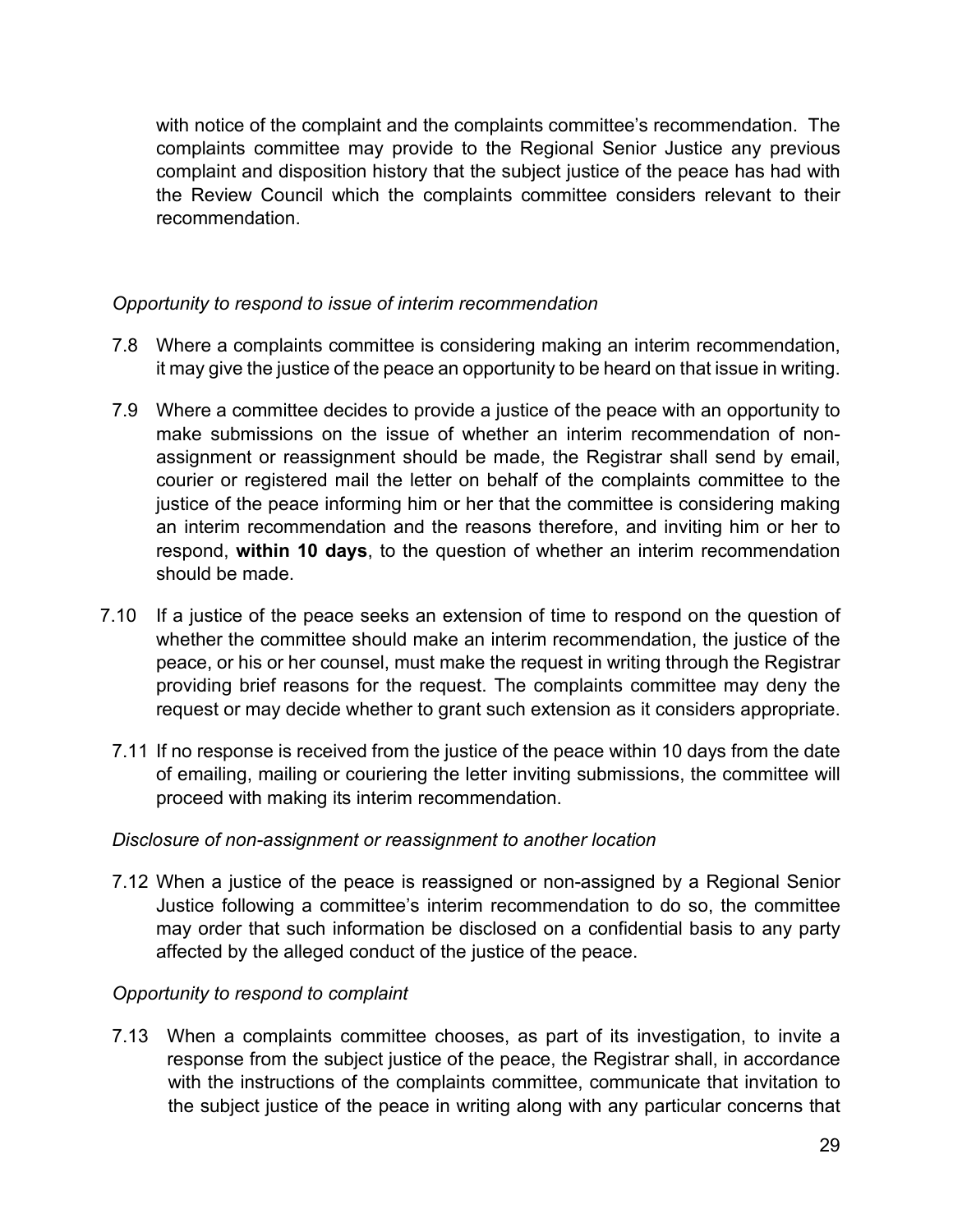the complaints committee wishes to express. A complaints committee shall invite a justice of the peace to respond to the complaint if the committee is considering any disposition other than dismissal.

- 7.14 As part of any invitation to respond to a complaint, the Registrar shall provide to the justice of the peace a copy of the materials under consideration by the committee, as directed by the complaints committee, including a copy of the complaint, any court transcripts, any transcripts of witness interviews, and the disposition history of the justice of the peace other than dismissed complaints to which the justice of the peace was not invited to respond.
- 7.15 A justice of the peace is provided with 30 days from the date of the letter inviting a response to provide a response to the complaint. A justice of the peace is informed that he or she is not obliged to provide a response.
- 7.16 If a justice of the peace requires an extension of time to respond, the justice of the peace, or his or her counsel, must make the request in writing through the Registrar, providing brief reasons for the request. The complaints committee may deny the request or may grant such extension as it considers appropriate.
- 7.17 If a justice of the peace's response is not received within 30 days or the extended deadline, if any, the Registrar shall,
	- a) advise the complaints committee that the justice of the peace has not responded; and
	- b) send a reminder letter to the justice of the peace by email, registered mail or courier.
- 7.18 If a justice of the peace's response is not received within 10 days of the date of the reminder letter, and the complaints committee is satisfied that the justice of the peace has been notified of the complaint and has been provided with full particulars of the complaint, the committee will proceed to consider the appropriate disposition in the absence of a response.
- 7.19 If the justice of the peace does provide a response, the committee shall review and consider the response in the course of its investigation. Any response to the complaint made by the justice of the peace may be considered by a complaints committee for any purpose in connection with sections 11(15) or 11.1 of the *Act*.
- 7.20 A justice of the peace's response to a complaint may be referred to in the case summary that will appear in the Council's Annual Report but the justice of the peace will not be identified.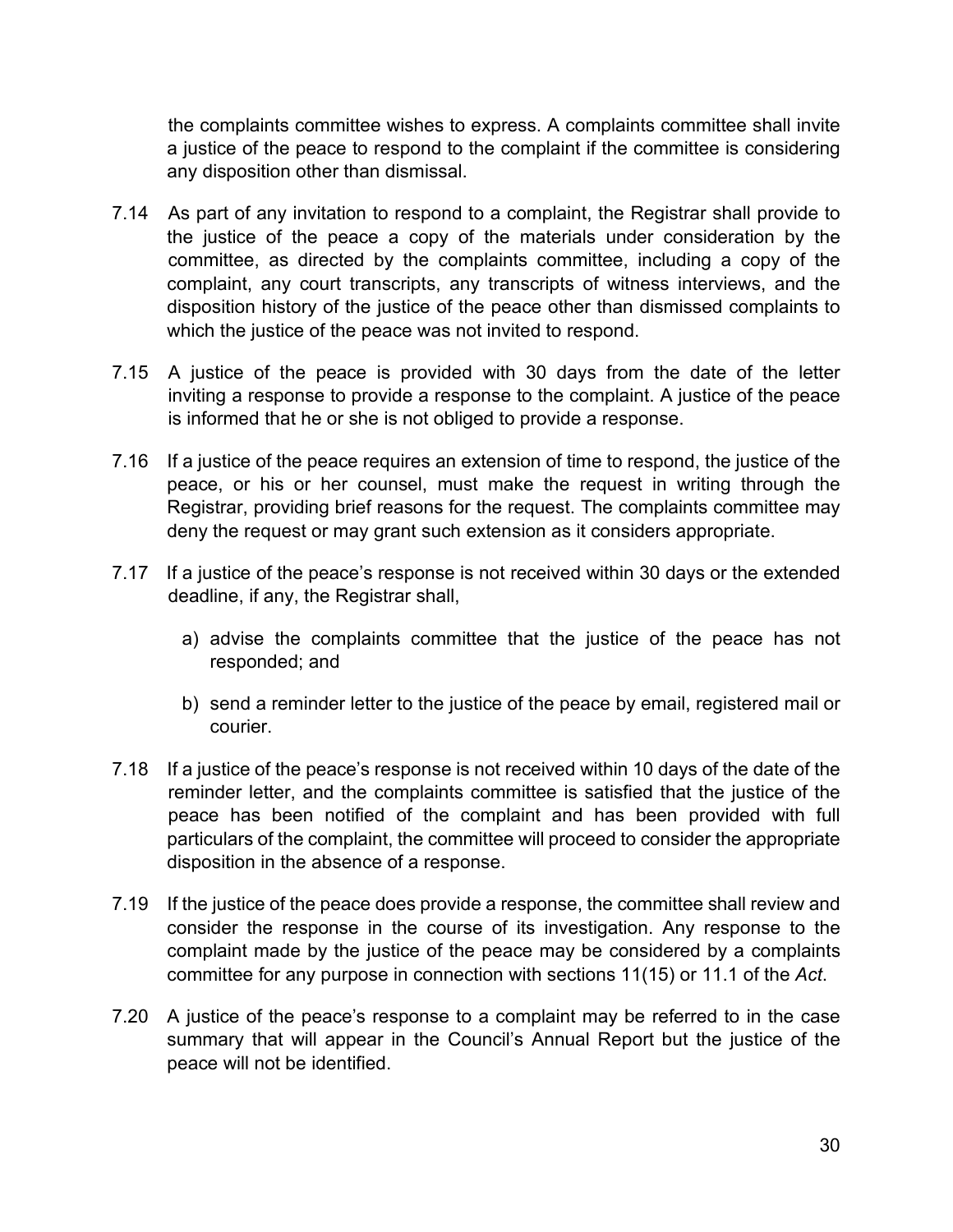7.21 A justice of the peace has the right to retain counsel in responding to a complaint, or in providing submissions on the issue of whether an interim recommendation regarding assignment should be made.

# <span id="page-30-0"></span>*Consideration of past history*

7.22 Where a complaints committee is assessing a new complaint, the Registrar shall bring any JPRC history to the attention of the complaints committee and make available any complaint file materials requested by the committee, except dismissed complaints to which the subject justice of the peace was not invited to respond.

### <span id="page-30-1"></span>*Criteria in assessing appropriate disposition*

- 7.23 The following criteria apply when a complaints committee is determining the appropriate disposition of a complaint:
- 7.24 a) Dismissal

 A complaints committee will dismiss a complaint after reviewing the complaint if, a majority of the complaints committee believes:

- it is frivolous or an abuse of process, or
- it falls outside the Review Council's jurisdiction because it is a complaint about the exercise of judicial discretion and does not include an allegation of judicial misconduct, or
- if it does include an allegation of judicial misconduct, the allegation is unproven or unfounded, or the conduct does not rise to the level of misconduct that requires further action on the part of the Review Council.

#### b) Provide advice

 A complaints committee will provide advice to a justice of the peace, in person or by letter, or both, in circumstances where the misconduct complained of does not warrant another disposition, there is some merit to the complaint and the disposition is, in the opinion of a majority of the complaints committee, a suitable means of informing the justice of the peace that his/her course of conduct was not appropriate in the circumstances that led to the complaint.

c) Refer the complaint to the Chief Justice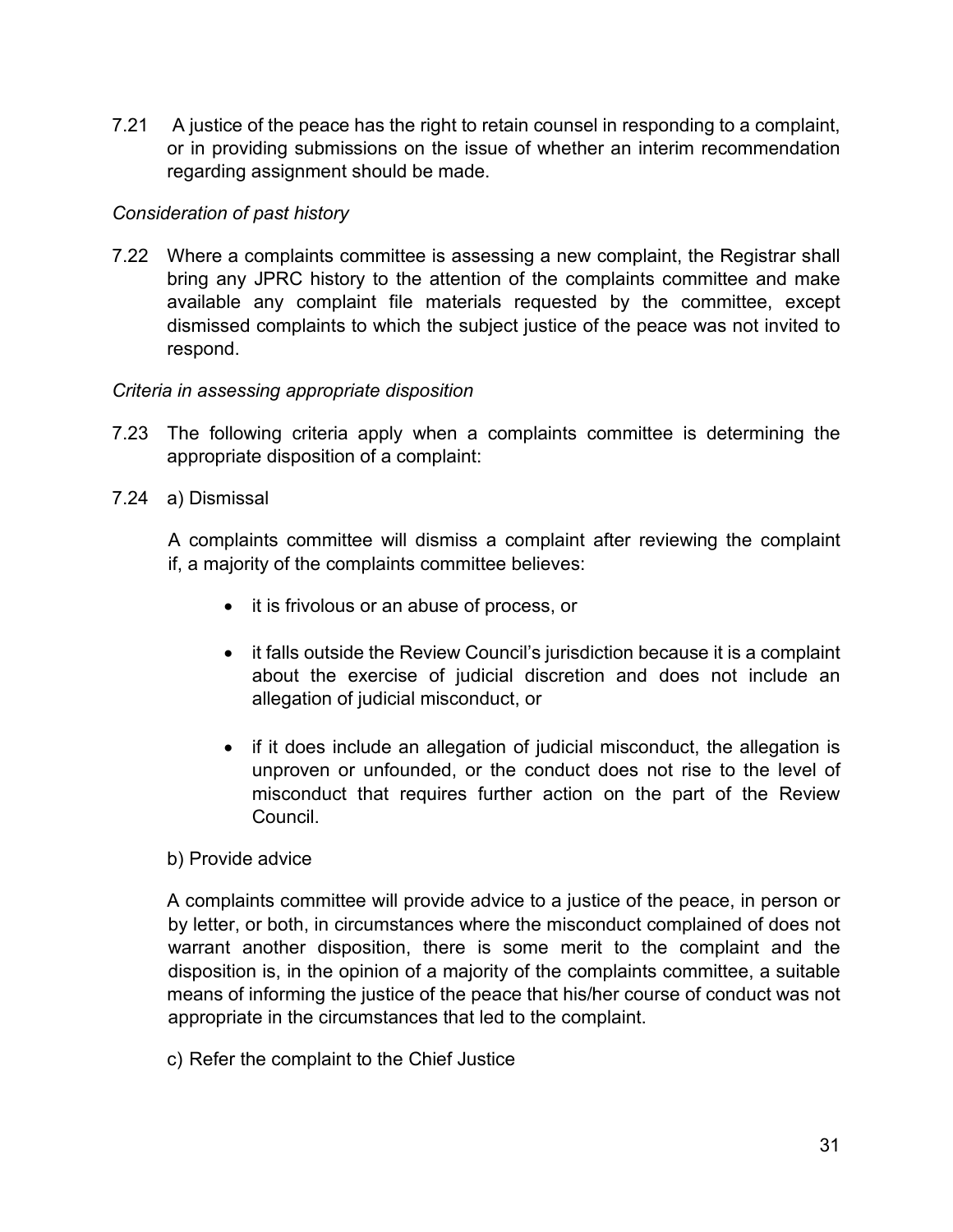A complaints committee will refer a complaint to the Chief Justice of the Ontario Court of Justice in circumstances where the conduct complained of does not warrant another disposition, there is some merit to the complaint and the disposition is, in the opinion of a majority of the complaints committee, a suitable means of informing the justice of the peace that his/her course of conduct was not appropriate in the circumstances that led to the complaint.

 A complaints committee may impose conditions on their referral to the Chief Justice if, in its opinion, there is some course of action or remedial training of which the subject justice of the peace could take advantage.

d) Order a hearing

 A complaints committee will order a hearing into a complaint where there has been an allegation of judicial misconduct that a majority of the complaints committee believes has a basis in fact and which, if believed by the finder of fact, could result in a finding of judicial misconduct.

# <span id="page-31-0"></span>**8. NOTICE OF DECISION OF COMPLAINTS COMMITTEE**

### <span id="page-31-1"></span>**Legislative Provisions**

#### <span id="page-31-2"></span>*[Report to Review Council](#page-0-0)*

The complaints committee shall report to the Review Council on its decision and, except where it orders a formal hearing, shall not identify the complainant or the justice of the peace who is the subject of the complaint in its report.

s. 11 (18)

# <span id="page-31-3"></span>**Procedural Rules**

#### <span id="page-31-5"></span><span id="page-31-4"></span>*[Notice of decision](#page-0-0) communicated*

#### *To the complainant*

- 8.1 The Council shall communicate the disposition of a complaint to the complainant in a disposition letter.
- 8.2 In accordance with the instructions of the complaints committee, the Registrar will draft the disposition letter. The draft disposition letter is circulated to the complaints committee for review and consideration and, once approved, is sent to the complainant in accordance with section 11(3) of the *Act*.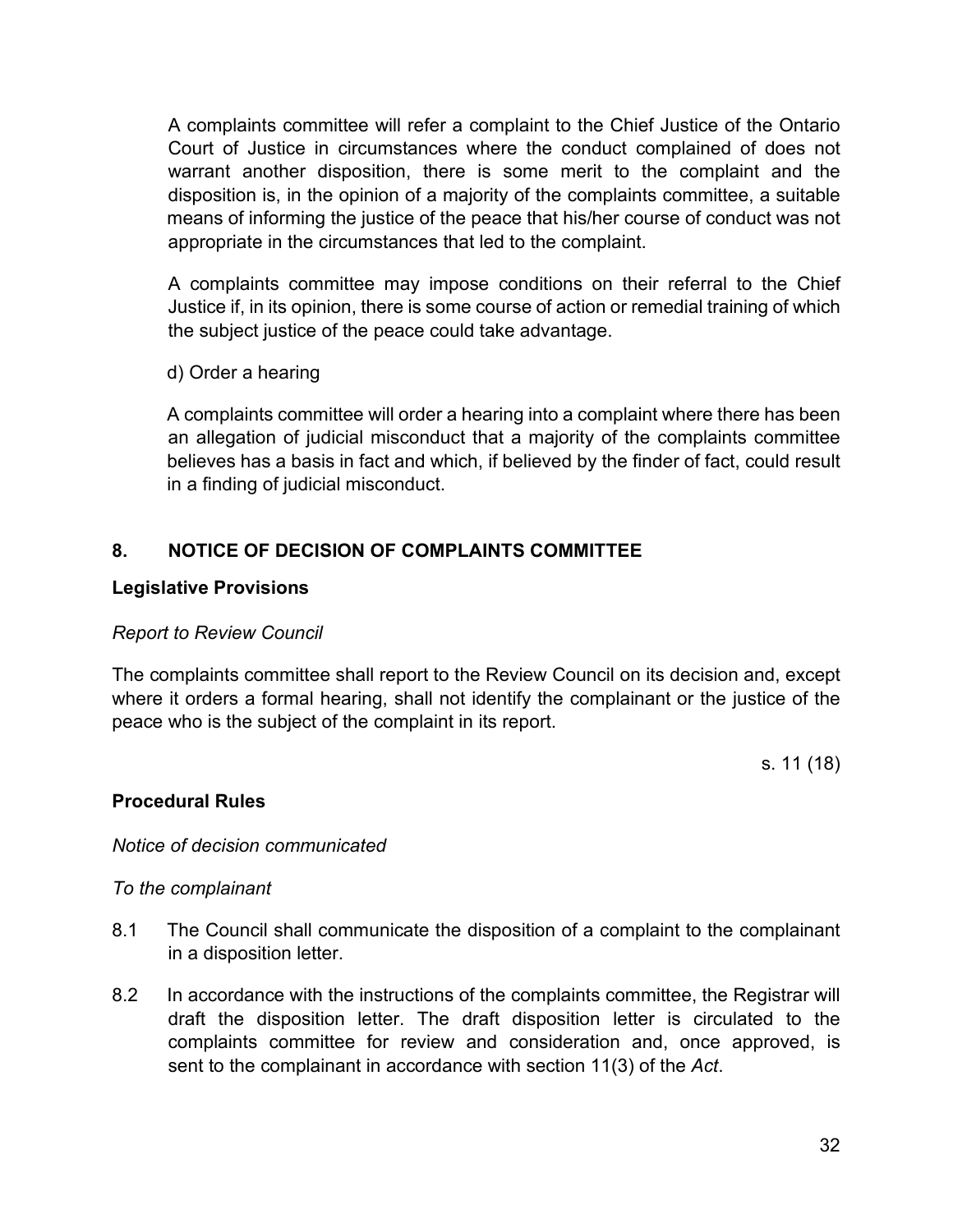8.3 Where a committee decides to dismiss a complaint, provide advice to the justice of the peace, or refer the complaint to the Chief Justice, it will provide brief reasons in its disposition letter for doing so.

### <span id="page-32-0"></span>*To the subject justice of the peace*

- 8.4 The Council will provide a copy of the disposition letter to the subject justice of the peace in circumstances where he or she was advised of the complaint due to the fact that a complaints committee sought a response from the justice of the peace to the complaint.
- 8.5 In circumstances where a complaint is dismissed and a response was not sought from the justice of the peace, the Council will provide a copy of the disposition letter to the subject justice of the peace, subject to instructions from the justice of the peace to waive such notice.

### <span id="page-32-1"></span>*Justices of the peace to provide instructions*

8.6 The Council has distributed an instruction form to all justices of the peace to sign and complete, in which the justices of the peace instruct the Review Council whether they wish to be advised of complaints made against them that are dismissed. The Review Council has also distributed an address form for all justices of the peace to sign and complete, instructing the Review Council of the address to which correspondence about complaint matters should be sent.

# <span id="page-32-2"></span>**9. HEARINGS - GENERAL**

#### <span id="page-32-3"></span>**Legislative provisions**

#### <span id="page-32-4"></span>*[Rules of procedure](#page-0-0)*

The rules of procedure established under subsection 10 (1) apply to the hearing.

s. 11.1 (5)

#### <span id="page-32-5"></span>*[Application of SPPA](#page-0-0)*

The *Statutory Powers Procedure Act*, except sections 4 and 28, applies to the hearing.

s. 11.1 (4)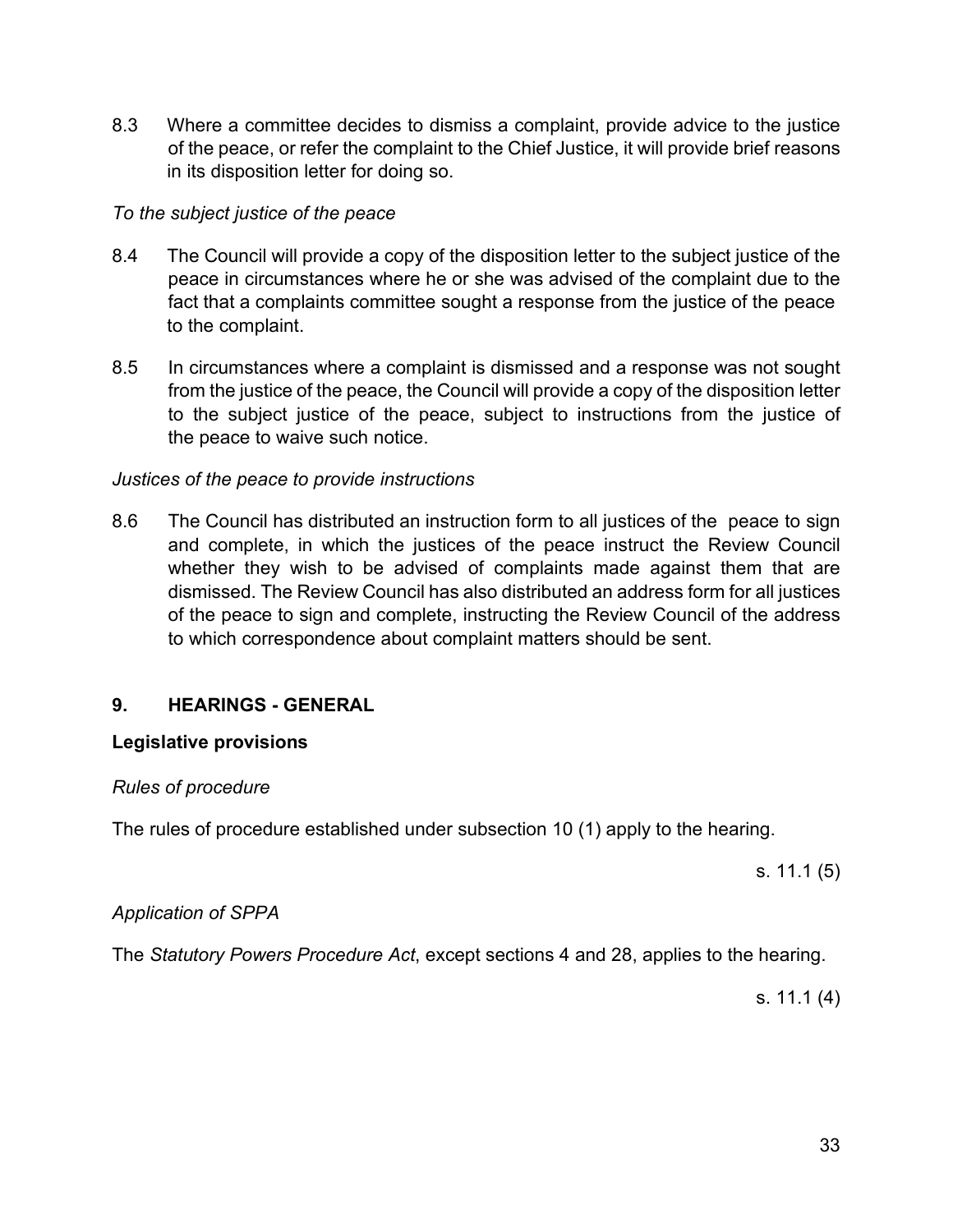<span id="page-33-0"></span>*Translation, Interpretation and Bilingual Proceeding* 

A hearing under section 11.1 shall be conducted in English, but a complainant or witness who speaks French or a justice of the peace who is the subject of a complaint and who speaks French is entitled, on request,

(a) to be given, before the hearing, French translations of documents that are written in English and are to be considered at the hearing;

(b) to be provided with the assistance of an interpreter at the hearing; and

(c) to be provided with simultaneous interpretation into French of the English portions of the hearing

s. 10.1 (3)

The Review Council may direct that a hearing to which subsection (3) applies be conducted bilingually, if it is of the opinion that it can be properly conducted in that manner.

s. 10.1 (4)

A direction under subsection (4) may apply to a part of the hearing and, in that case, subsections (6) and (7) apply with necessary modifications

s. 10.1 (5)

In a bilingual hearing,

- a. oral evidence and submissions may be given or made in English or French, and shall be recorded in the language in which they are given or made;
- b. documents may be filed in either language;
- c. the reasons for a decision may be written in either language.

s. 10.1 (6)

In a bilingual hearing, if the complainant or the justice of the peace who is the subject of the complaint does not speak both languages, he or she is entitled, on request, to have simultaneous interpretation of any evidence, submissions or discussions spoken in the other language and translation of any document filed or reasons written in the other language.

s. 10.1 (7)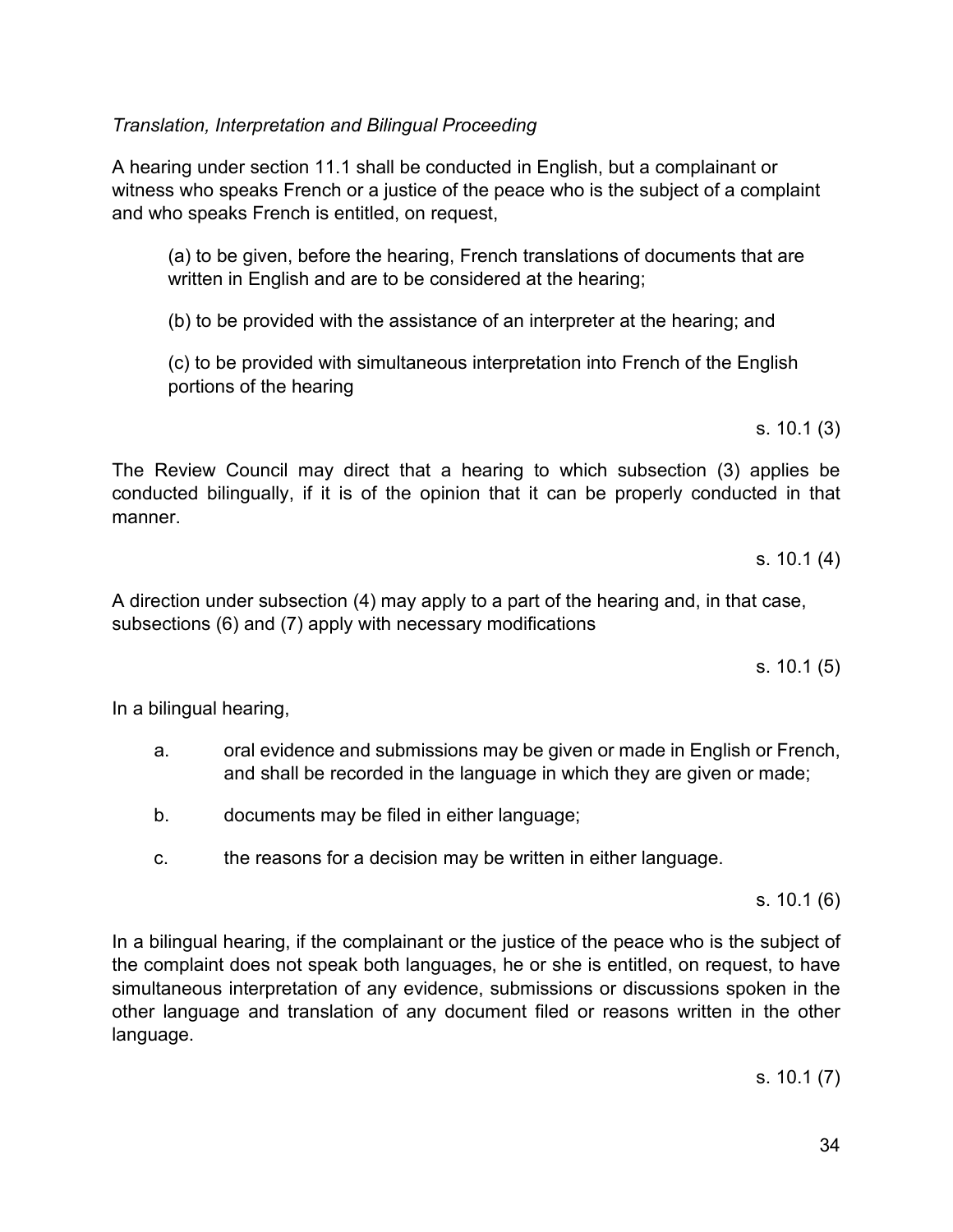# <span id="page-34-0"></span>**Procedural Rules**

- 9.1 A hearing panel may hold the hearing in any combination of written, electronic and oral proceedings.
- 9.2 (1) Subject to subrule (2), every hearing of the Review Council shall take place in Toronto.
	- (2) (a) Any party may bring a motion for a change in venue before a hearing panel seeking an order that the hearing take place in a location other than Toronto.
		- (b) A hearing panel may only grant a motion for a change in venue in exceptional circumstances.
		- (c) In deciding whether exceptional circumstances exist, a Hearing Panel may consider,
			- i. the convenience of the parties;
			- ii. the cost, efficiency and timeliness of the proceeding in which the hearing is being held;
			- iii. the avoidance of delay or unnecessary length;
			- iv. the fairness of the process;
			- v. public accessibility to the hearing;
			- vi. the fulfilment of the Review Council's statutory mandate; and
			- vii. the just and expeditious determination of the hearing.
- 9.3 The *Protocol Regarding the Use of Electronic Communications Devices in the JPRC Hearing Proceedings* applies to all persons attending or participating in a hearing.

# <span id="page-34-1"></span>**10. HEARING PANELS**

# <span id="page-34-2"></span>**Legislative Provisions**

# <span id="page-34-3"></span>*Hearing Panels*

When a hearing is ordered under subsection 11 (15), the chair of the Review Council shall establish a hearing panel from among the members of the Review Council to hold a hearing in accordance with this section

s. 11.1 (1)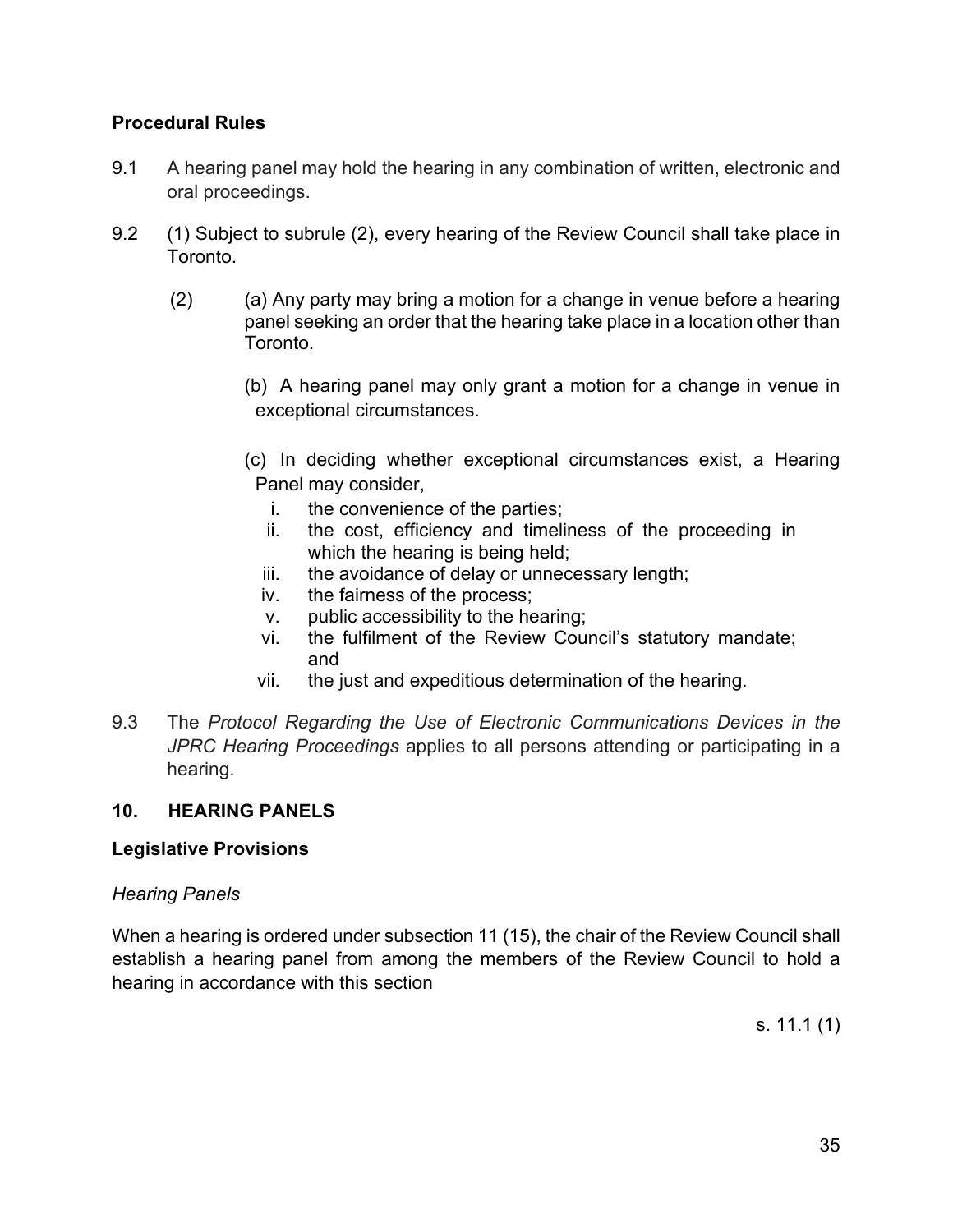# <span id="page-35-0"></span>*Temporary Members*

The Chief Justice of the Ontario Court of Justice may appoint a judge or a justice of the peace who is not a member of the Review Council to be a temporary member of a complaints committee or a hearing panel in order to deal fully with the matter.

s. 8 (10)

# <span id="page-35-1"></span>*Composition*

A hearing panel shall be composed of,

- (a) a judge who shall chair the panel;
- (b) a justice of the peace; and
- (c) a member who is a judge, a lawyer or a member of the public.

s. 11.1 (2)

# <span id="page-35-2"></span>*[Disqualification](#page-0-0)*

The members of a complaints committee who investigated the complaint shall not participate as members of the hearing panel who deal with the complaint.

s. 11 (4)

All the members of the panel constitute a quorum.

s.11.1 (3)

# <span id="page-35-3"></span>*[Communication by members](#page-0-0)*

The members of the panel participating in the hearing shall not communicate directly or indirectly in relation to the subject-matter of the hearing with any party, counsel, agent or other person, unless all the parties and their counsel or agents receive notice and have an opportunity to participate

s.11.1 (6)

Subsection (6) does not preclude the Review Council from engaging counsel to assist the panel in accordance with subsection 8 (15).

s.11.1(7)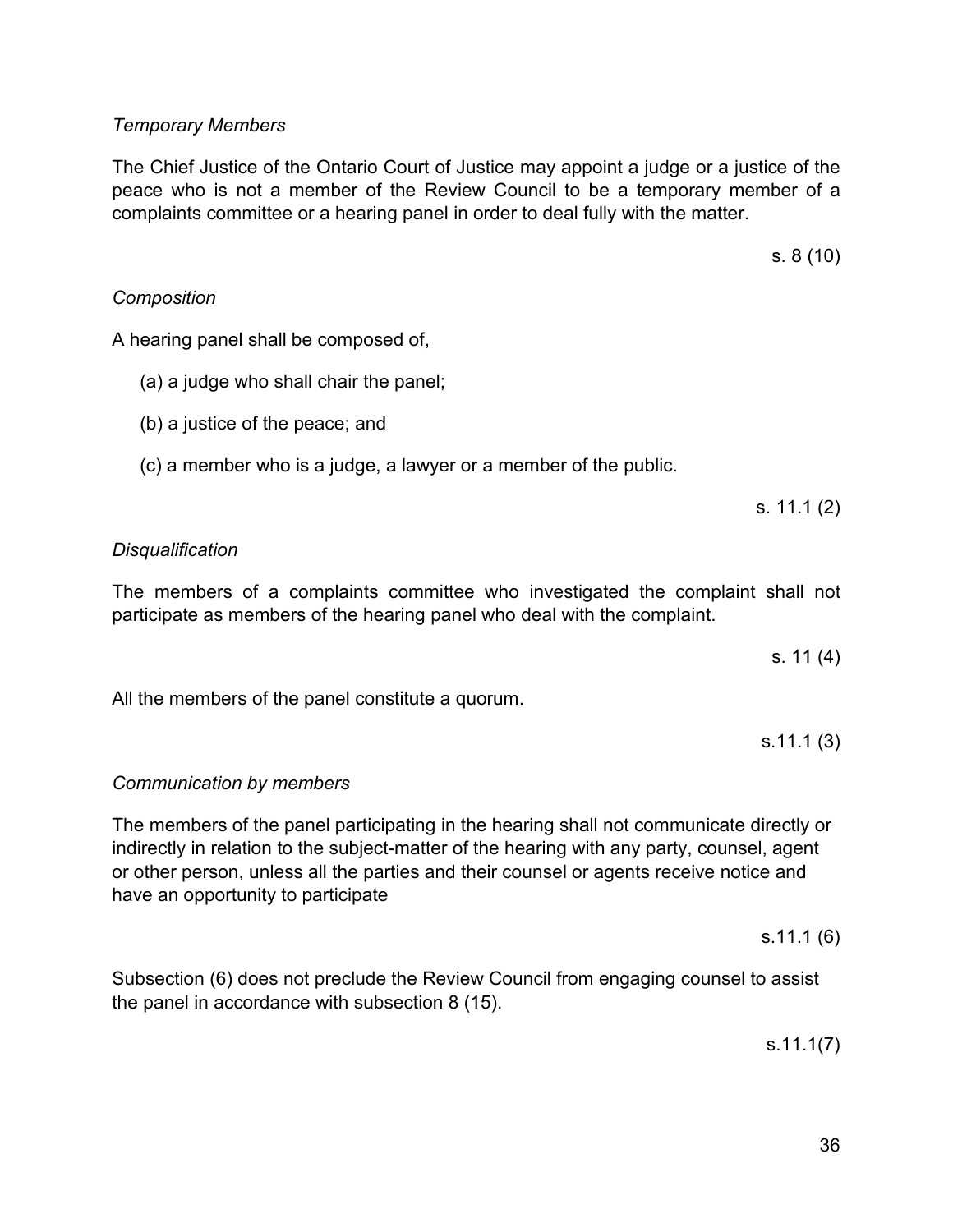### *[Parties to the hearing](#page-0-0)*

The panel shall determine who are the parties to the hearing.

s.11.1 (8)

# **Procedural Rules**

### *Mandate of hearing panel*

- 10.1 The Hearing Panel's mandate is to inquire into the facts to determine whether there has been judicial misconduct and, if judicial misconduct is found, determine the appropriate disposition(s) to preserve or restore public confidence in the judiciary.
- 10.2 These Rules of Procedure shall be liberally construed so as to ensure the just determination of every hearing on its merits.

# **11. PRESENTING COUNSEL**

### **Legislative Provisions**

The Review Council may engage persons, including counsel, to assist it and its complaints committees and hearing panels.

s. 8 (15)

- 11.1 On the making of an order for a hearing in respect of a complaint against a justice of the peace, the Registrar will, on behalf of the Council, retain legal counsel to act as independent "Presenting Counsel" to prepare and present the case to the hearing panel.
- 11.2 Presenting Counsel is fully independent, and does not take instructions from the Review Council, the hearing panel or Council staff.
- 11.3 Rather than seeking a particular disposition, the duty of Presenting Counsel engaged to appear before a hearing panel is to see that the complaint against the justice of the peace is evaluated fairly and dispassionately to achieve a just result and to preserve or restore confidence in the judiciary.
- 11.4 During the hearing process, all communications between Presenting Counsel and the Hearing Panel shall be made on the record, and in the case of written communications, such communications shall be copied to counsel for the Respondent or where there is no counsel, the Respondent.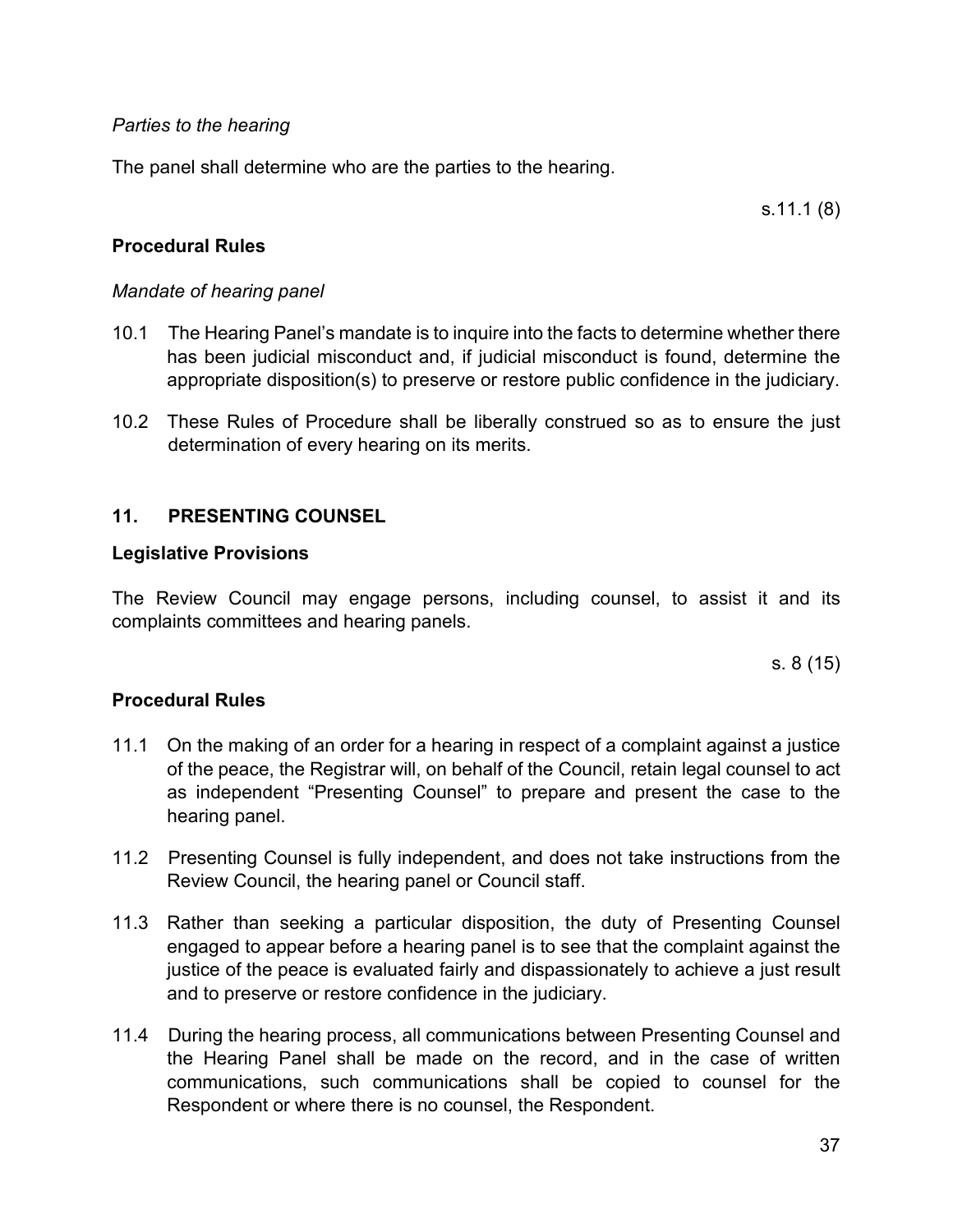11.5 A lawyer or law firm retained to act as Investigating Counsel to assist a complaints committee in investigating a complaint may not be retained as Presenting Counsel for any hearing ordered for that same complaint or any other complaint against that same justice of the peace.

### *Registrar may instruct lawyer when hearing process complete*

11.6 Once the hearing process is complete, the Registrar, on behalf of the Review Council, may provide instructions to a lawyer retained to represent the Council in respect of any court proceedings arising from the hearing.

# **12. LEGAL COUNSEL FOR JUSTICE OF THE PEACE**

### **Procedural Rules**

12.1 A justice of the peace has the right to be represented by counsel at the hearing stage, or to act on his or her own behalf in any hearing.

# **13. NOTICE OF HEARING**

- 13.1 A hearing shall be commenced by a Notice of Hearing (Appendix D). Presenting Counsel shall draft the Notice of Hearing for the approval of the complaints committee that referred the complaint for a hearing.
- 13.2 The Notice of Hearing shall contain,
	- a) particulars of the allegations against the respondent;
	- b) a reference to the statutory authority under which the hearing will be held;
	- c) a statement of the time and place of the commencement of the hearing;
	- d) a statement of the purpose of the hearing; and
	- e) a statement that if the respondent does not attend at the hearing, the panel may proceed in the respondent's absence and the respondent will not be entitled to any further notice of the proceeding.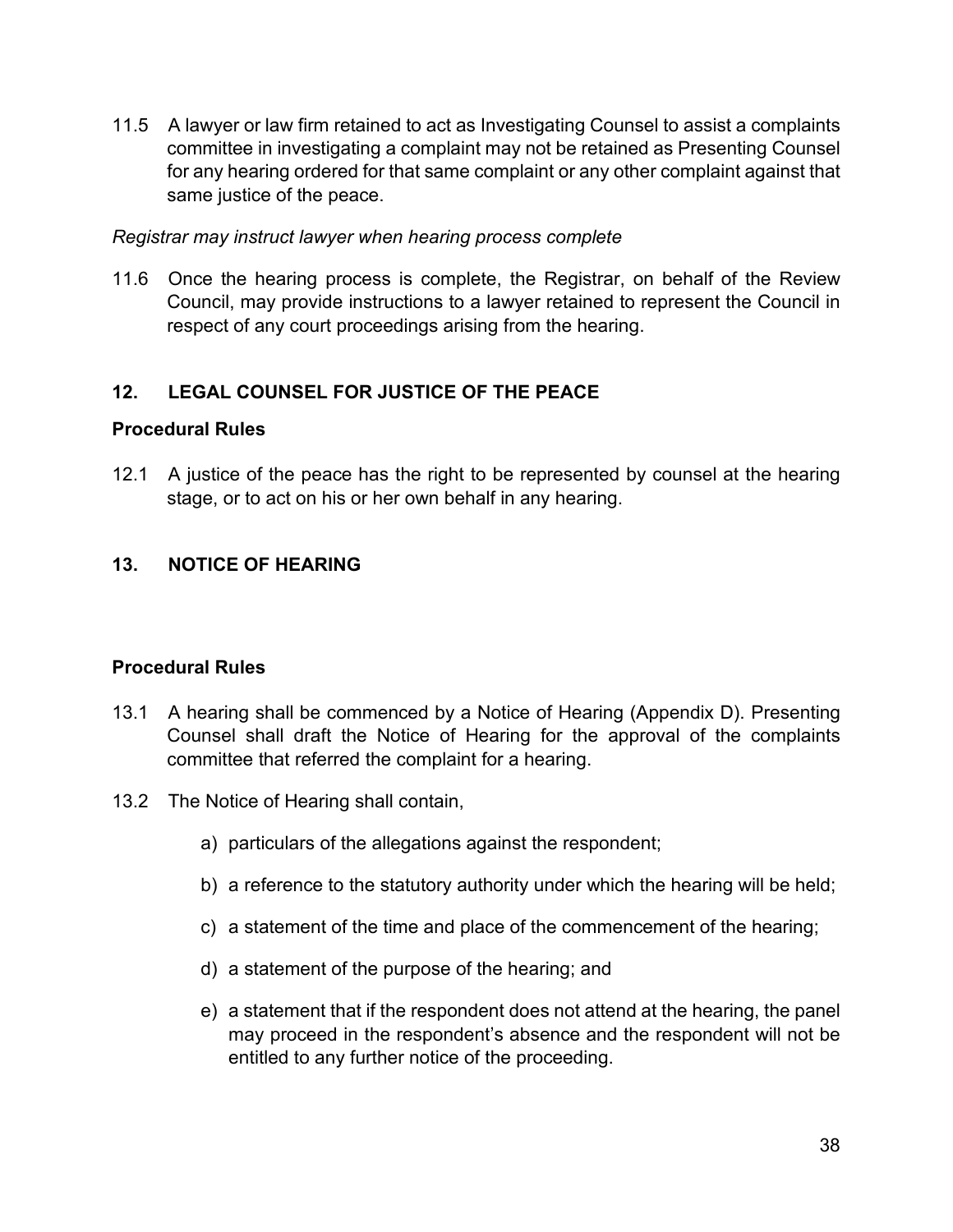- 13.3 Presenting Counsel shall cause the Notice of Hearing to be served upon the respondent by:
	- a) personal service; or
	- b) upon a motion to the panel hearing the complaint, an alternative to personal service, and Presenting Counsel shall file proof of service with the Review Council; or
	- c) if the justice of the peace, or counsel for the justice of the peace, agrees to accept service by email, service may be effected by Presenting Counsel emailing a copy of the issued Notice of Hearing to the justice of the peace or his or her counsel.
- 13.4 At the initial set-date proceeding presided over by the Hearing Panel, Presenting Counsel will file the Notice of Hearing as an exhibit.
- 13.5 Recognizing the role that the complaints process has in maintaining and restoring public confidence, and that the legislative requirements for maintaining privacy no longer apply for formal hearings under section 11.1 of the *Act*, once Presenting Counsel files the Notice of Hearing as an exhibit at the set-date, the complaints process becomes public, subject to any orders by the hearing panel.

# **14. PUBLIC INFORMATION ABOUT HEARING PROCEEDINGS**

### **Legislative Provisions**

### *Open and closed hearings and meetings*

Meetings of the Review Council and of its complaints committees shall be held in private but, subject to subsection 11.1 (4), hearings under section 11.1 shall be open to the public.

s. 9(6)

- 14.1 Once the complaint has become public, the Registrar shall cause notice of the hearing to be,
	- a) posted in the prescribed form on the Review Council's website, subject to any orders by the hearing panel; and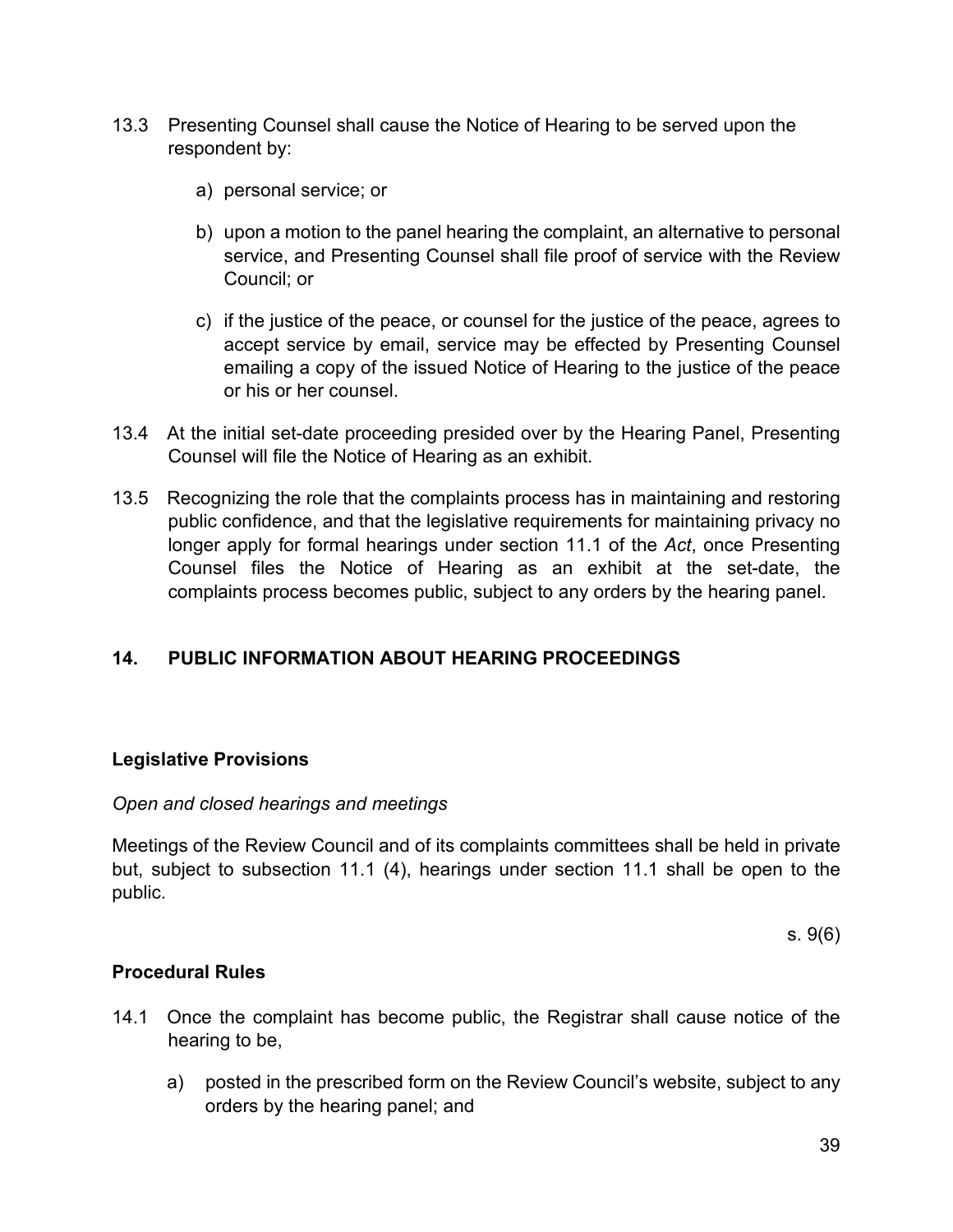- b) published in a local newspaper not less than two weeks prior to the commencement of the hearing.
- 14.2 A hearing panel may, on such grounds as it deems appropriate, abridge the time for publication in the local newspaper.
- 14.3 The public notice posted and published by the Registrar shall include a brief summary of the allegations of misconduct but shall not identify any complainants or witnesses, due to the possibility that a complainant or witness may ask for their identity to be protected by a publication ban.
- 14.4 If a justice of the peace has been non-assigned or reassigned to a different location pending the final disposition of the complaint under s. 11(12) of the *Act*, the Registrar shall include that information on the Council's website.

# **15. EXCEPTIONS TO FULLY OPEN HEARING**

# **Legislative Provisions**

### *Orders prohibiting publication at hearing*

If the complaint involves allegations of sexual misconduct or sexual harassment, the panel shall, at the request of a complainant or of a witness who testifies to having been the victim of such conduct by the justice of the peace, prohibit the publication of information that might identify the complainant or witness, as the case may be.

s. 11.1(9)

*Statutory Powers Procedures Act Hearings to be public; exceptions*

9. (1) An oral hearing shall be open to the public except where the tribunal is of the opinion that,

(a) matters involving public security may be disclosed; or

(b) intimate financial or personal matters or other matters may be disclosed at the hearing of such a nature, having regard to the circumstances, that the desirability of avoiding disclosure thereof in the interests of any person affected or in the public interest outweighs the desirability of adhering to the principle that hearings be open to the public,

in which case the tribunal may hold the hearing in the absence of the public.

s. 9(1)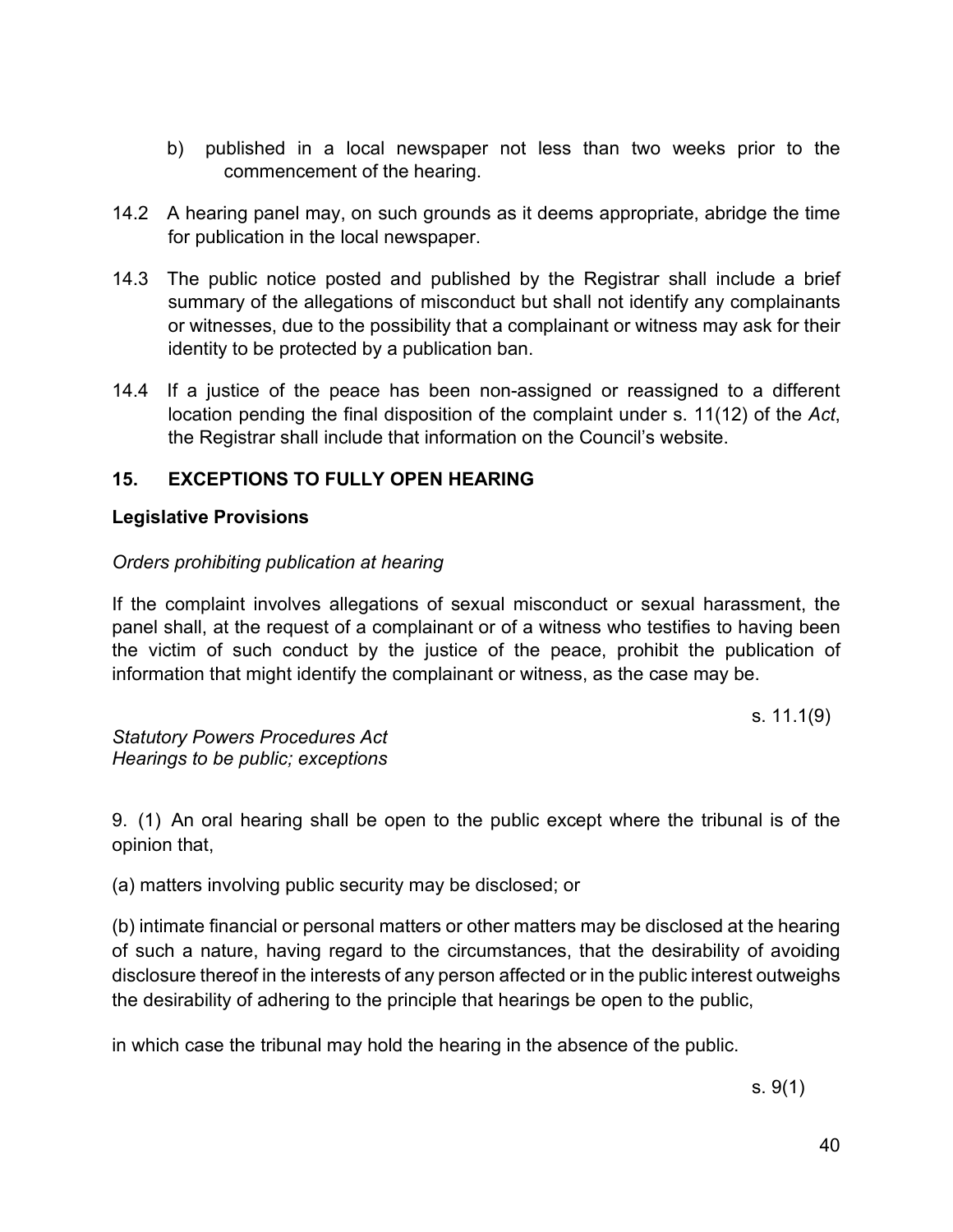### **Procedural Rules**

- 15.1 When deciding whether there are exceptional circumstances that justify maintaining confidentiality and holding all or part of a hearing in private, the Hearing Panel shall consider,
	- c) where matters involving public or personal security may be disclosed, or
	- d) where intimate financial, personal or other matters may be disclosed at the hearing of such a nature that, having regard to the circumstances, the desirability of avoiding disclosure is in the interests of any person affected or in the public interest and outweighs the desirability of adhering to the principle that the hearing be open to the public.

### *Publication bans*

- 15.2 The Hearing Panel may, on motion by any party and at any time during the hearing, order that certain information or documents remain confidential or be subject to a publication ban, including information contained in the allegations in the Notice of Hearing.
- 15.3 When a party files a motion requesting a publication ban, the Council shall provide public notice of such motion on its website.
- 15.4 The onus is on the party bringing a motion for a publication ban to give proper notice of the motion to major media outlets.
- 15.5 If a party believes that a publication ban ordered by the Hearing Panel may have been violated, the party may file a motion in writing requesting that the Hearing Panel state a case to the Divisional Court, pursuant to section 13 of the *Statutory Powers Procedures Act*, so that the Court may inquire into the facts to determine whether there has been a violation of the publication ban.

# **16. PRE-HEARING PROCEDURES**

### *[Response](#page-0-0) to Notice of Hearing by Justice of the Peace*

- 16.1 A respondent may file a response to the allegations in the Notice of Hearing, and if so, shall serve a copy on Presenting Counsel and file the original in the Council office.
- 16.2 A respondent may at any time before or during the hearing serve on Presenting Counsel and file with Council office an amended response.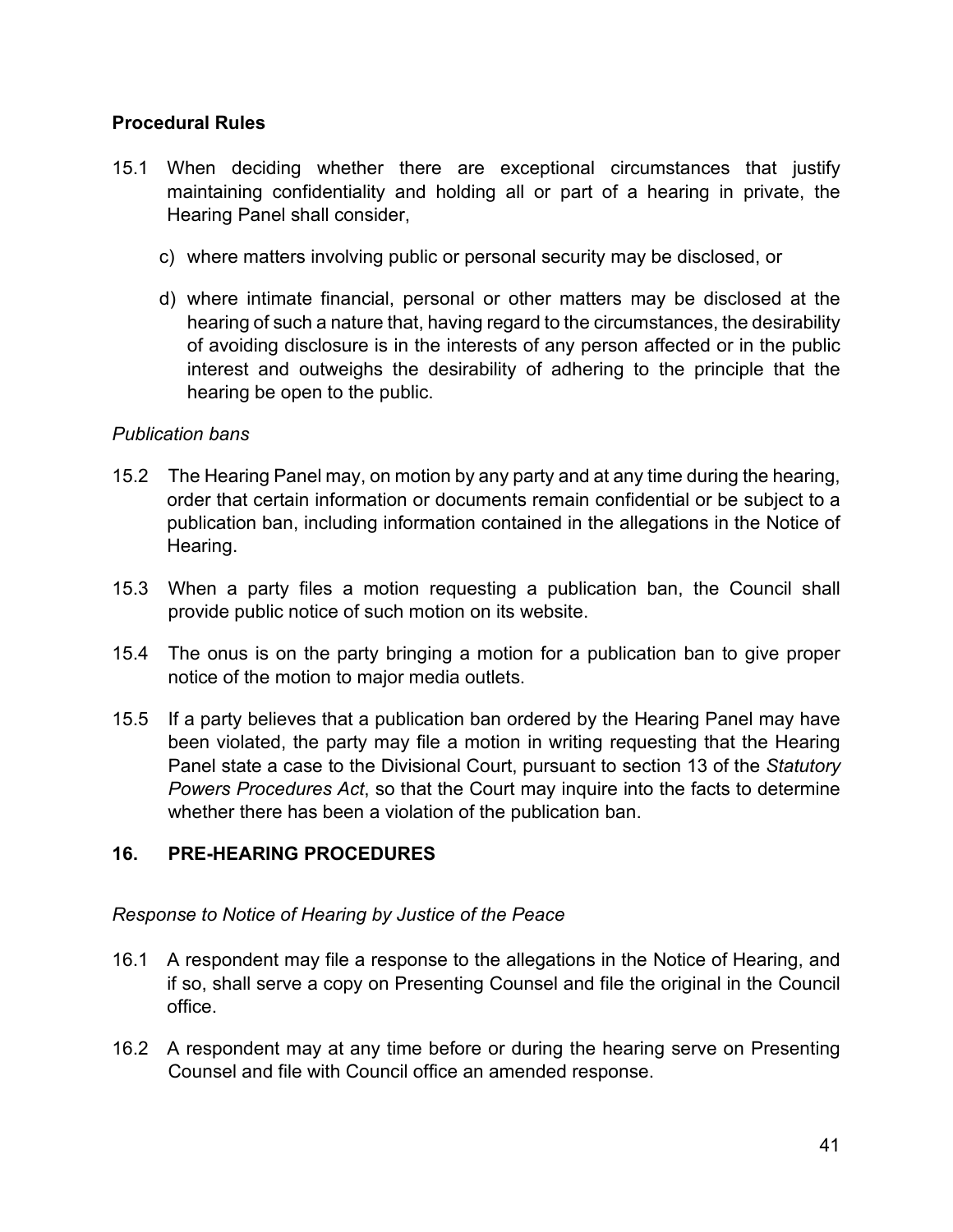- 16.3 The response and/or amended response may contain full particulars of the facts on which the respondent relies.
- 16.4 Failure to file a response shall not be deemed to be an admission of any allegations against the respondent.

#### *Obligation to provide respondent with disclosure*

- 16.5 Presenting Counsel shall, before the hearing, forward to the respondent or to counsel for the respondent:
	- a) the names and contact information for all witnesses who will be called by Presenting Counsel to give evidence;
	- b) any statements taken from any witnesses that were not provided during the investigation phase; and
	- c) summaries of any interviews with such witnesses conducted before the hearing who were not interviewed during the investigative stage, and

the Hearing Panel may preclude Presenting Counsel from calling a witness at the hearing if Presenting Counsel has not provided such information.

- 16.6 Presenting Counsel shall confirm before the hearing that the respondent or the respondent's counsel has received full disclosure of all non-privileged materials considered by the complaints committee during the investigation stage. If such materials have not been received by the justice of the peace, or his or her lawyer, Presenting Counsel shall provide the disclosure.
- 16.7 Presenting Counsel's disclosure obligations apply equally to any documents relevant to the allegations in the Notice of Hearing that are in the possession of Presenting Counsel and that have not already been disclosed in the complaints process.

### *[Pre-hearing conference](#page-0-0)*

- 16.8 Upon request by Presenting Counsel or by the respondent, the Hearing Panel may order that a pre-hearing conference take place before a judge or justice of the peace of the Ontario Court of Justice for the purposes of narrowing or resolving the issues. Any discussions at the pre-hearing conference are confidential and without prejudice.
- 16.9 Any judge or justice of the peace who,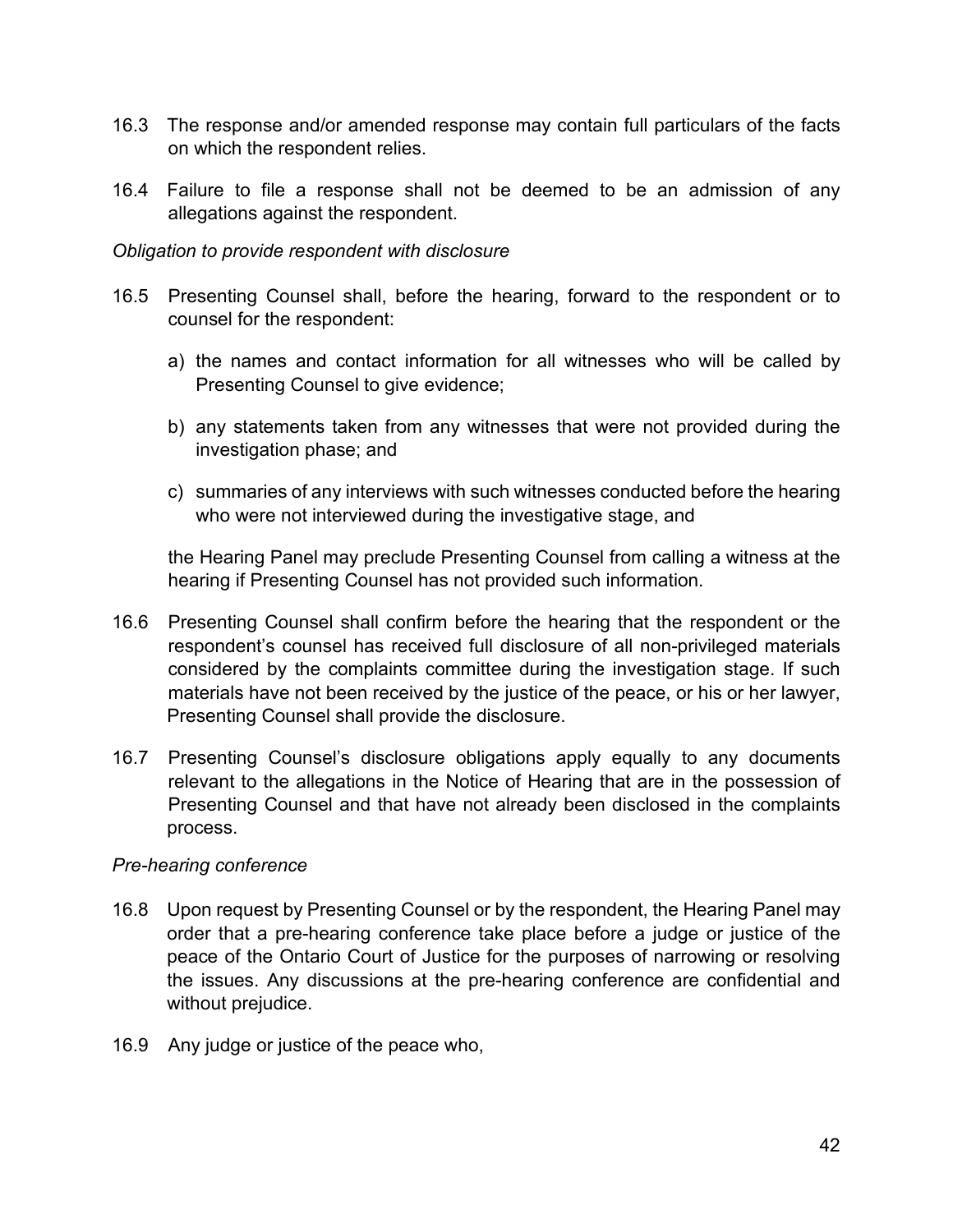- a) was a member of the complaints committee that investigated the complaint; or
- b) Is a member of the Hearing Panel that will hear the allegations against the justice of the peace,

shall not preside over the pre-hearing conference in respect of the same complaint.

### *Pre-Hearing Motions*

- 16.10 A party bringing a motion shall file the original and three print copies with the Council office, and provide an electronic version by email to the Registrar.
- 16.11(1) Any party to the hearing may, not later than 10 days before a set-date, file a notice of motion regarding any procedural or other matters that are required to be determined before the hearing can be scheduled. At the set-date, the hearing panel will schedule a date for the motion to be heard and the Registrar will provide notice of the motion and its return date on the Review Council's website, unless the hearing panel orders otherwise.
	- (2) Any party to the hearing may, by motion, not later than 10 calendar days before the commencement of the date set for the hearing, bring any procedural or other matters to the hearing panel as are required to be determined prior to the hearing of evidence in relation to the complaint.
	- (3) Without limiting the generality of the foregoing, a motion may be made for any of the following purposes:
		- a) objecting to the jurisdiction of the Hearing Panel to hear the complaint;
		- b) resolving any issues with respect to any reasonable apprehension of bias or institutional bias on the part of the panel;
		- c) objecting to the sufficiency of disclosure by Presenting Counsel;
		- d) determining any point of law for the purposes of expediting the hearing;
		- e) determining any claim of privilege in respect of the evidence to be presented at the hearing;
		- f) any matters relating to scheduling;
		- g) seeking a publication ban or an order that the hearing or part thereof proceed in the absence of the public, in which case the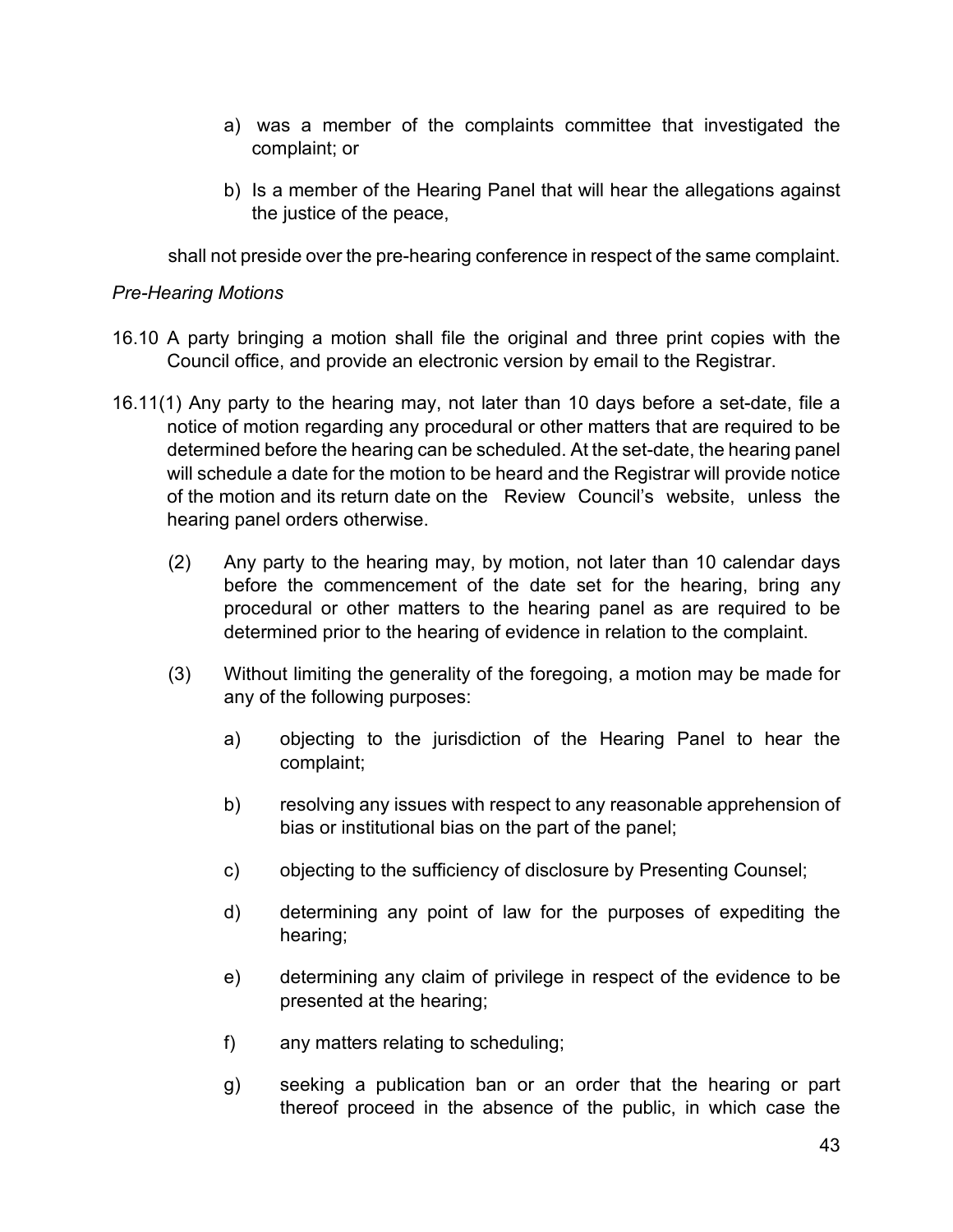Review Council shall provide public notice of any such motion on its website; or

- h) determining any other procedural or other matters as required.
- 16.12 A motion seeking any of the relief set out above may not be brought during the hearing, without leave of the hearing panel, unless it is based upon the manner in which the hearing has been conducted.
- 16.13 The hearing panel may, on such grounds as it deems appropriate, abridge the time for bringing any motion.
- 16.14 The Hearing Panel shall appoint a time and a place for the hearing of submissions on any motion as soon as is reasonably possible and shall render a decision thereon as soon as is reasonably possible.

### *Agreed Statements of Fact*

- 16.15 The parties may rely on an Agreed Statement of Facts by filing same with the Registrar no later than 10 days before the date set for the commencement of the hearing. The recommended template for an Agreed Statement of Facts is included as "Appendix E" to these Rules of Procedure.
- 16.16 The hearing panel, may, on such grounds as it deems appropriate, abridge the time for filing an Agreed Statement of Facts.

### *Summons*

- 16.17 On application at any time, Presenting Counsel or the justice of the peace may request that the Registrar or Deputy Registrar issue a summons to compel any person or party to give evidence by oath or affirmation at the hearing and to produce in evidence at the hearing any documents or things which are relevant to the subject matter of the hearing. The Registrar or Deputy Registrar shall either issue the summons or, if he or she believes that there is a question of relevancy that should be determined by the Hearing Panel, inform the party seeking the summons that he or she must bring a motion before the Hearing Panel for a determination as to whether a summons should issue.
- 16.18 A summons issued under this section shall be in the form prescribed by subsection 12(2) of the *Statutory Powers Procedure Act*.

### *Conduct of Hearing*

16.19 The following guidelines apply to the conduct of the hearing, unless the panel, on motion by a party, or on consent, requires otherwise: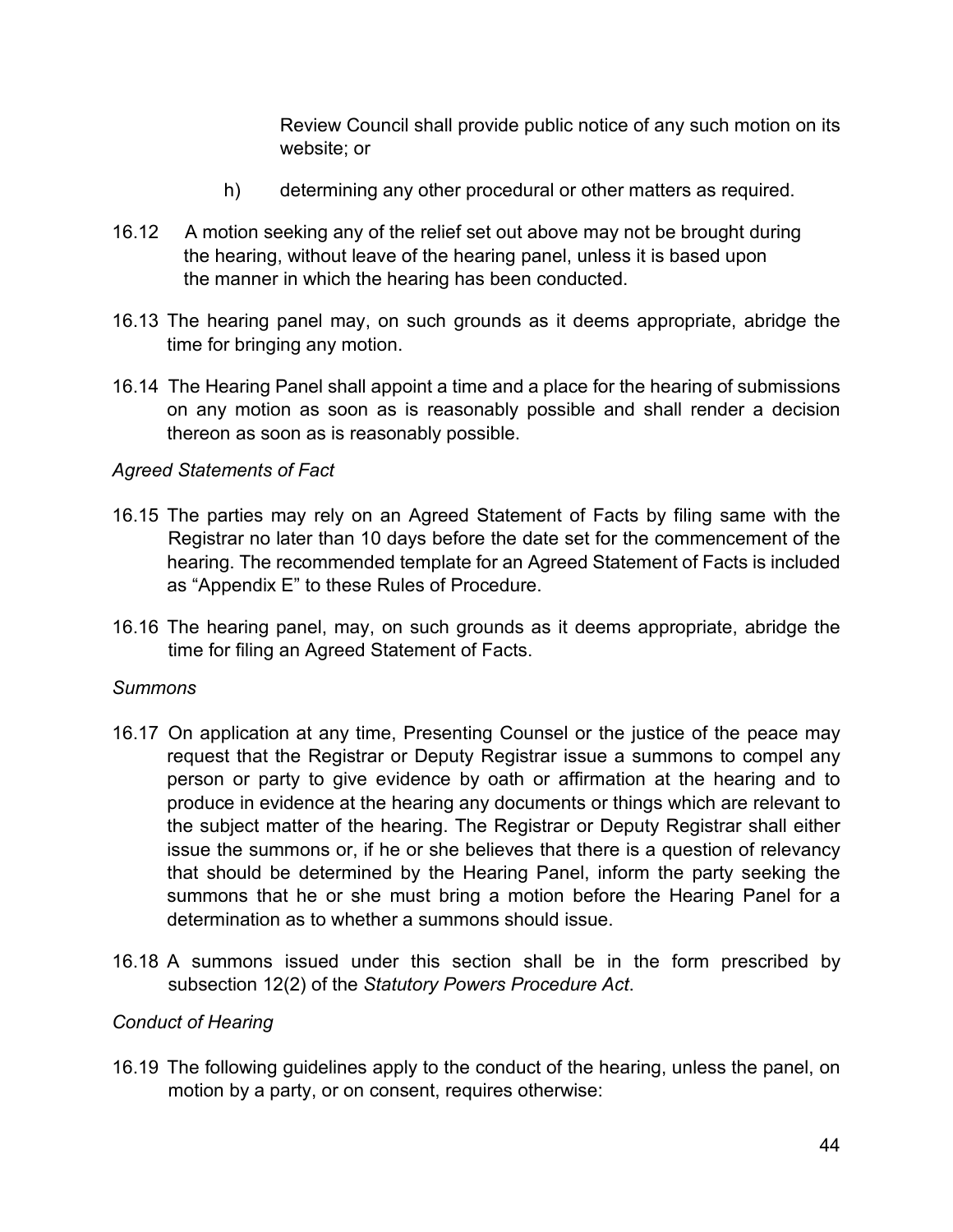- a) All testimony shall be under oath or affirmation.
- b) Presenting Counsel shall commence the hearing by an opening statement, and shall proceed to present evidence in support of the allegations in the Notice of Hearing by direct examination of witnesses.
- c) Counsel for the respondent may make an opening statement, either immediately following Presenting Counsel's opening statement, or immediately following the conclusion of the evidence presented on behalf of Presenting Counsel. After Presenting Counsel has called its evidence, and after the respondent has made an opening statement, the respondent may present evidence.
- d) All witnesses may be cross-examined by the other party/parties to the hearing and re-examined as required.
- e) The hearing shall be transcribed by a certified reporter. Upon request, the respondent shall be provided with a transcript of the hearing within a reasonable time and at no cost.
- f) Both Presenting Counsel and the respondent may submit to the panel proposed findings, conclusions, recommendations or draft orders for the consideration of the hearing panel.
- g) Presenting Counsel and counsel for the respondent may, at the close of the evidence, make statements summarizing the evidence and any points of law arising out of the evidence, with the order to be determined by the hearing panel.

# *Investigative Authority of the Hearing Panel*

- 16.20 Given the important role of the Review Council in preserving public confidence in the judiciary, and recognizing that a three-person complaints committee that orders a hearing has concluded that the evidence could support a finding of judicial misconduct, a Hearing Panel has a responsibility to make its own determinations on the matters before it.
	- a) As soon as practicable, Presenting Counsel may bring a motion to the Hearing Panel with a recommendation to the Hearing Panel that some or all of the allegations in the Notice of Hearing be withdrawn.
	- b) Such a recommendation by Presenting Counsel shall be made in writing and state the reasons that the allegation(s) should be withdrawn. Upon receiving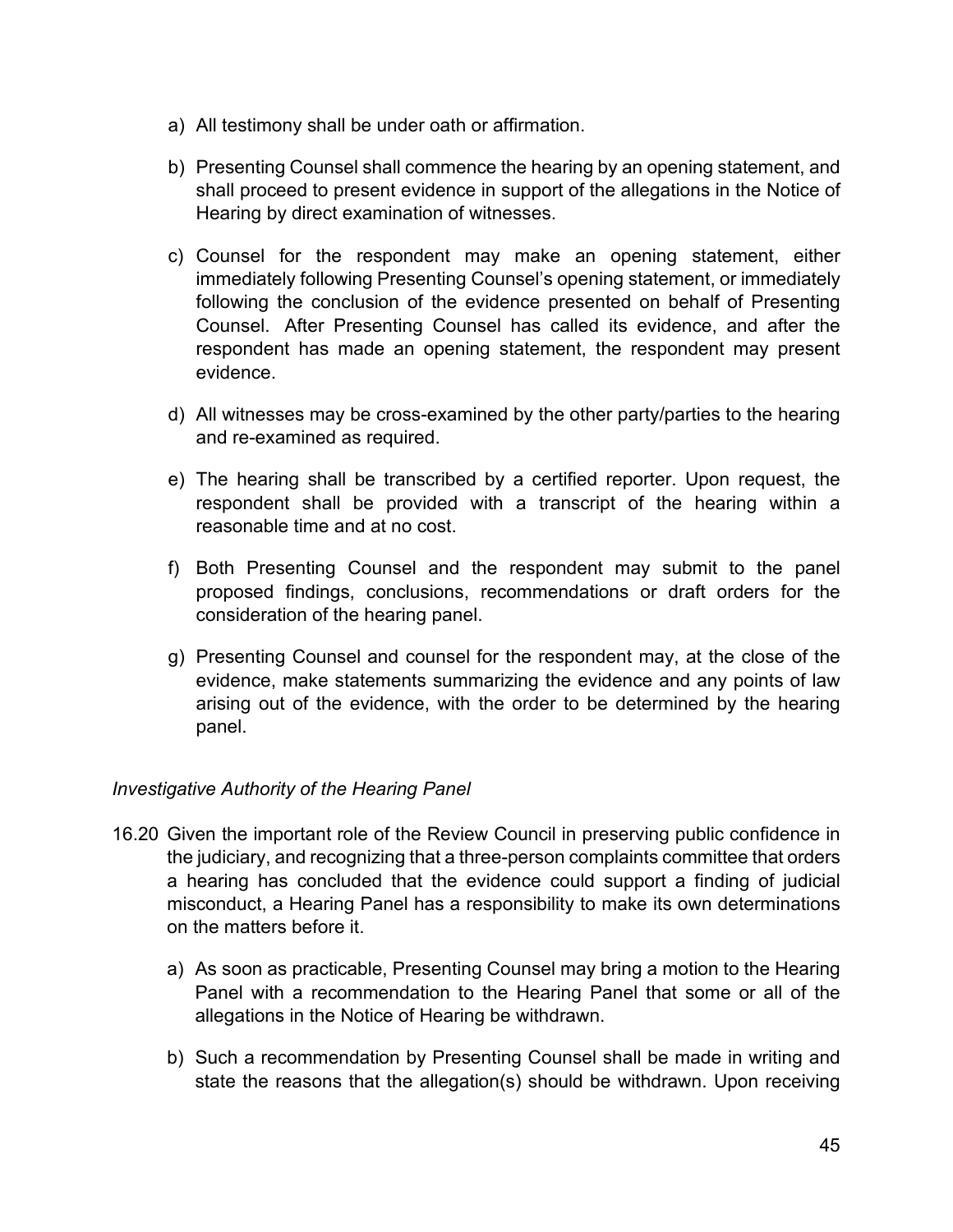such a motion, the Hearing Panel shall appoint a time and place for the hearing of the motion as soon as is reasonably possible.

- c) The Hearing Panel may ask questions and/or request evidence from Presenting Counsel in order that the Panel will have sufficient information to determine whether withdrawal of the allegation(s) from the Notice of Hearing will achieve a just result and preserve confidence in the judiciary.
- d) The Hearing Panel shall order the withdrawal of any allegation(s) of judicial misconduct in the Notice of Hearing if the Hearing Panel finds that there is no reasonable prospect of a finding of judicial misconduct based on the evidence at the time of the hearing.
- e) In the absence of an order from the Hearing Panel withdrawing the allegation(s), Presenting Counsel must proceed with all allegations in the Notice of Hearing.
- f) A hearing panel is not bound by joint submissions from the parties.
- g) A hearing panel is not limited to making its determinations based upon an Agreed Statement of Facts filed by the parties.
- h) The Hearing Panel may choose not to accept an Agreed Statement of Facts if the Agreed Statement of Facts would bring the administration of justice into disrepute or be otherwise contrary to the public interest in judicial discipline proceedings.
- i) If the Hearing Panel is considering not accepting an Agreed Statement of Facts, the Hearing Panel shall provide the parties with notice and an opportunity to make submissions.
- j) Whether or not an Agreed Statement of Facts is filed by the parties, a hearing panel may direct that certain witnesses or evidence be presented at the hearing, if the Panel is of the view that the witnesses or evidence may be relevant and it has not been put forward at the hearing by the parties.
- k) Presenting Counsel may not enter into an agreement to make a joint submission on disposition.
- l) The Hearing Panel is not bound by the submissions of either party as to disposition.

# **17. DISPOSITIONS AND ORDERS DETERMINED BY HEARING PANEL**

### **Legislative Provisions**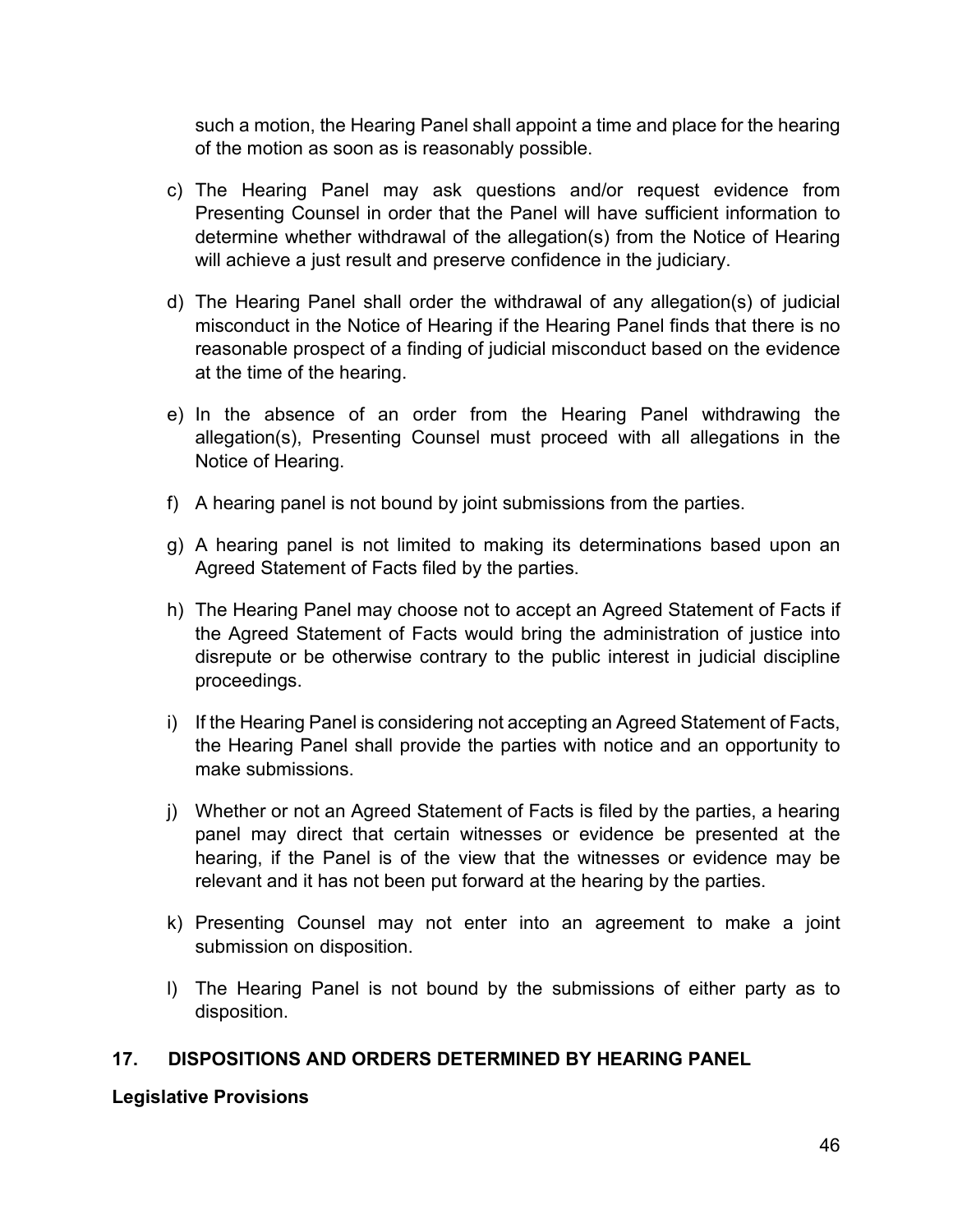After completing the hearing, the hearing panel may dismiss the complaint, with or without a finding that it is unfounded or, if it upholds the complaint, it may:

- a. warn the justice of the peace;
- b. reprimand the justice of the peace;
- c. order the justice of the peace to apologize to the complainant or to any other person;
- d. order the justice of the peace to take specified measures such as receiving education or treatment, as a condition of continuing to sit as a justice of the peace;
- e. suspend the justice of the peace with pay, for any period;
- f. suspend the justice of the peace without pay, but with benefits, for a period up to thirty days; or
- g. recommend to the Attorney General that the justice of the peace be removed from office in accordance with section 11.2

s. 11.1 (10)

### *[Combination of sanctions](#page-0-0)*

The panel may adopt any combination of the dispositions set out in clauses (10) (a) to (f).

s.11.1 (11)

### *Disability*

If the panel finds that the justice of the peace is unable, because of a disability, to perform the essential duties of the office, but would be able to perform them if his or her needs were accommodated, it shall order that the justice of the peace's needs be accommodated to the extent necessary to enable him or her to perform those duties.

s.11.1(12)

Subsection (12) applies if,

(a) the effect of the disability on the justice of the peace's performance of the essential duties of the office was a factor in the complaint; and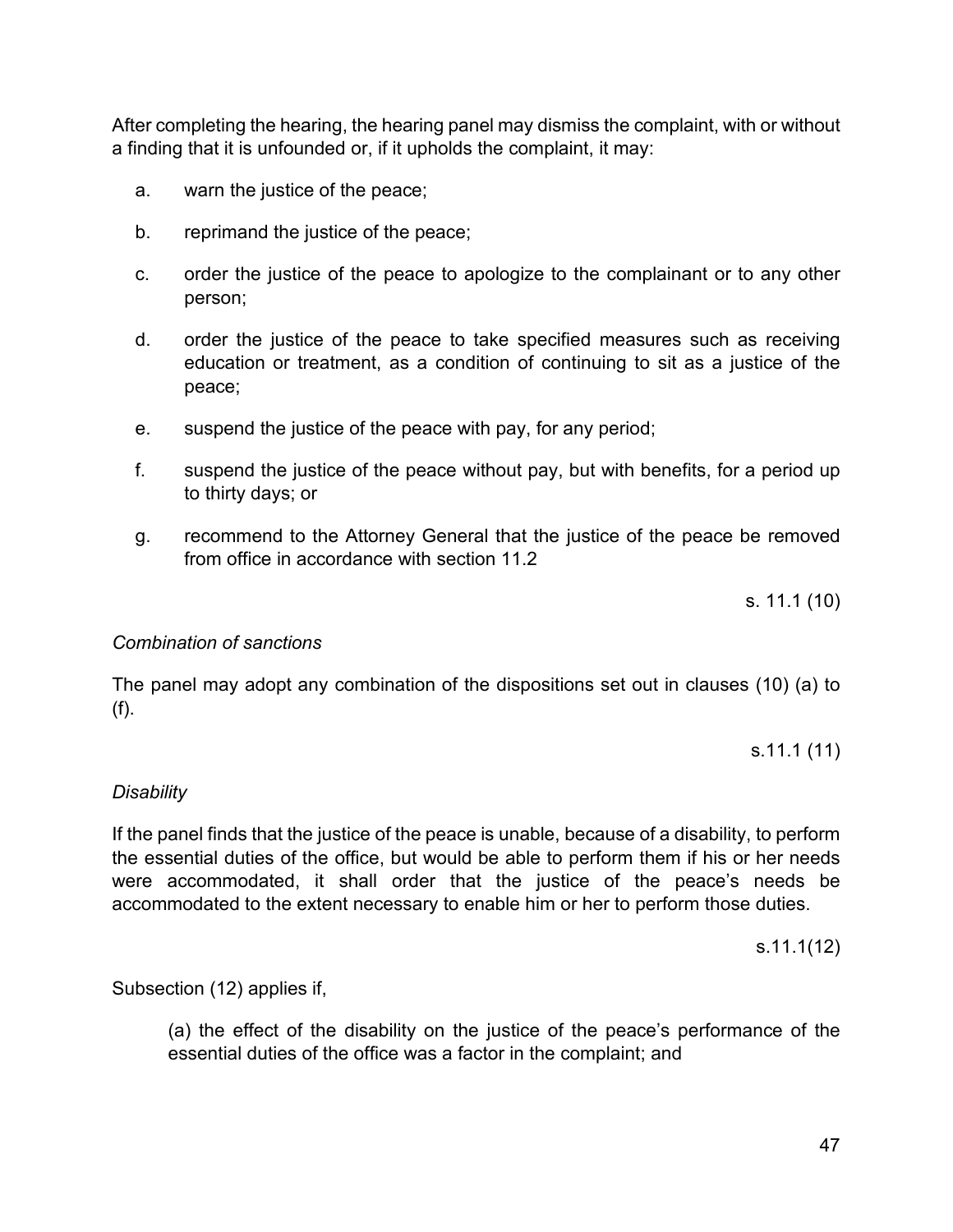(b) the panel dismisses the complaint or makes a disposition under clauses (10) (a) to (f).

s.11.1(13)

Subsection (12) does not apply if the panel is satisfied that making an order would impose undue hardship on the person responsible for accommodating the justice of the peace's needs, considering the cost, outside sources of funding, if any, and health and safety requirements, if any.

s.11.1(14)

The panel shall not make an order under subsection (12) against a person without ensuring that the person has had an opportunity to participate and make submissions.

11.1(15)

An order made under subsection (12) binds the Crown.

11.1(16)

# **Procedural Rules**

# *Factors in Considering Appropriate Disposition*

- 17.1 In determining the appropriate disposition of a complaint following a hearing, the hearing panel shall focus on what is required to restore public confidence in the justice of the peace and in the judiciary in general.
- 17.2 If it is determined that a disposition under s. 11.1(10) is required, the Panel should first consider the least serious disposition - a warning - and move sequentially to the most serious - a recommendation for removal - and order only what is necessary to restore public confidence in the justice of the peace and in the judiciary and the administration of justice generally.*[11](#page-47-0)*
- 17.3 Factors that may be relevant to an assessment of the appropriate sanction for judicial misconduct include, but are not limited to:
	- i. Whether the misconduct is an isolated incident or evidences a pattern of misconduct;
	- ii. The nature, extent and frequency of occurrence of the act(s) of misconduct;
	- iii. Whether the misconduct occurred in or out of the courtroom;

<span id="page-47-0"></span><sup>11</sup> *Re Baldwin* (OCJ, 2002)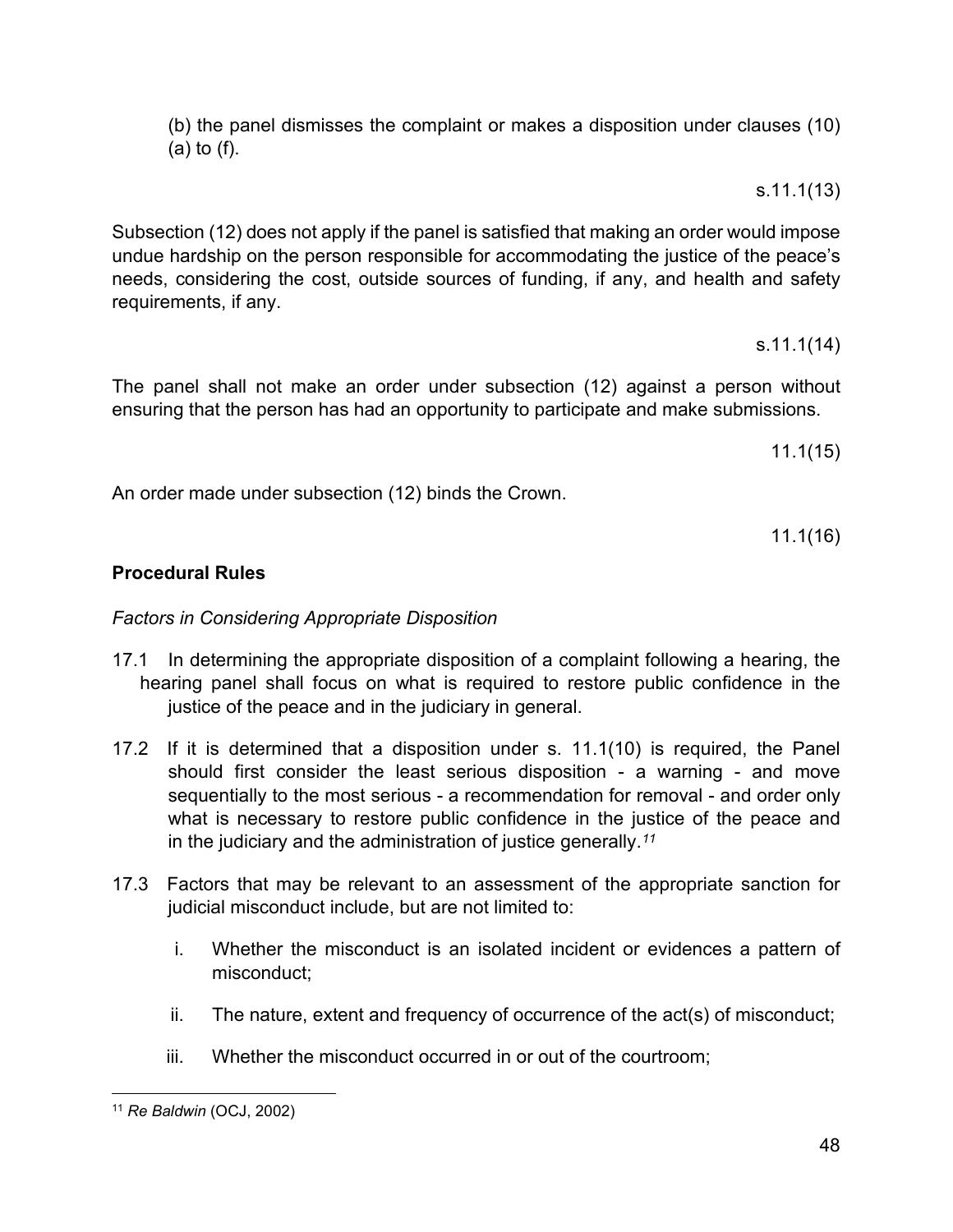- iv. Whether the misconduct occurred in the justice of the peace's official capacity or in his private life;
- v. Whether the justice of the peace has acknowledged or recognized that the acts occurred;
- vi. Whether the justice of the peace has evidenced an effort to change or modify his conduct;
- vii. The length of service on the bench;
- viii. Whether there have been prior findings of judicial misconduct about this justice of the peace;
- ix. The effect the misconduct has upon the integrity of and respect for the judiciary; and
- x. The extent to which the justice of the peace exploited his or her position to satisfy his or her personal desires.
- 17.4 The judicial discipline process is remedial. Following a finding of judicial misconduct, Presenting Counsel shall file with the Hearing Panel the justice of the peace's disposition history other than dismissed complaints to which the justice of the peace was not invited to respond.

# **18. REMOVAL FROM OFFICE**

### **Legislative Provisions**

A justice of the peace may be removed from office only by order of the Lieutenant Governor in Council.

s. 11.2 (1)

The order may be made only if,

- a. A complaint about the justice of the peace has been made to the Review Council; and
- b. a hearing panel, after a hearing under section 11.1, recommends to the Attorney General that the justice of the peace be removed on the ground that he or she has become incapacitated or disabled from the due execution of his or her office by reason of,
	- i. inability, because of a disability, to perform the essential duties of his or her office, if an order to accommodate the justice of the peace's needs would not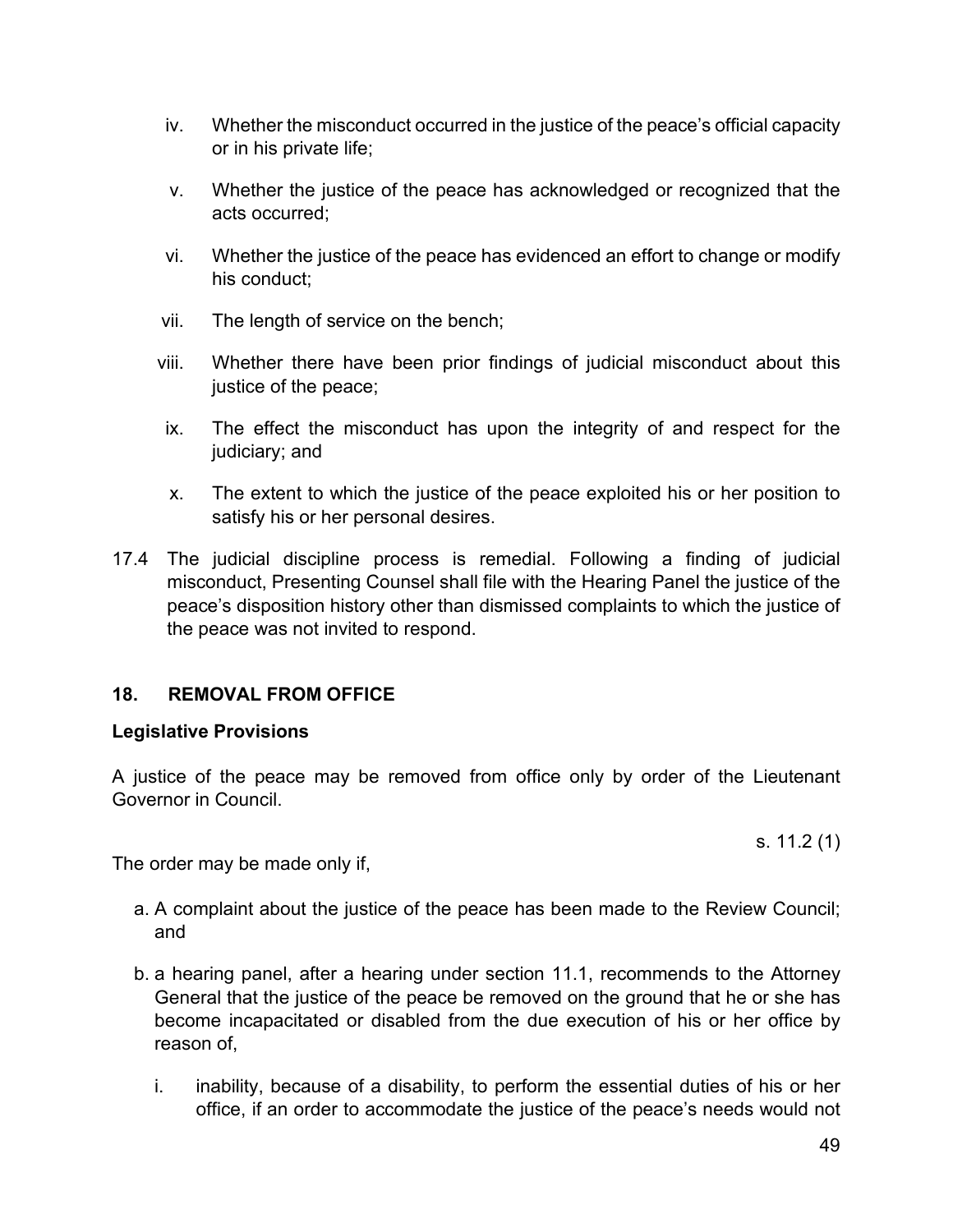remedy the inability, or could not be made because it would impose undue hardship on the person responsible for meeting those needs, or was made but did not remedy the inability,

- ii. conduct that is incompatible with the due execution of his or her office, or
- iii. failure to perform the duties of his or her office.

s. 11.2 (2)

### *[Order to be tabled](#page-0-0)*

The order shall be laid before the Legislative Assembly if it is in session or, if not, within 15 days after the commencement of the next session.

s. 11.2 (3)

### **19. COMPENSATION**

### *Following an investigation*

The complaints committee may recommend that the justice of the peace be compensated for all or part of the cost of legal services incurred in connection with the investigation.

s. 11 (16)

### *Exception*

Subsection (16) does not apply if the complaints committee orders a formal hearing.

s. 11(16.1)

The amount of compensation recommended under subsection (16) shall be based on a rate for legal services that does not exceed the maximum rate normally paid by the Government of Ontario for similar services.

s.11 (17)

# *Compensation*

The panel shall consider whether the justice of the peace should be compensated for all or part of the cost of legal services incurred in connection with all the steps taken under section 11 and this section in relation to the complaint.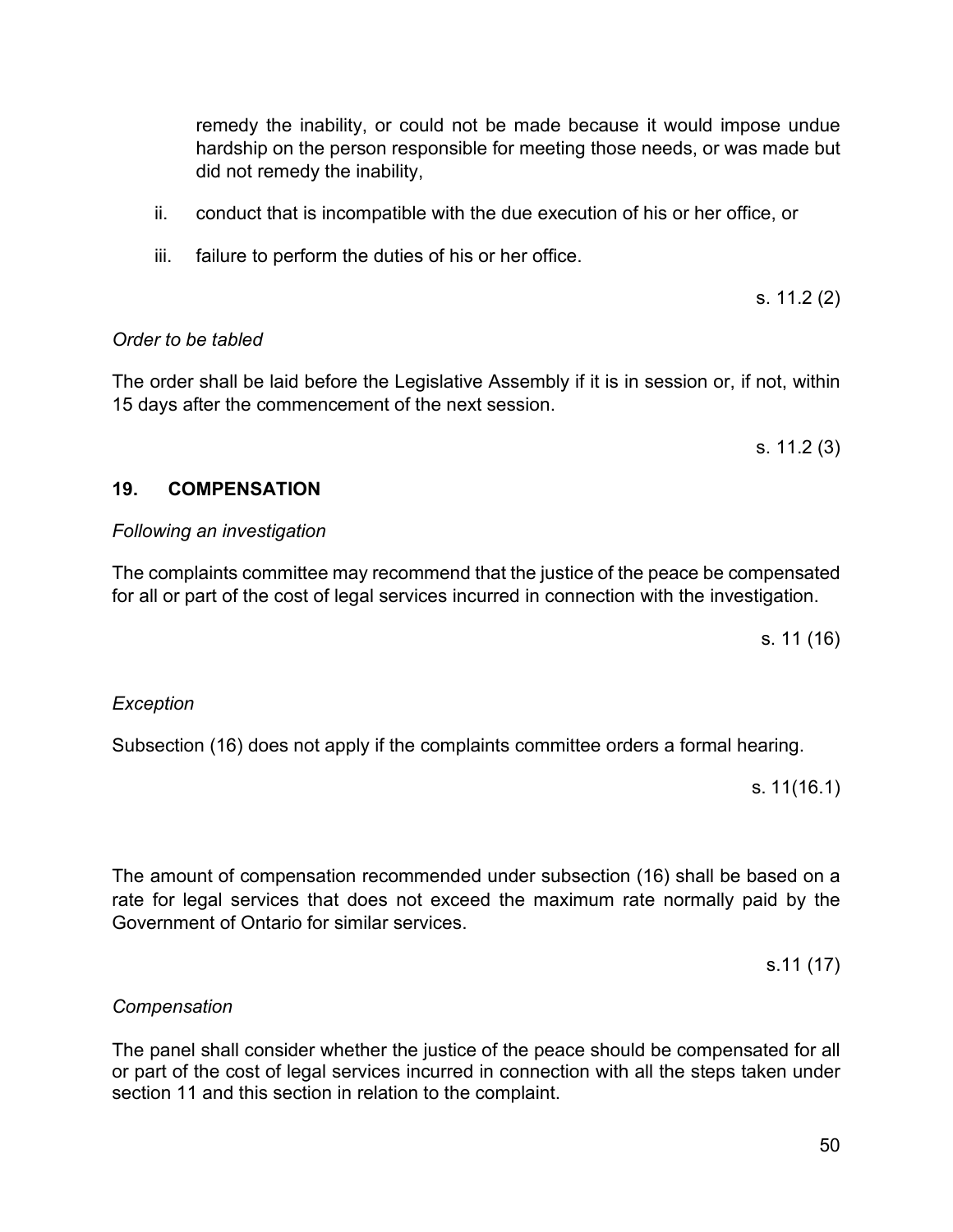s. 11.1 (17)

If the panel is of the opinion that the justice of the peace should be compensated, the panel shall make a recommendation to that effect, indicating the amount of compensation.

s. 11.1(17.1)

### *Exception*

If the panel makes a recommendation under clause (10)(g) in relation to a complaint made on or after the day subsection 2(1) of Schedule 12 to the *Smarter and Stronger Justice Act, 2020* comes into force, subsection 17 does not apply and compensation shall not be recommended under subsection (17.1).

s. 11.1(17.2)

### *Recommendation*

The amount of compensation recommended under subsection (17) shall be based on a rate for legal services that does not exceed the maximum rate normally paid by the Government of Ontario for similar services.

s.11.1 (18)

# **Procedural Rules**

### *Issue of compensation following a hearing*

- 19.1 If a complaint has been ordered to a hearing, the Hearing Panel shall consider any application by the justice of the peace for a recommendation that he or she should be compensated for legal costs incurred in connection with the investigation and the hearing.
- 19.2 A Hearing Panel's consideration of the question of compensation shall take place in public if there was a public hearing into the complaint, and otherwise shall take place in private.
- 19.3 Where a Hearing Panel has discretion to recommend to the Attorney General whether or not a justice of the peace should be compensated for some or all of his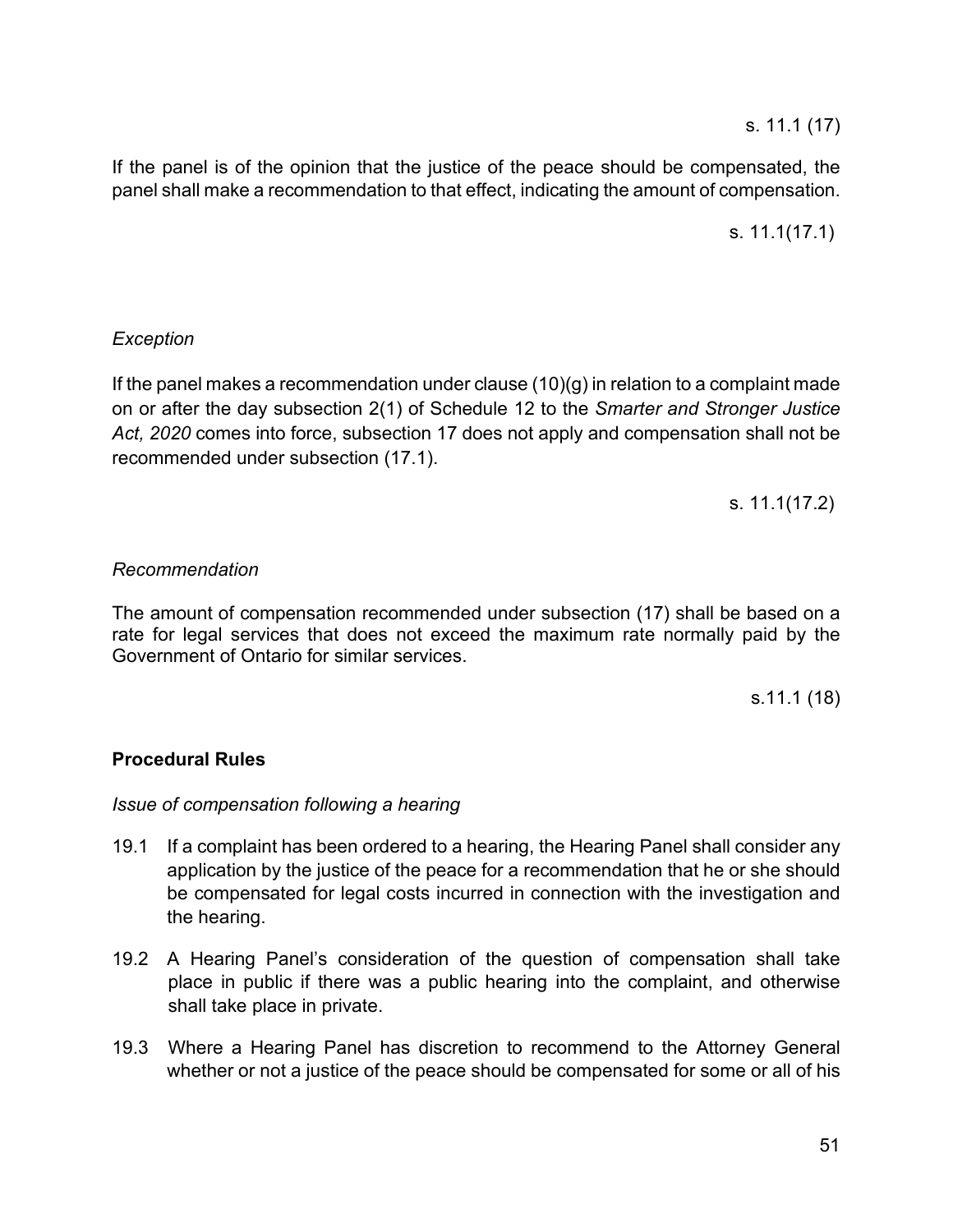or her legal costs incurred in connection with the hearing. This discretion shall be exercised on a case-by-case basis.

- 19.4 The principle objective of the complaint process is to restore and maintain public confidence in the integrity of the judiciary, not to punish the judicial office holder. When considering whether a justice of the peace should be compensated for legal costs, a Hearing Panel shall be guided by the principle that it is generally in the best interest of the administration of justice for justices of the peace who are the subject of complaints to have the benefit of legal counsel in order to ensure a fair, full and complete process.<sup>[12](#page-51-0)</sup>
- 19.5 Except where there is a recommendation for removal from office, a finding of judicial misconduct does not, in itself, preclude a Hearing Panel from making a recommendation for compensation. When there has been a finding of judicial misconduct, the decision about whether a justice of the peace should be compensated for part, none or all of his or her legal costs shall be based upon consideration of the circumstances of the case, viewed in the context of the objectives of the complaint process, including<sup>13</sup>:
	- a) The nature and seriousness of the misconduct;
	- b) The connection of the misconduct to the judicial function; chief among the circumstances will be the nature of the misconduct and its connection to the judicial function. For example, misconduct that is more directly related to the judicial function may be more deserving of a compensation order than conduct that is less directly related.
	- c) Whether the conduct was such that any person ought to have known it was inappropriate; conduct that any person ought to have known was inappropriate will be less deserving of a compensation decision than would conduct that is only determined to be inappropriate as a result of the ultimate decision in a particular case.
	- d) Whether the misconduct consisted of a single instance or multiple instances; where there are multiple instances, the justice of the peace may be less deserving of a compensation recommendation than if there was a single instance of misconduct.
	- e) Whether there had been prior findings of misconduct; where there has been a previous finding of misconduct, the justice of the peace may be less deserving of a compensation recommendation.

<span id="page-51-0"></span><sup>12</sup> *Massiah v. Justices of the Peace Review Council*, 2016 ONSC 6191 (Div Ct)

<span id="page-51-1"></span><sup>13</sup> *Massiah v. Justices of the Peace Review Council*, 2016 ONSC 6191 (Div Ct).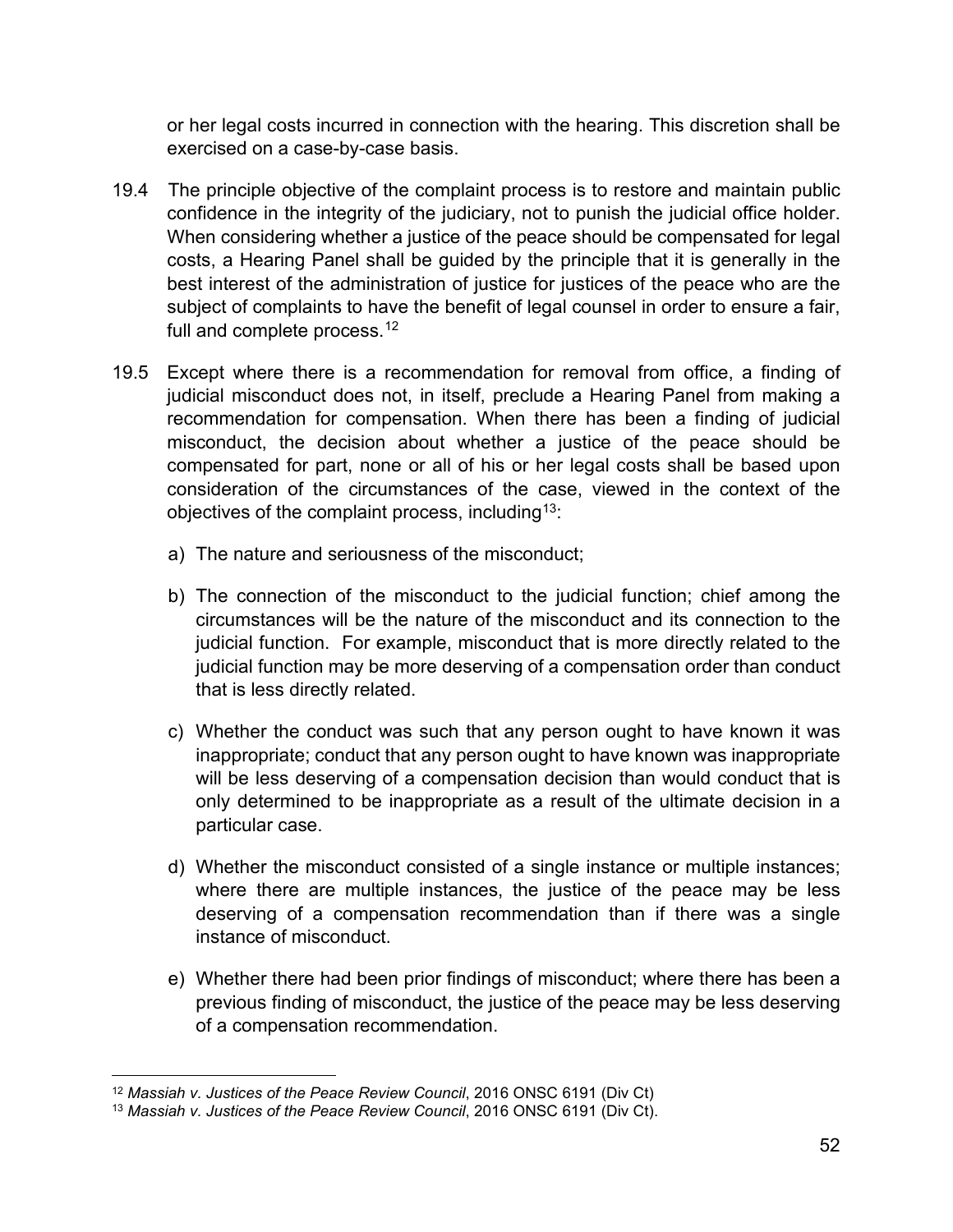f) The conduct of the hearing; compensation should not include the costs associated with steps which the decision-maker views as unmeritorious or unnecessary.[14](#page-52-0)

### *Recommendation of Removal from Office*

19.6 If the complaint was made on or after July 8, 2020 and the hearing results in a recommendation of removal from office, the Hearing Panel has no jurisdiction to recommend compensation for legal costs.

### *Compensation – General*

- 19.7 The Review Council recognizes that the public expects accountability for expenditures of public funds, and that such expenditures be supported by all relevant documentation. Accordingly, a justice of the peace who requests compensation for legal costs incurred in connection with an investigation and/or hearing is deemed to waive solicitor-client privilege over statements of account setting out the services provided, time spent, and fees charged. Any recommendation for compensation submitted to the Ministry of the Attorney General shall include the unredacted statement(s) of account issued to the justice of the peace by legal counsel.
	- a) Any recommendation for compensation for legal costs submitted to the Ministry of the Attorney General shall include the statement(s) of account issued to the justice of the peace by legal counsel.

# *Compensation – Investigation Only*

19.8 In order to uphold the confidentiality of the legislative framework, where a hearing does not occur, the name of the justice of the peace shall be redacted in the statement(s) of account submitted to the Ministry of the Attorney General.

# **20. REPORT TO ATTORNEY GENERAL**

# **Legislative Provisions**

The panel may make a report to the Attorney General about the complaint, investigation, hearing and disposition, subject to any order made under subsection 8(18), and the

<span id="page-52-0"></span><sup>14</sup> See *Re: Foulds: Decision on Disposition and Compensation for Legal Costs Following a Finding of Misconduct* (JPRC, 2018) and *Re: Keast: Reasons for Decision- Compensation for Legal Costs* (OJC 2018).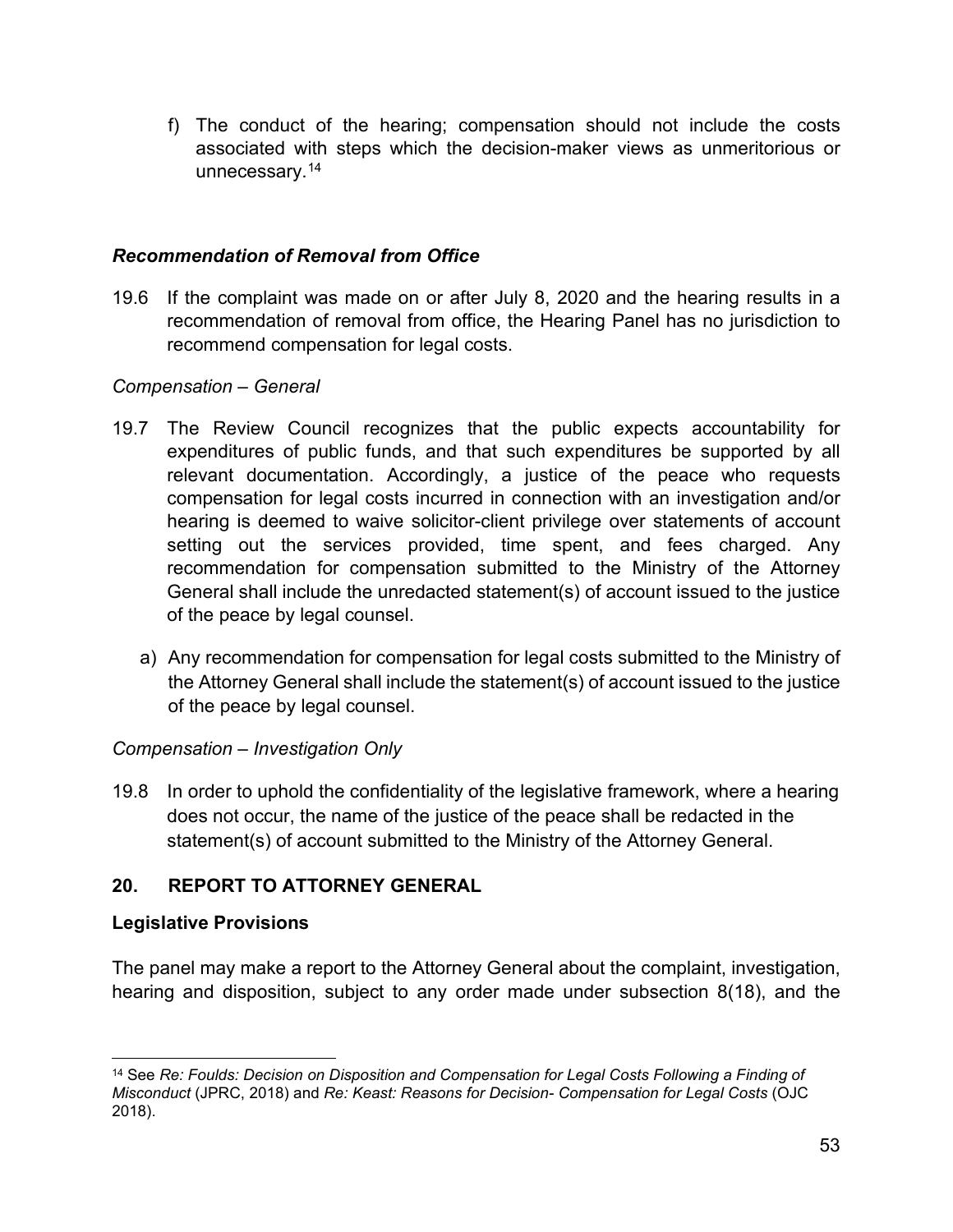Attorney General may make the report public if of the opinion that this would be in the public interest.

s. 11.1 (19)

### *Non-identification of persons*

A complainant or witness at whose request an order was made under subsection (9) shall not be identified in the report.

s. 11.1 (20)

#### *Continuing publication ban*

If an order was made under subsection (9) and the panel dismisses the complaint with a finding that it was unfounded, the justice of the peace shall not be identified in the report without his or her consent and the panel shall order that information that relates to the complaint and might identify the justice of the peace shall never be made public without his or her consent.

s. 11.1 (21)

# **21. CRITERIA AND PROCEDURES FOR APPLICATION TO ENGAGE IN OTHER REMUNERATIVE WORK**

### **Legislative Provisions**

#### *Other work*

A justice of the peace shall not engage in any other remunerative work without the approval of the Review Council.

s. 19

#### *Functions*

The functions of the Review Council are, (e) to decide whether a justice of the peace may engage in other remunerative work. s. 8(2)(e)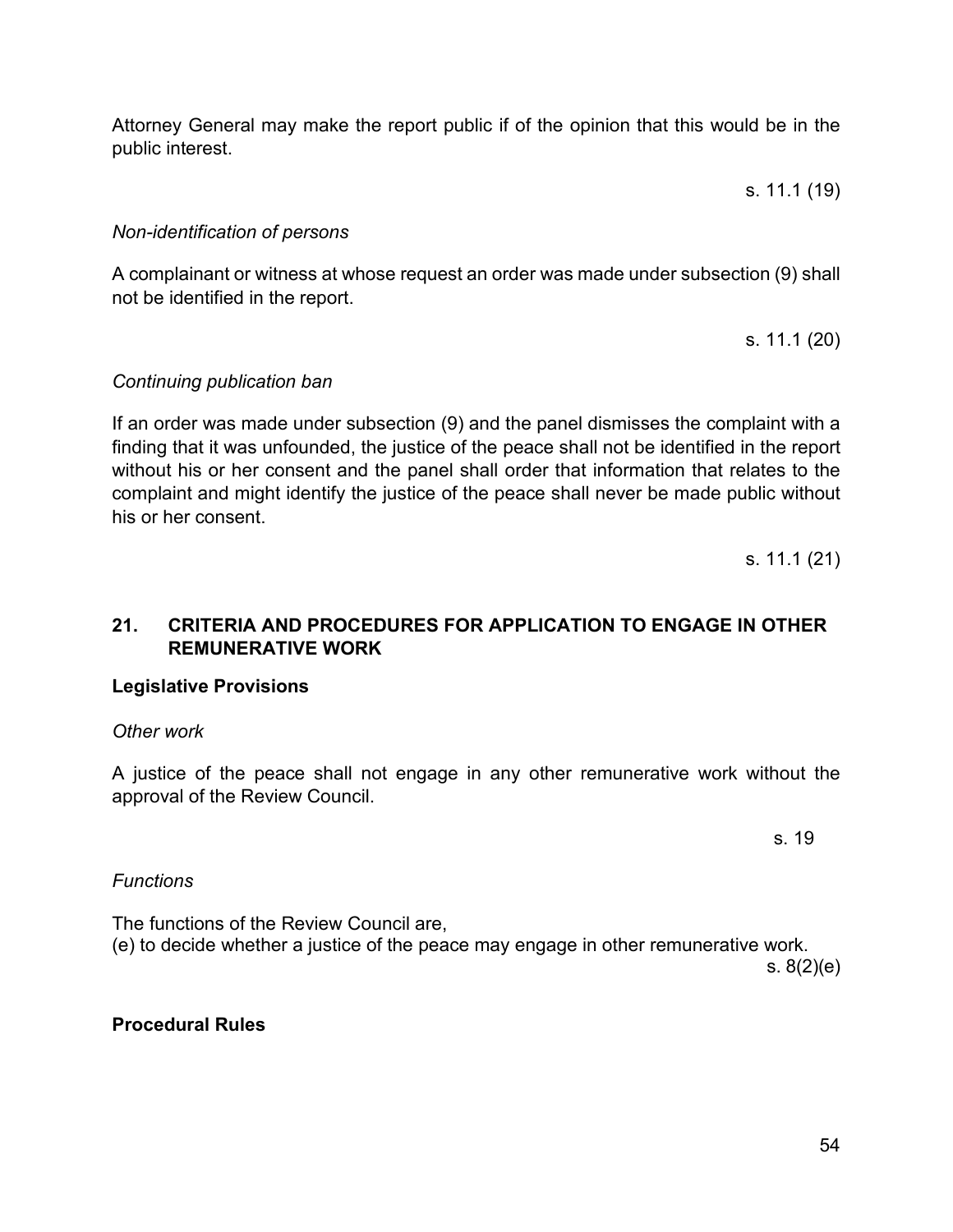21.1 All such applications to the Justices of the Peace Review Council will be considered by the Review Council at the earliest possible opportunity and the justice of the peace will be advised of its decision, in writing.

### *Application Procedure*

- 21.2 An application for such approval must be made by the justice of the peace to the Justices of the Peace Review Council, in writing, prior to accepting or engaging in other extra-remunerative work and must set out a detailed explanation of the activity for which approval is sought, an estimate of the time commitment required and the amount of the remuneration. The applicant must also address in his or her letter each of the criteria indicated below that will be considered by the Review Council.
- 21.3 This application must be accompanied by a letter from the relevant Regional Senior Justice of the Peace providing his or her opinion with respect to any concerns about potential impacts related to scheduling and the applicant's assignment of duties.
- 21.4 The Council looks at two aspects in relation to remuneration associated with the work. Firstly, the Council considers whether the work gives rise to any remuneration to the applicant justice of the peace. Secondly, the Council considers that a justice of the peace is engaged in extra-remunerative work when that justice of the peace is a party to someone else's remunerative work. Once the Council has established whether there is any remuneration, the policy and criteria set out in the Council's Extra-Remunerative Policy are considered.
- 21.5 The following are some of the criteria which should be addressed by the applicant in the letter of application and which will be considered by the Review Council in assessing whether or not approval will be granted:
	- a) whether there is an actual, or perceived, conflict of interest between the duties as assigned and the extra-remunerative activity for which approval is sought; *(*examples of potential conflict of interest include: employment by government in any capacity related to the administration of justice, the courts or corrections, engagement in the practice of law, employment in a legal clinic or a law fir*m, etc.)*
	- b) whether the nature of the activity for which the justice of the peace seeks approval will present an intrusive demand on the time, availability or energy of the justice of the peace and his or her ability to properly perform the judicial duties assigned;
	- c) whether the activity for which the justice of the peace seeks approval is a seemly or appropriate activity in which a judicial officer should engage, having regard to the public perceptions of judicial demeanour, independence and impartiality. *Commercial Extra-remunerative Work*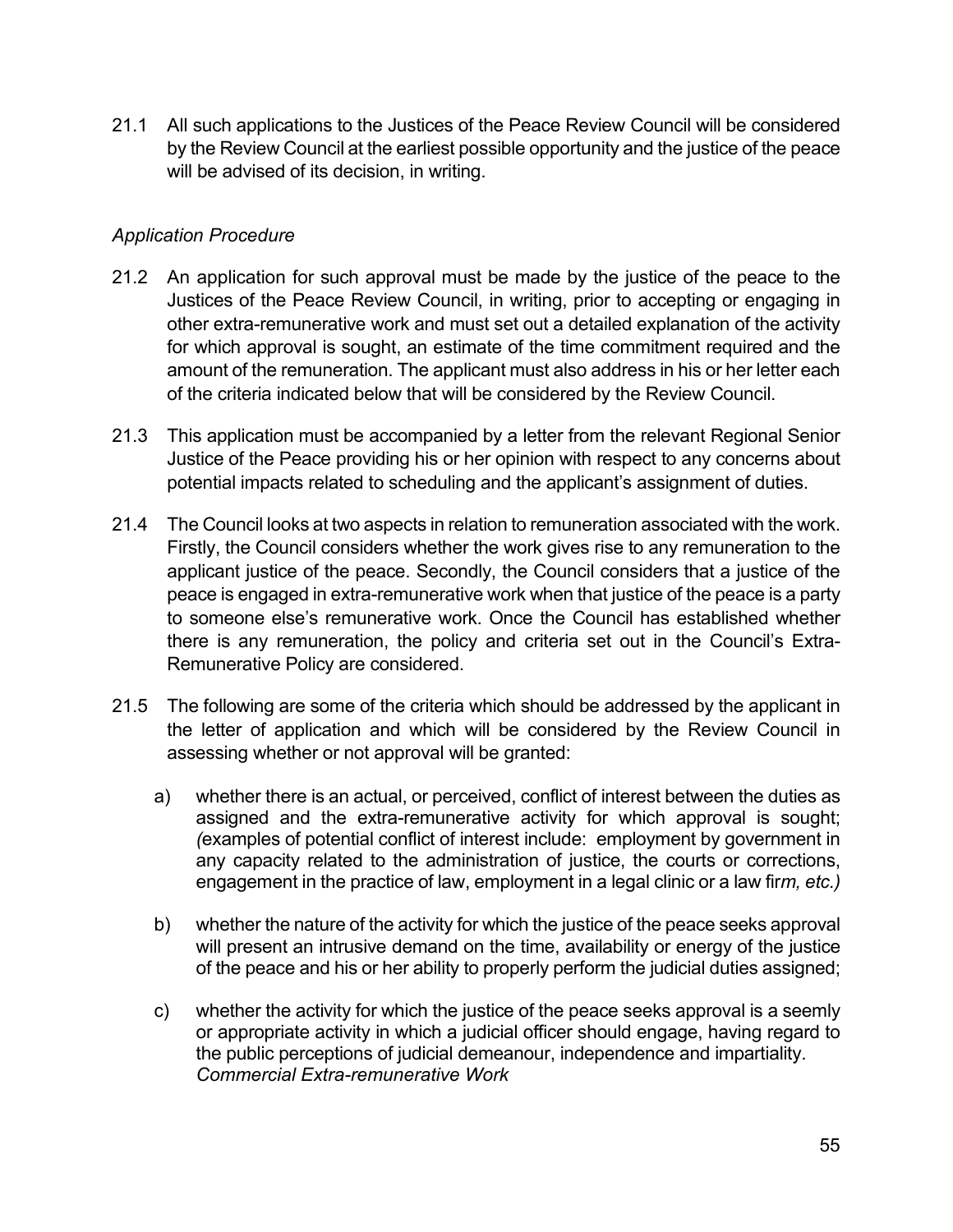The Council has noted that the criterion in paragraph c) above must be understood in the context of the public policy encapsulated in the legislative framework set out in the *Act* R.S.O. 1990, c. J.4, as amended and, in particular, in view of the amendments that resulted from the *Access to Justice Act*, 2006, S.O. 2006, c. 21. The amendments brought about a comprehensive reform intended to strengthen public confidence in a professional bench and in the justice system.

Having carefully considered the public policy underlying the current legislative framework, the objectives of the amendments underlying the *Access to Justice Act*, 2006, and the *Principles of Judicial Office of Justices of the Peace of the Ontario Court of Justice*, the Review Council has determined that it would in general be unseemly for full-time presiding justices of the peace to be engaged in commercial extra-remunerative work.

The Review Council has approved some applications to extra-remunerative work by full-time presiding justices of the peace on an exceptional basis in limited circumstances where the activity was primarily non-commercial and had other intrinsic value from an educational, patriotic, religious or creative standpoint. In accordance with the Council's procedures, an applicant who seeks approval to engage in commercial activity should address the issue of why the application for extra-remunerative work should be approved as an exception to the general policy that full-time presiding justices of the peace should not engage in extra-remunerative work that is commercial in nature.

# *Additional Information*

21.6 If upon its review of the application, the Review Council is not satisfied that there is sufficient information, the Review Council may request such additional information as the Review Council may deem necessary and relevant, including information from the justice of the peace, the Regional Senior Justice of the Peace or any other person.

# *Approval of Application without Conditions*

21.7 If, upon its review of the application and any additional material, the Review Council is satisfied that there is sufficient information to approve the application, without conditions, the Review Council will approve the application. The applicant justice of the peace will be advised in writing of the decision of the Review Council, including brief reasons for the decision.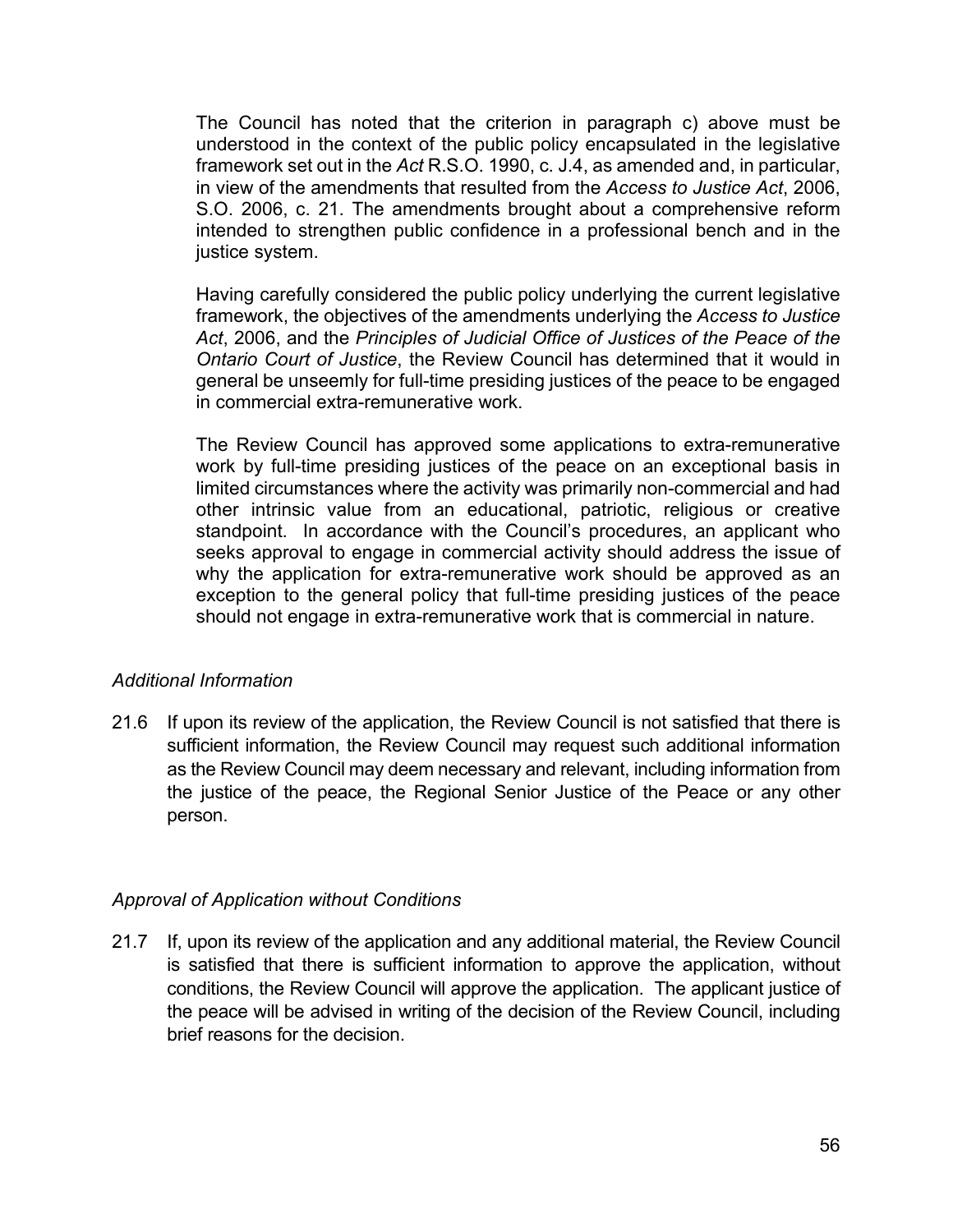# *Opportunity to Respond to Concerns*

- 21.8 If, upon its review of the application and any additional information, the Review Council has concerns about granting the application, the Review Council will provide a letter to the applicant justice of the peace setting out its concerns. The Review Council may also suggest conditions of approval to address those concerns.
- 21.9 The justice of the peace will be given an opportunity to respond to the concerns of the Review Council and to respond to any suggested conditions by sending submissions in writing to the Review Council. If the justice of the peace agrees with the conditions, he or she should respond to the Review Council confirming his or her agreement with the approval being contingent upon the conditions.
- 21.10 The justice of the peace will be given thirty calendar days to respond from the date of the letter from the Review Council expressing its concerns. If a response is not received from the applicant justice of the peace within that time, the Review Council members considering the request will be notified and a reminder letter will be sent to the justice of the peace. If no response is received within ten calendar days from the date of the reminder letter, the Review Council will proceed in the absence of a response.

### *Decision*

21.11 The Review *Council* will consider the response of the justice of the peace, if any, in making its decision. The justice of the peace will be advised in writing of the Review Council's approval of the application and of the conditions, if any, upon which the approval is contingent. In the alternative, the justice of the peace will be advised in writing that the request has not been approved. Brief reasons will be provided for the decision.

# *No Authority to Order Compensation for Legal Costs*

21.12 The Review Council does not have legislative authority to recommend or order compensation for costs of legal services incurred as a result of an application for extra-remunerative work.

# *Application Process in Private*

21.13 Any meeting of the Review Council regarding applications for extra-remunerative work shall be conducted in private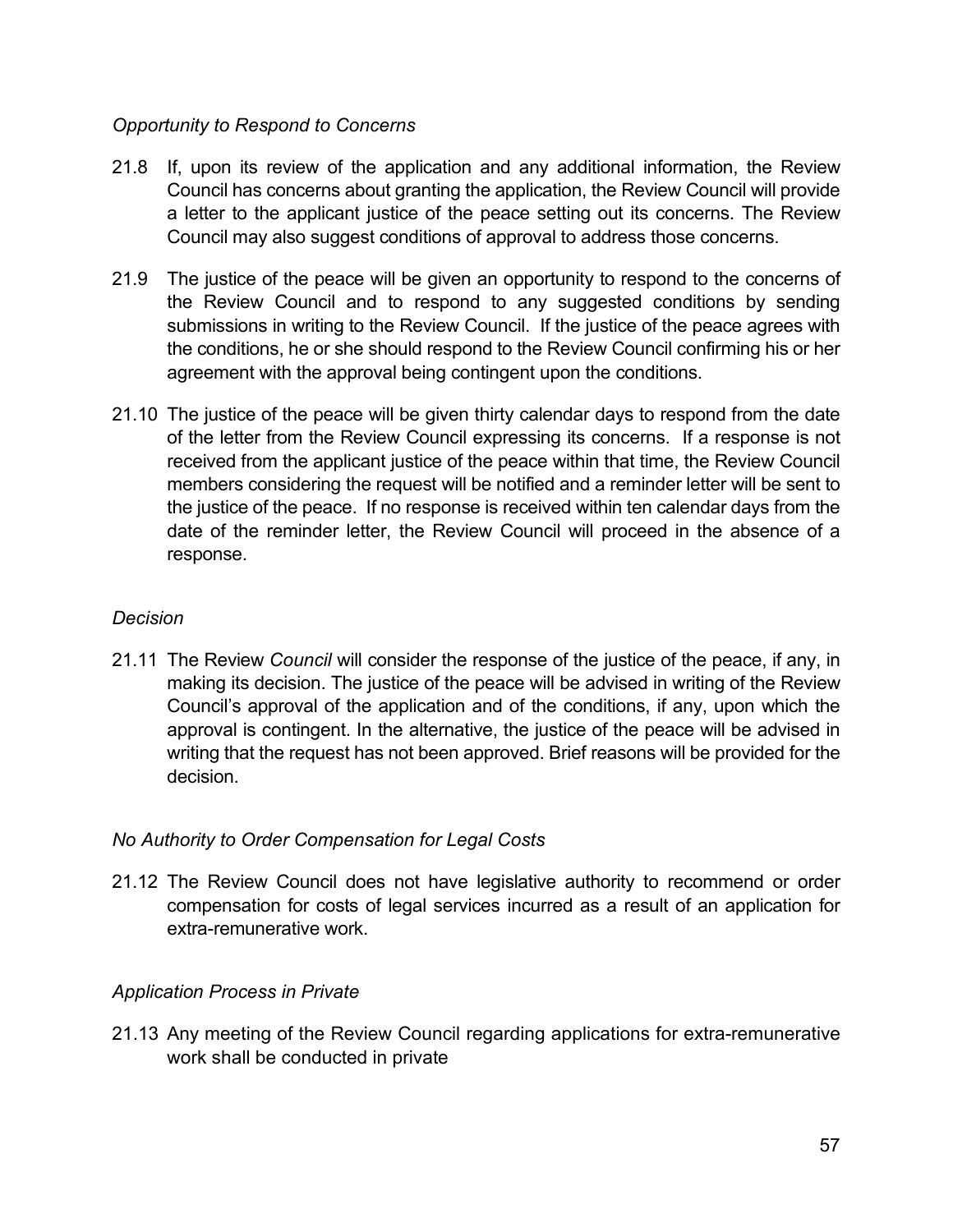# 58

### *Quorum of Review Council*

21.14 The usual rules for composition and quorum apply to meetings for the purposes of considering applications for extra-remunerative work. The Chief Justice of the Ontario Court of Justice, or in his or her absence, the Associate Chief Justice Coordinator of Justices of the Peace, shall chair meetings held for the purposes of considering applications for extra-remunerative work. Six members of the Review Council, including the chair, constitute a quorum for the purposes of dealing with an application for approval of extra-remunerative work. At least half of the members present must be judges or justices of the peace. The chair is entitled to vote, and may cast a second deciding vote if there is a tie.

subs. 8(7),(8) and (11)

# *Annual report*

21.15 After the end of each year, the Review Council shall make an annual report to the Attorney General on its affairs including a summary of each application for approval of extra-remunerative work received or dealt with during the year and the decision of the Review Council, but the report shall not include information that might identify the justice of the peace or the Region in which he or she presides.

subs. 9(7)

# **22. [ACCOMMODATION](#page-0-0) OF NEEDS**

# **Legislative Provisions**

A justice of the peace who believes that he or she is unable, because of a disability, to perform the essential duties of the office unless his or her needs are accommodated may apply to the Review Council for an order under subsection (2)

s. 5.2(1)

# *Duty of Review Council*

If the Review Council finds that the justice of the peace is unable, because of a disability, to perform the essential duties of the office unless his or her needs are accommodated, it shall order that the needs of the justice of the peace be accommodated to the extent necessary to enable him or her to perform those duties.

s. 5.2(2)

*[Undue hardship](#page-0-0)*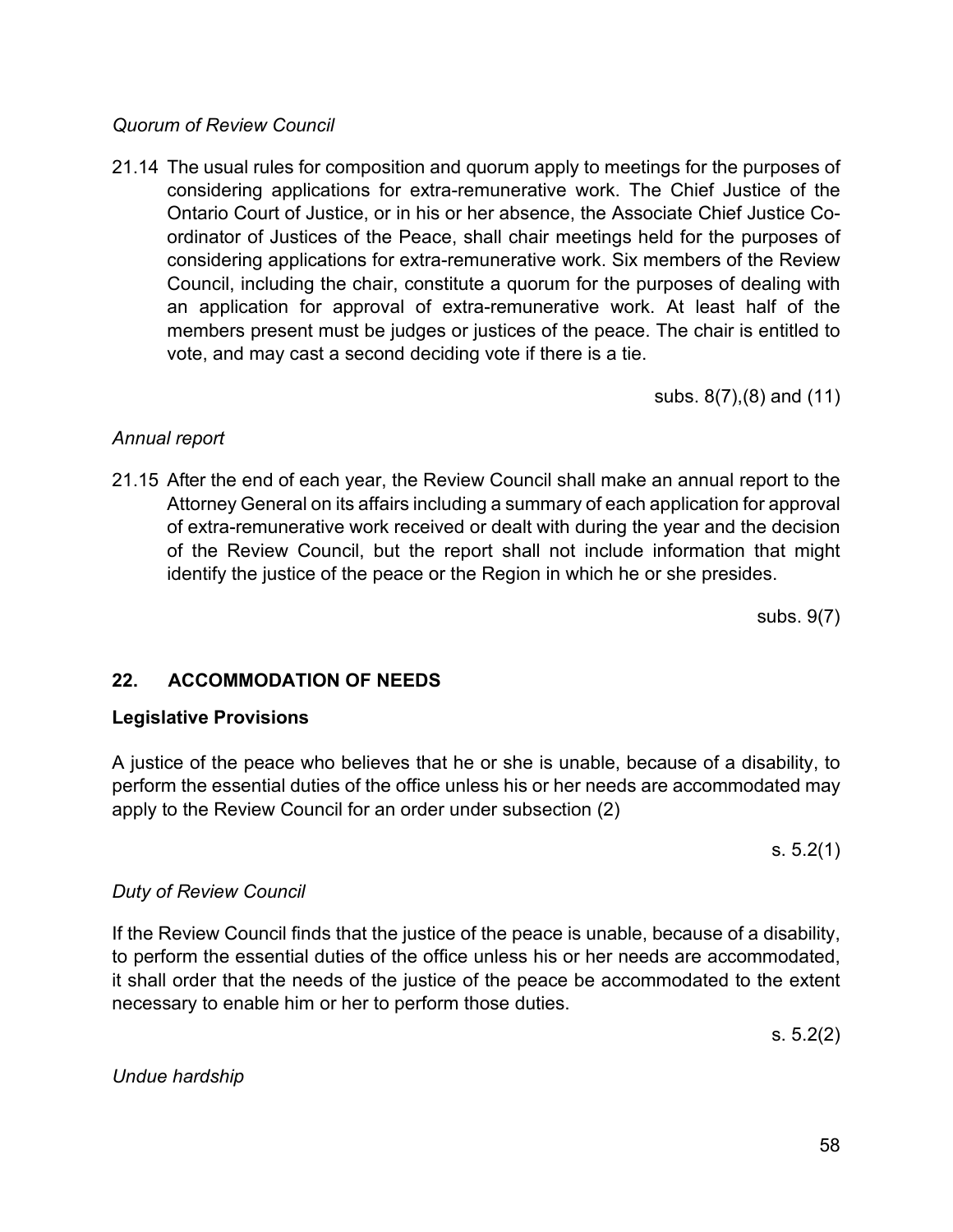Subsection (2) does not apply if the Review Council is satisfied that making an order would impose undue hardship on the person responsible for accommodating the needs of the justice of the peace, considering the cost, outside sources of funding, if any, and health and safety requirements, if any.

The Review Council shall not make an order under subsection (2) against a person without ensuring that the person has had an opportunity to participate and make

submissions.

*[Opportunity to participate](#page-0-0)*

The order binds the Crown

### **Procedural Rules**

22.1 The role of the Council must be viewed within the legislative framework of the *Justices of the Peace Act* and the legislated authority of the Regional Senior Justice under the direction of the Chief Justice of the Ontario Court of Justice pursuant to section 15(1) to direct and supervise the sittings of the justices of the peace in his or her region and the assignment of their judicial duties.

The Supreme Court of Canada has recognized that one characteristic fundamental to judicial independence is institutional independence with respect to matters of administration bearing directly on the exercise of the judicial function: *Valente v. The Queen*, [1985] 2 SCR 673 at 686. Judicial control over such matters as assignment of judges and justices of the peace, sittings of the court and court lists has been considered the essential or minimum requirement for institutional independence.

While the Council cannot assume the responsibility of assignment of judicial duties, it can consider whether, as a result of a disability, a justice of the peace is able to perform the essential duties of the office if his or her needs are accommodated.

- 22.2 Pursuant to section 5.2, the *Justices of the Peace Act* requires the Council to determine whether accommodation can be provided for a justice of the peace to perform his or her essential duties of the office.
- 22.3 Given that judicial control over assignment of justices of the peace is a component

s. 5.2(3)

s. 5.2 (4)

s. 5.2 (5)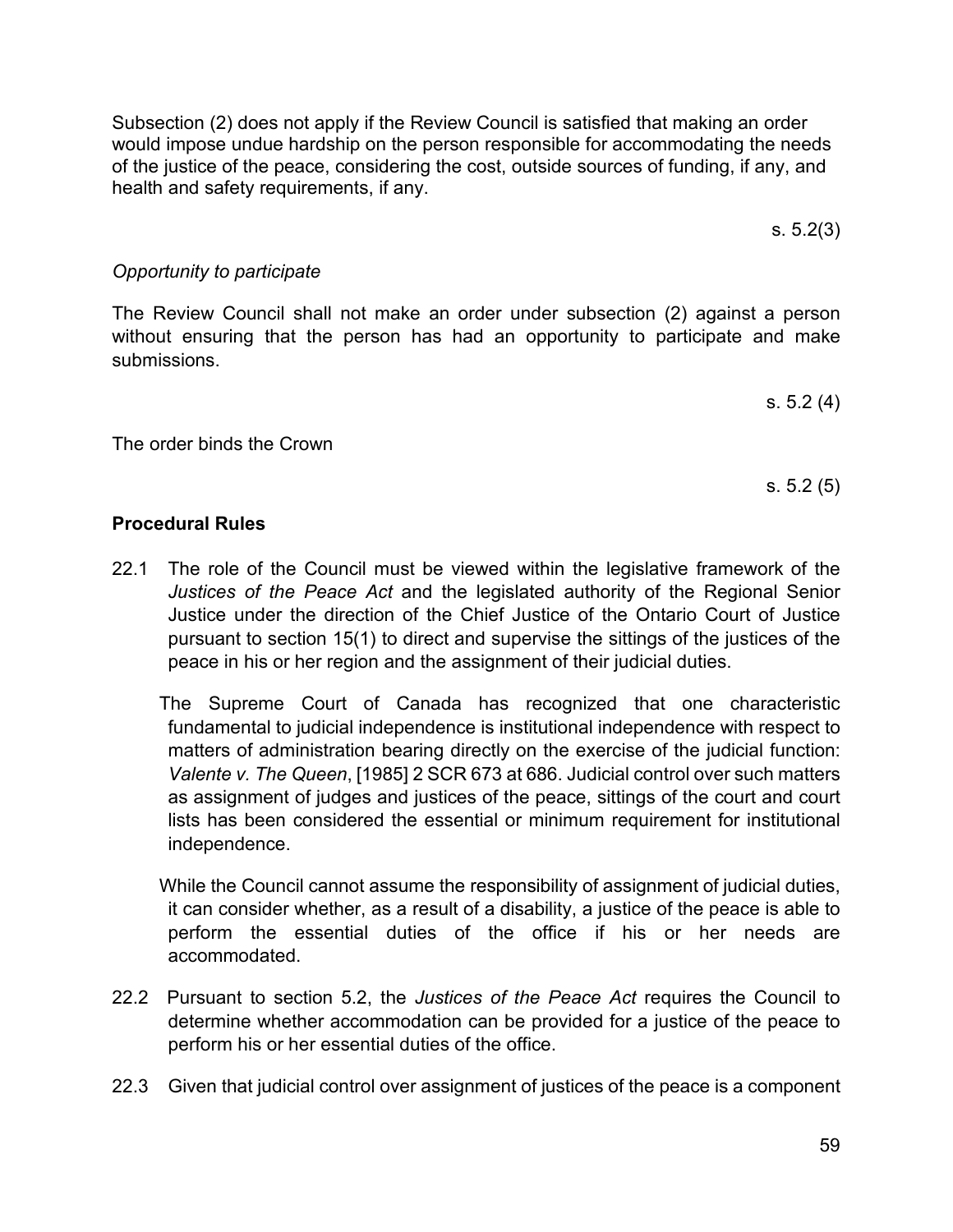of judicial independence, the Review Council may not make an order that a justice of the peace should be accommodated by assigning the justice of the peace to only a portion of his or her essential duties.

22.4 For the Review Council to properly consider an application for accommodation, the applicant justice of the peace must first exhaust the accommodation of needs process that is available for judicial officers through the Ministry of the Attorney General and provide a copy of all documents, medical evidence and decisions resulting from the justice of the peace's application through that process.

### *[Application in writing](#page-0-0)*

- 22.5 An application for accommodation of disability by a justice of the peace shall be in writing and shall include the following information:
	- a) a description of the needs to be accommodated;
	- b) a description of the essential duties of the justice of the peace's office for which accommodation is required;
	- c) a description of the item and/or service required to accommodate the justice of the peace's needs; and
	- d) a detailed medical report from a qualified doctor or other medical specialist (e.g., chiropractor, physiotherapist, etc.) supporting the justice of the peace's application for accommodation.
- 22.6 The application and supporting materials are inadmissible, without the consent of the applicant, in any investigation or hearing, other than the hearing to consider the question of accommodation
- 22.7 Disclosure of the application and supporting materials by the Justices of the Peace Review Council to the public is prohibited without the consent of the applicant.

### *[Accommodation subcommittee](#page-0-0)*

22.8 On receipt of an application, the Review Council will convene an "accommodation subcommittee" of the Review Council composed of one justice of the peace and one lay member. At its earliest convenience the accommodation subcommittee shall meet with the applicant and with any person against whom the accommodation subcommittee believes an order to accommodate may be required, and retain such experts and advice as may be required, to formulate and provide a report to the Review Council.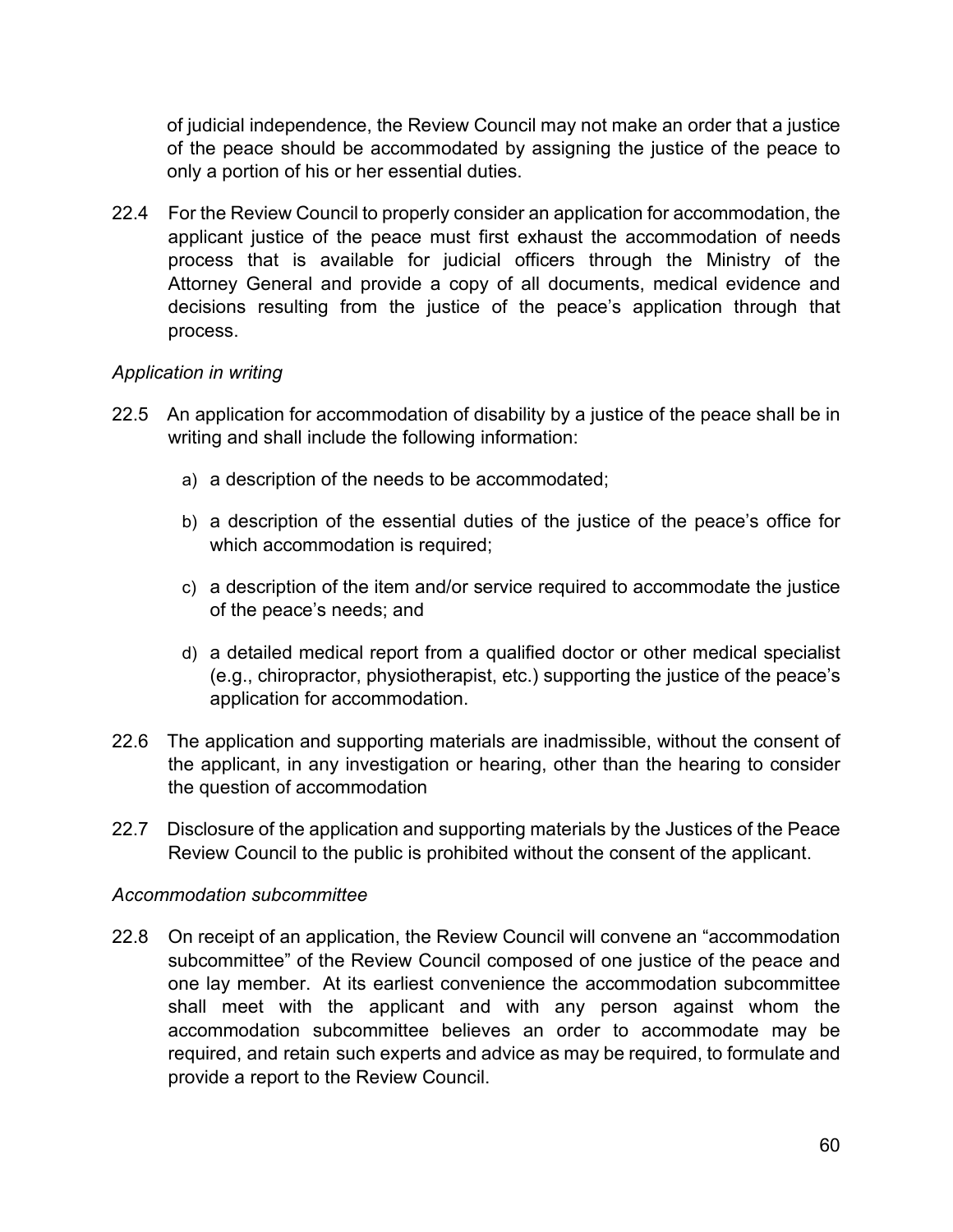### *[Report of accommodation subcommittee](#page-0-0)*

- 22.9 The accommodation subcommittee shall report its opinion to the Review Council in relation to,
	- a) whether the justice of the peace has needs arising from a disability and whether those needs require accommodation;
	- b) what item and/or service is necessary to accommodate the justice of the peace's needs;
	- c) the period of time that the item and/or service would be required to accommodate the justice of the peace's needs;
	- d) the approximate cost of the item and/or service required to accommodate the justice of the peace's needs, taking into account the estimated length of time that the item and/or service would be required,

And the report shall include all of the evidence that the accommodation subcommittee considered in determining the cost of the accommodation.

22.10 If, after meeting with the applicant, the accommodation subcommittee is of the view that the applicant does not suffer from a disability, it shall communicate this fact to the Review Council in its report.

### *[Initial consideration of application and report](#page-0-0)*

22.11 Once the accommodation subcommittee has delivered its report, the Review Council shall meet, at its earliest convenience, to consider the application and the report of the accommodation subcommittee in order to determine whether or not the application for accommodation gives rise to an obligation under the statute to accommodate the applicant short of undue hardship.

### *Threshold test for qualification*

- 22.12 When considering the application and the report, the Review Council shall be guided generally by human rights jurisprudence applicable to its jurisdiction as it relates to,
	- a) the definition of "disability";
	- b) the content of the duty to accommodate; and
	- c) the procedures developed in the jurisprudence for the purposes of determining whether an order to accommodate is warranted.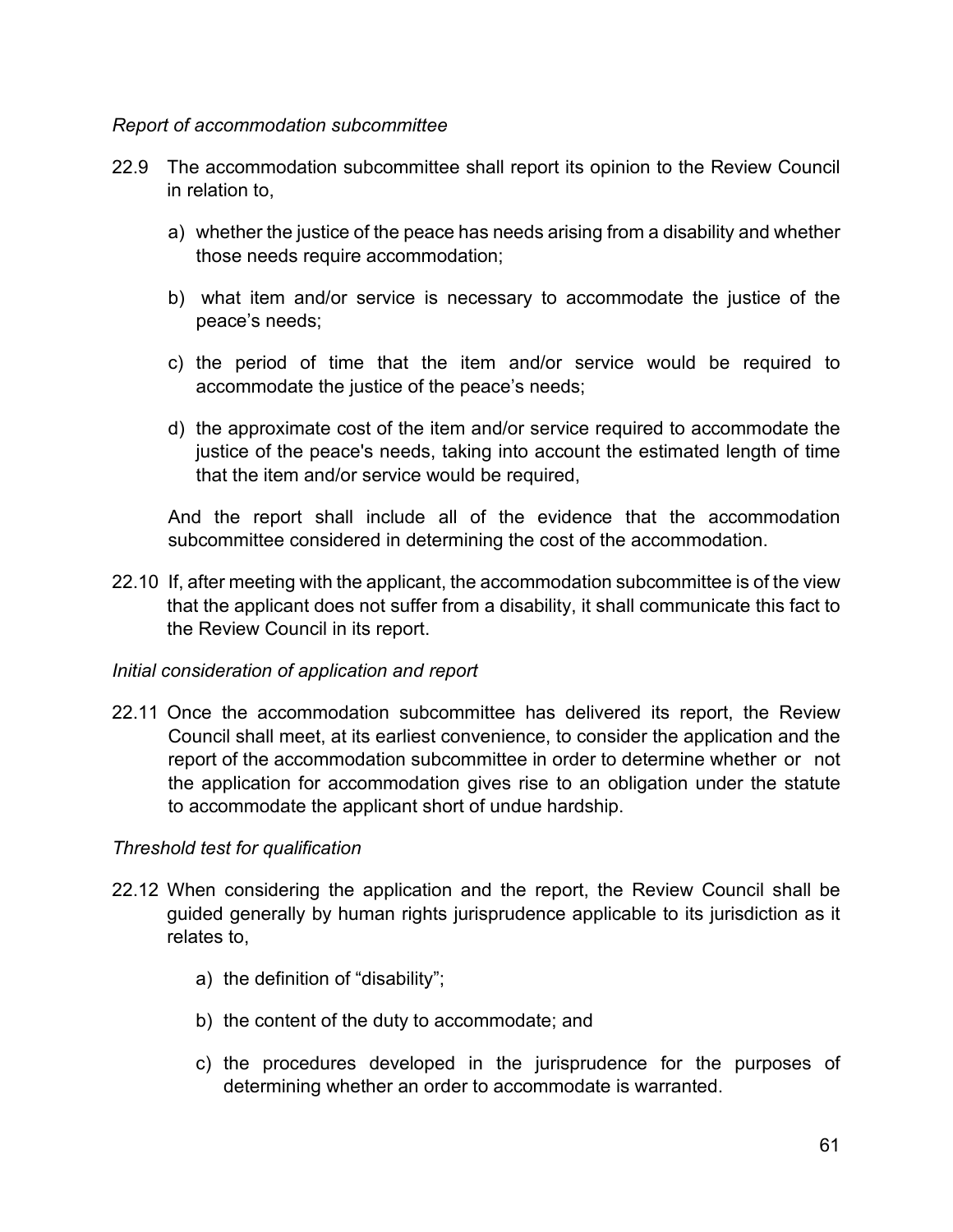22.13 The Council shall consider a condition to amount to a disability where it may interfere with the ability of a justice of the peace to perform the essential functions of his or her office.

### *[Notification of Minister](#page-0-0)*

22.14 If the Review Council,

- a) is satisfied that the justice of the peace's condition meets the threshold test for qualification as a disability; and
- b) is considering making an order to accommodate the justice of the peace,

the Review Council shall, at its earliest convenience, provide a copy of the application for accommodation and the report of the accommodation subcommittee to the Attorney General.

- 22.15 The Review Council shall give notice to the Minister that the Minister may make written submissions regarding whether any Order to accommodate a justice of the peace's disability that the Review Council is considering would cause undue hardship to the Ministry of the Attorney General or any other person affected by the said order to accommodate. The Review Council will view the Minister, or any other person against whom an order to accommodate may be made, as having the onus of showing that accommodating the applicant will cause undue hardship.
- 22.16 The Review Council shall request that the Minister respond to the notice of application for accommodation within 30 days of the Minister receiving such notice.
- 22.17 The Review Council shall stipulate in its notice to the Minister that, in the event the Attorney General does not acknowledge the notice or does not make written submissions, the Review Council will proceed with making an Order to accommodate the justice of the peace in accordance with the justice of the peace's application and the Review Council's initial determination of the matter.
- 22.18 The Minister shall, within 30 days, advise the Review Council whether or not the Minister intends to make written submissions regarding the application for accommodation.
- 22.19 If the Minister intends to make written submissions regarding the application for an order to accommodate, such submissions shall be made within 60 days of the Minister advising the Review Council of an intention to respond.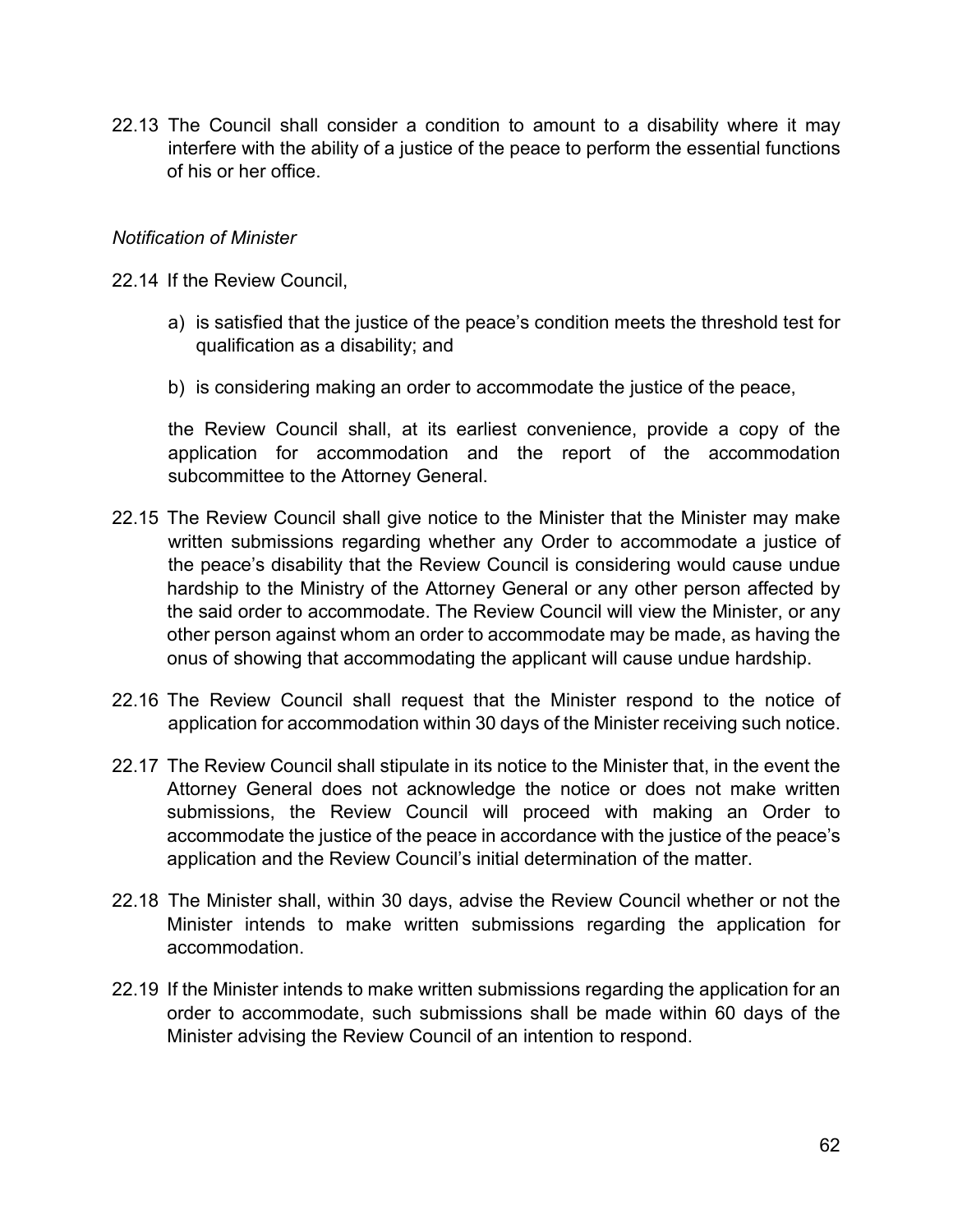### *[Meeting to determine order to accommodate](#page-0-0)*

- 22.20 After receipt of the Minister's submissions with respect to undue hardship or the expiration of the time period specified in the notice to the Minister, whichever comes first, the Council shall meet, at its earliest convenience, to determine the order it shall make to accommodate the justice of the peace's needs.
- 22.21 The Review Council shall, before making its determination, consider the justice of the peace's application, and any supporting materials and submissions regarding the question of undue hardship.
- 22.22 In considering whether accommodation of the applicant will cause undue hardship, the Review Council will generally be guided by human rights jurisprudence relating to the question of whether undue hardship will be caused, considering the cost, outside sources of funding, if any, and health and safety requirements, if any.

# *[Chair and quorum](#page-0-0)*

22.23 The usual rules for composition and quorum apply to meetings for the purposes of considering applications for accommodation. The Chief Justice of the Ontario Court of Justice, or in his or her absence, the Associate Chief Justice Coordinator of Justices of the Peace, shall chair meetings held for the purposes of ordering accommodation. Six members of the Review Council, including the chair, constitute a quorum for the purposes of dealing with an application for accommodation of needs. At least half the members present must be judges or justices of the peace. The chair is entitled to vote, and may cast a second deciding vote if there is a tie.

# *[Copy of Order](#page-0-0)*

22.24 If the Review Council makes an Order to accommodate a justice of the peace's disability, a copy of the order shall be provided to the justice of the peace and to any other person affected by the order within 10 calendars days of the date on which the decision was made.

# **23. REVIEW COUNCIL – GENERAL**

# **Legislative Provisions**

The Council known in English as the Justices of the Peace Review Council and in French as Conseil d'évaluation des juges de paix is continued and shall be composed of,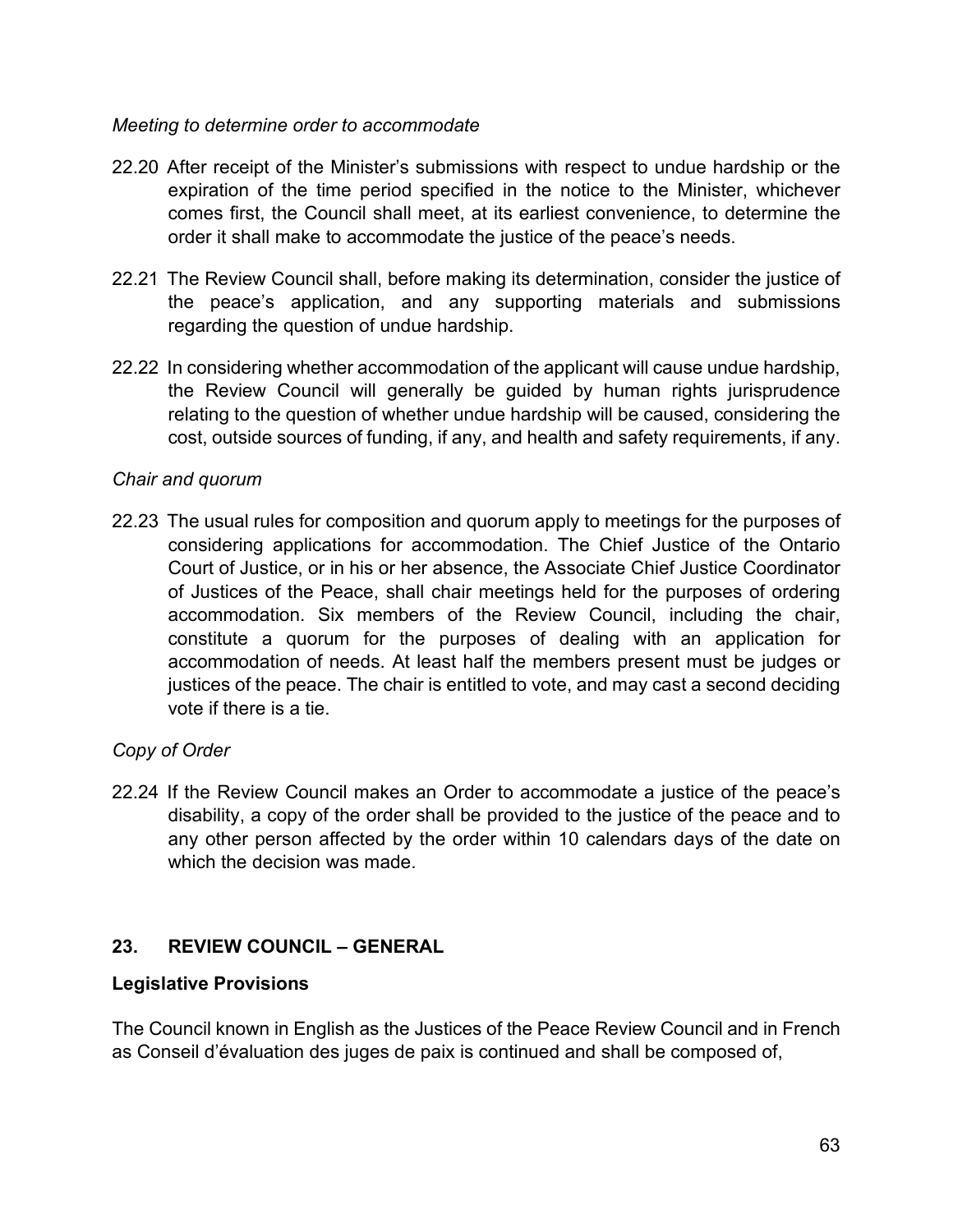- a. the Chief Justice of the Ontario Court of Justice, or another judge of the Ontario Court of Justice designated by the Chief Justice;
- b. the Associate Chief Justice Coordinator of Justices of the Peace;
- c. three justices of the peace appointed by the Chief Justice of the Ontario Court of Justice;
- d. two judges of the Ontario Court of Justice appointed by the Chief Justice of the Ontario Court of Justice;
- e. one regional senior justice of the peace appointed by the Chief Justice of the Ontario Court of Justice;
- f. a lawyer appointed by the Attorney General from a list of three names submitted to the Attorney General by the Law Society of Upper Canada;
- g. four persons appointed by the Lieutenant Governor in Council on the recommendation of the Attorney General.

s. 8 (1) and (3)

### *[Functions](#page-0-0)*

The functions of the Review Council are,

- (a) to consider applications under section 5.2 for the accommodation of needs;
- (b) to establish complaints committees from among its members to review and investigate complaints under section 11;
- (b.1) to approve criteria under subsection 6 (5) for granting approval for justices of the peace to continue in office once they reach 65 years of age;
- (c) to review and approve standards of conduct under section 13;
- (d) to deal with continuing education plans under section 14; and
- (e) to decide whether a justice of the peace may engage in other remunerative work.

s. 8 (2)

# *[Quorum](#page-0-0)*

The following quorum rules apply: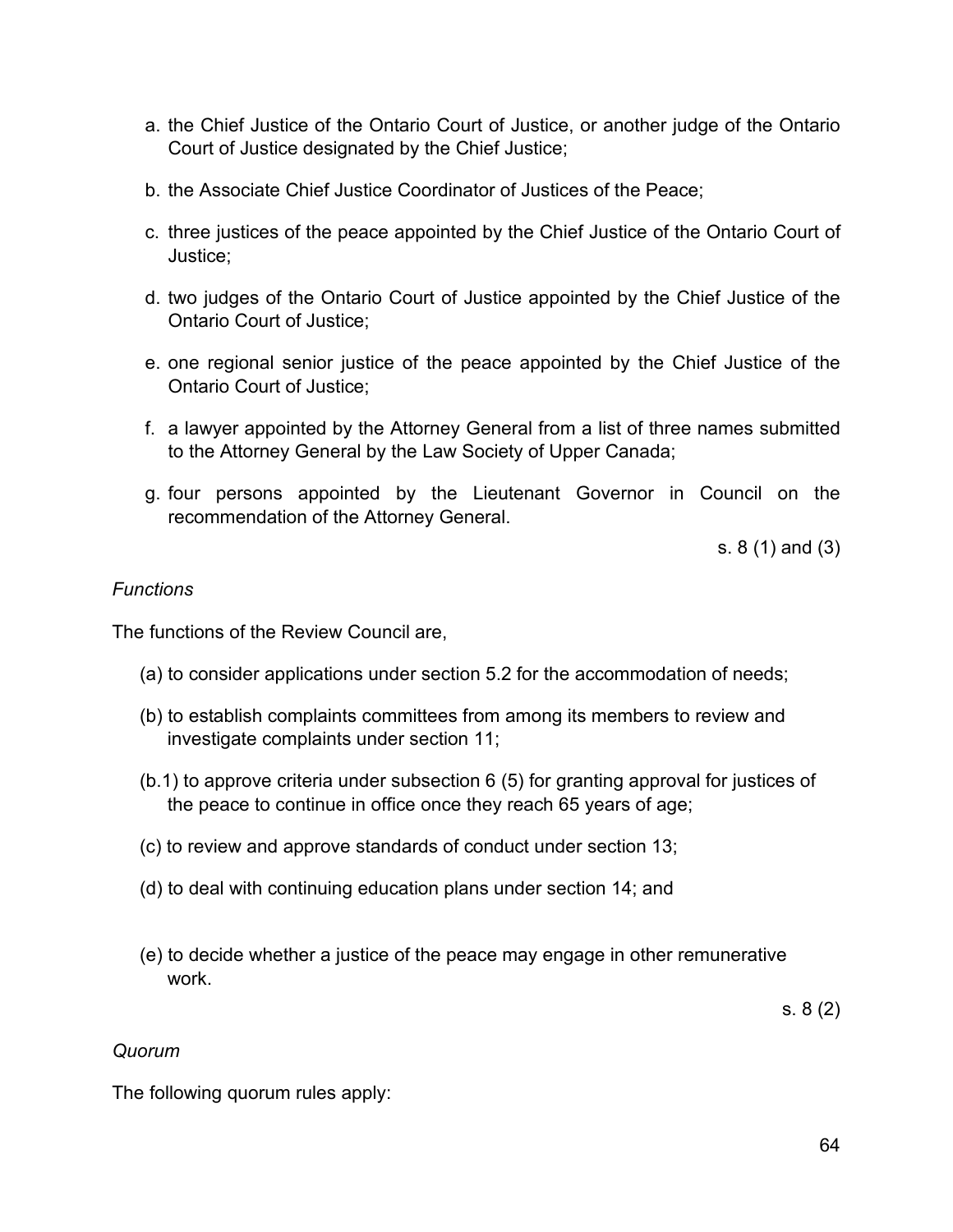### 1. Six members, including the chair, constitute a quorum.

2. At least half the members present must be judges or justices of the peace.

# *[Meetings](#page-0-0)*

The Review Council may hold its meetings in person or through electronic means, including telephone conferencing and video conferencing.

s. 8 (24)

s. 8 (11)

# *[Standards of conduct](#page-0-0)*

The Associate Chief Justice Coordinator of Justices of the Peace may establish standards of conduct for justices of the peace, including a plan for bringing the standards into effect, and shall implement the standards and plan when they have been reviewed and approved by the Review Council.

s. 13 (1)

### *[Approval of continuing education plans](#page-0-0)*

The Associate Chief Justice Coordinator of Justices of the Peace shall establish a plan for the continuing education of justices of the peace, and shall implement the plan when it has been reviewed and approved by the Review Council.

### *[Assistance to Review Council](#page-0-0)*

Such employees as are considered necessary for the proper conduct of the affairs of the Review Council may be appointed under Part III of the *Public Service of Ontario Act, 2006*.

The Review Council may engage persons, including counsel, to assist it and its complaints committees and hearing panels.

s. 8 (15)

s. 8 (14)

s. 14 (1)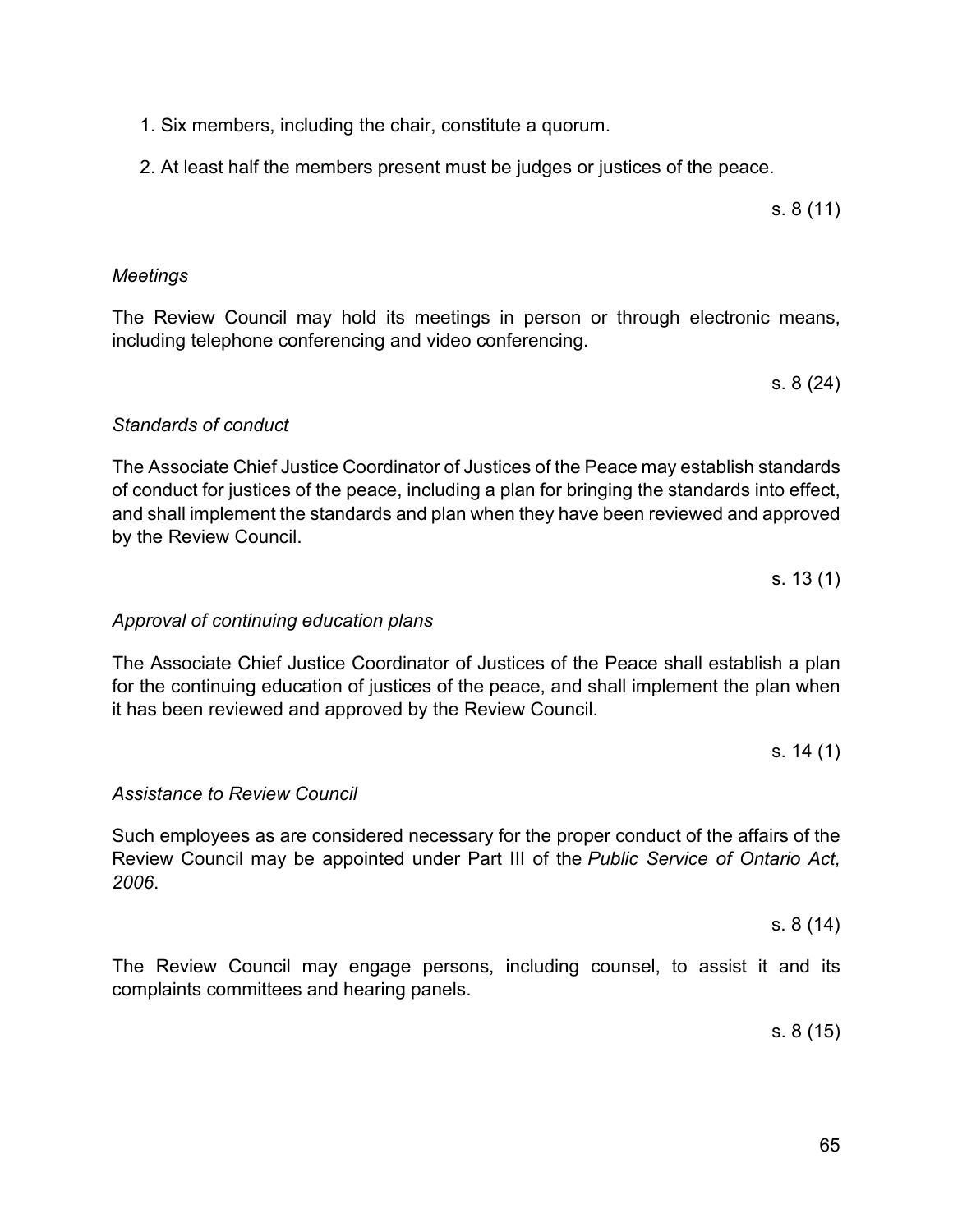### *[Provision](#page-0-0) of information to public*

The Review Council shall provide, in courthouses and elsewhere, information about itself and about its role in the justice system, including information about how members of the public may obtain assistance in making complaints.

Where necessary, the Review Council shall arrange for the provision of assistance to members of the public in the preparation of documents for making complaints.

The Review Council shall provide province-wide free telephone access, including telephone access for the deaf, to information about itself and its role in the justice system.

The Review Council may establish rules of procedure for complaints committees and for hearing panels and the Review Council shall make the rules available to the public.

*[Use of official languages of the courts](#page-0-0)*

The information provided under subsections 9 (1), (3) and (4) and any rules established under subsection 10 (1) shall be made available in English and French

*[Annual Report](#page-0-0)*

*Same, publication*

*Rules* 

After the end of each year, the Review Council shall make an annual report to the Attorney General on its affairs, in English and French, including, with respect to all complaints received or dealt with during the year, a summary of the complaint, the findings and a statement of the disposition, but the report shall not include information that might identify the justice of the peace, the complainant or a witness.

(8) The Review Council shall, no earlier than 15 but no later than 30 days after making the report, publish it in English and French on its website.

s.10 (1)

s. 10.1(1)

s. 9(7)

s. 9 (1)

s.9 (3)

s.9 (4)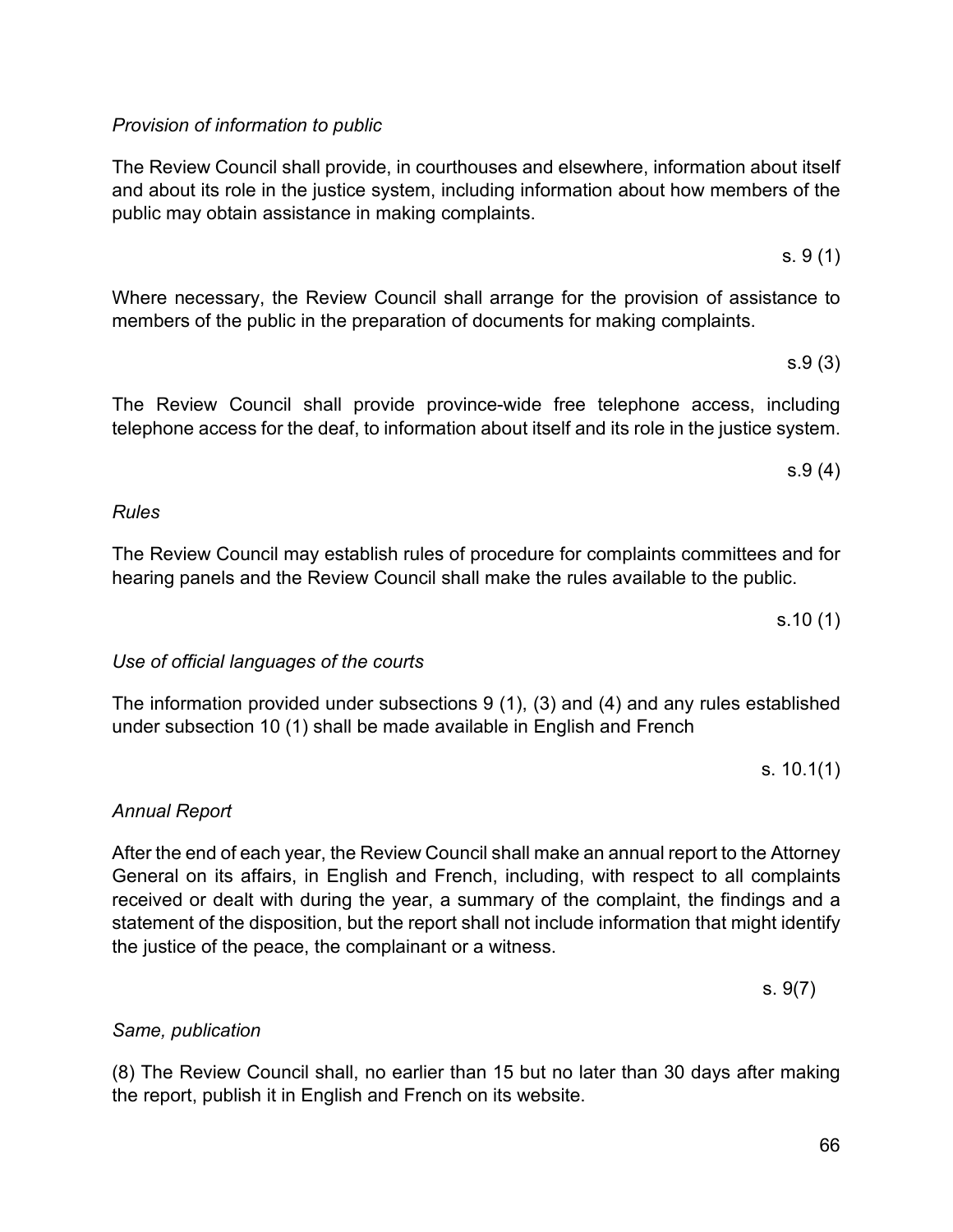s. 9(8)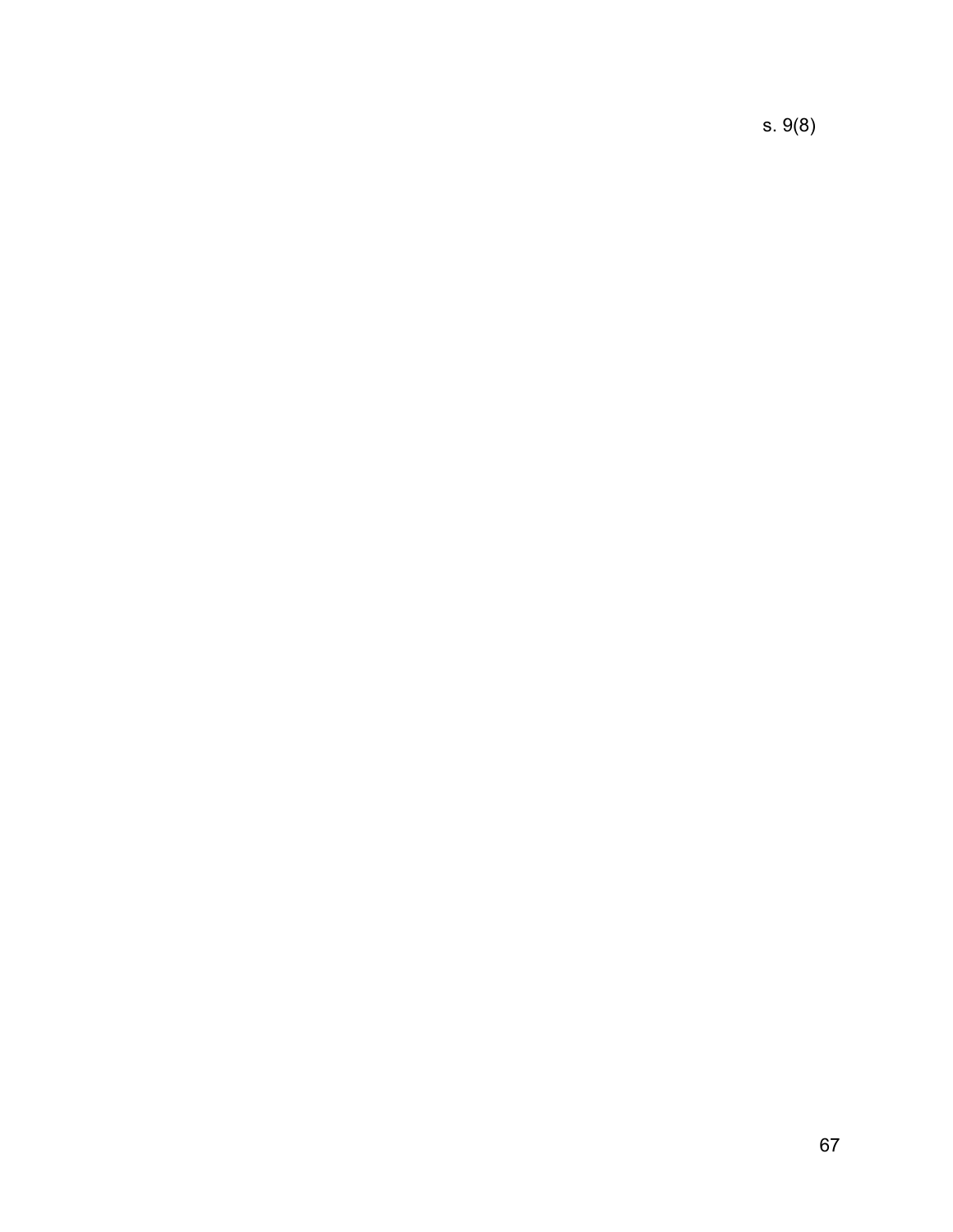# **APPENDIX A –** *[Justices of the Peace Act](#page-0-0)*

R.S.O. 1990, CHAPTER J.4

For the most recent version of the Act, see E-laws Ontario: <https://www.ontario.ca/laws/statute/90j04>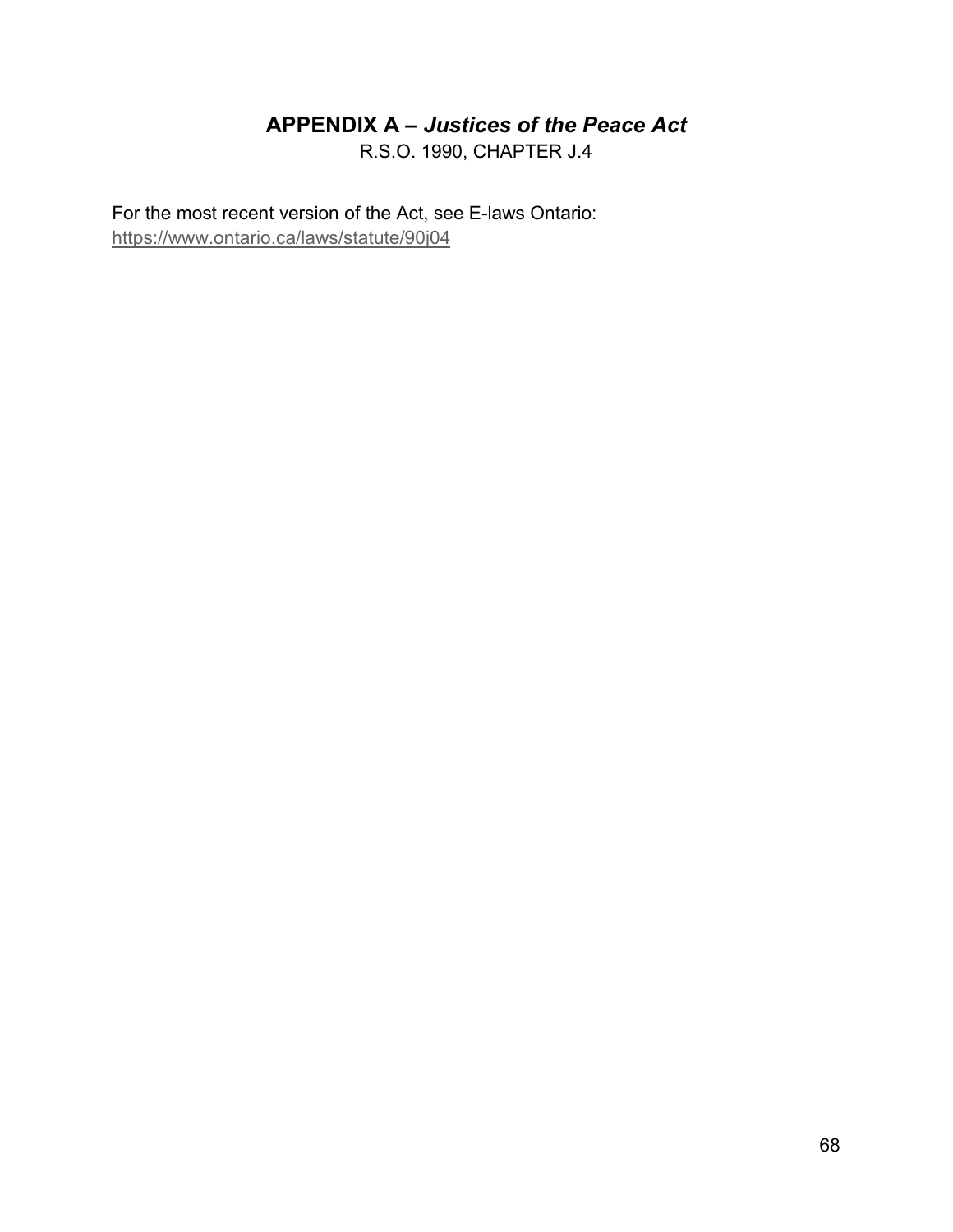# **APPENDIX B -** *Statutory Powers Procedure Act*

For the most recent version of the Act, see E-laws Ontario: <https://www.ontario.ca/laws/statute/90s22>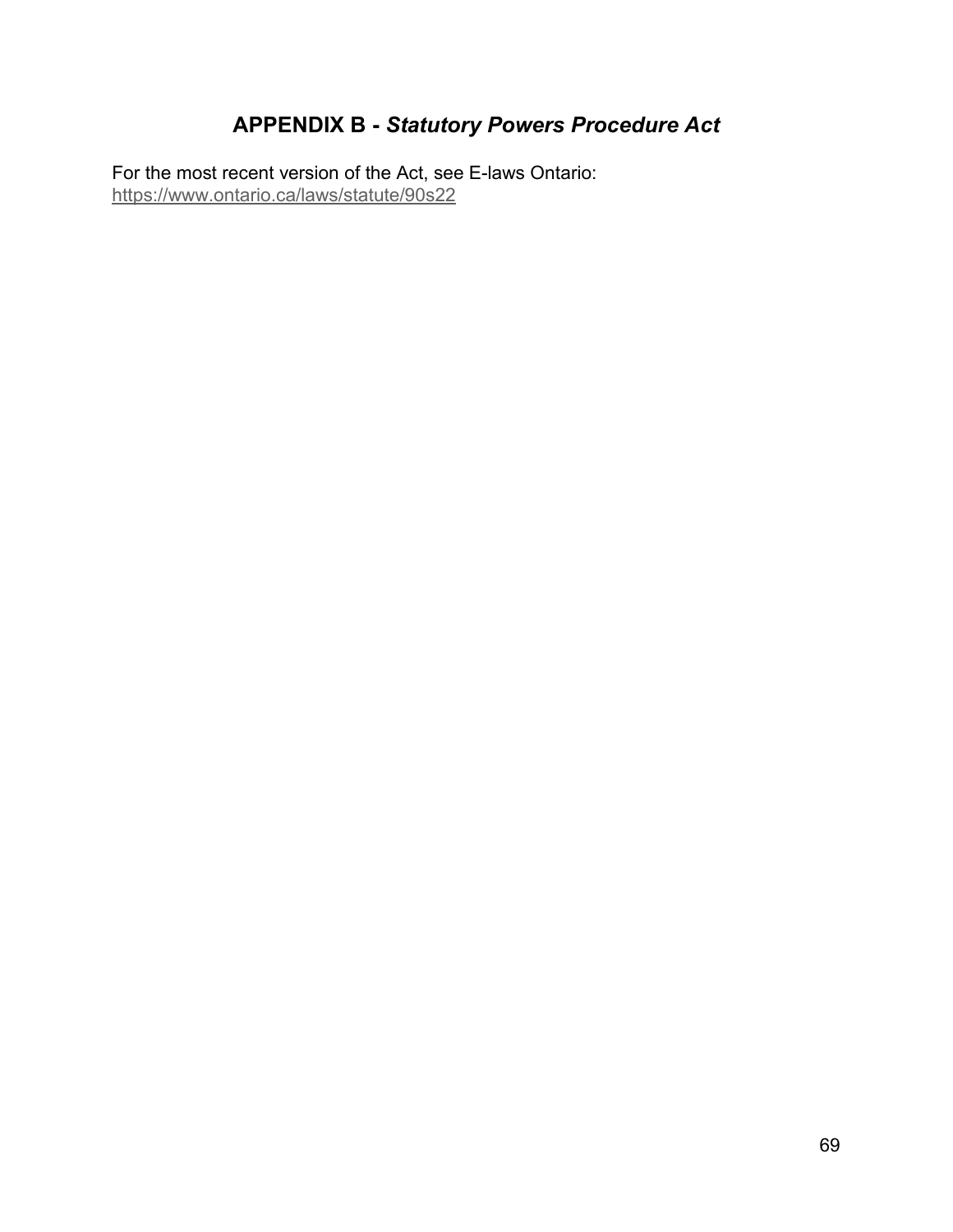# **APPENDIX C - Protocol Regarding the Use of Electronic Communication Devices in JPRC Hearing Proceeding[s15](#page-69-0)**

This Protocol is founded on the "open courts" principle, which requires transparency and accountability in the judicial system to foster public confidence in the administration of justice.

# **(1) Application**

This Protocol applies to all persons attending or participating in a location where public proceedings are being held before a Hearing Panel of the Justices of the Peace Review Council (JPRC) regarding the conduct of a justice of the peace. Use of electronic communication devices should never interfere with the hearing proceedings or the ability to have a fair hearing.

# **(2) Definitions**

"Electronic communication devices" include all computers, personal electronic and digital devices, and mobile, cellular and smart phones.

"Hearing Panel" means the three-person panel consisting of a judge of the Ontario Court of Justice and a justice of the peace of the Ontario Court of Justice and a community or lawyer member.

# **(3) Use of Electronic Communication Devices in Hearings**

The use of electronic communication devices in silent or vibrate mode is permitted, except as follows:

- i. The presiding Hearing Panel orders otherwise.
- ii. Legislation (e.g. the *Justices of the Peace Act* or the *Statutory Powers Procedures Act*) or the Hearing Panel restricts public attendance.
- iii. No photos or videos may be taken unless there is a Hearing Panel order otherwise.
- iv. Audio recording of proceedings is permitted by counsel, members of the media, and litigants for note-taking purposes only but the Hearing Panel must be advised before the recording is commenced. These audio recordings cannot be transmitted.

<span id="page-69-0"></span><sup>&</sup>lt;sup>15</sup> The Justices of the Peace Review is a body independent of the Ontario Court of Justice with jurisdiction to investigate and dispose of complaints about the conduct of justices of the peace of that Court. The Review Council notes that the Ontario Court of Justice has established a **Protocol Regarding the Use of Electronic Communication Devices in Court Proceedings** and has decided to adopt the rules of that Protocol as set out above for its hearings.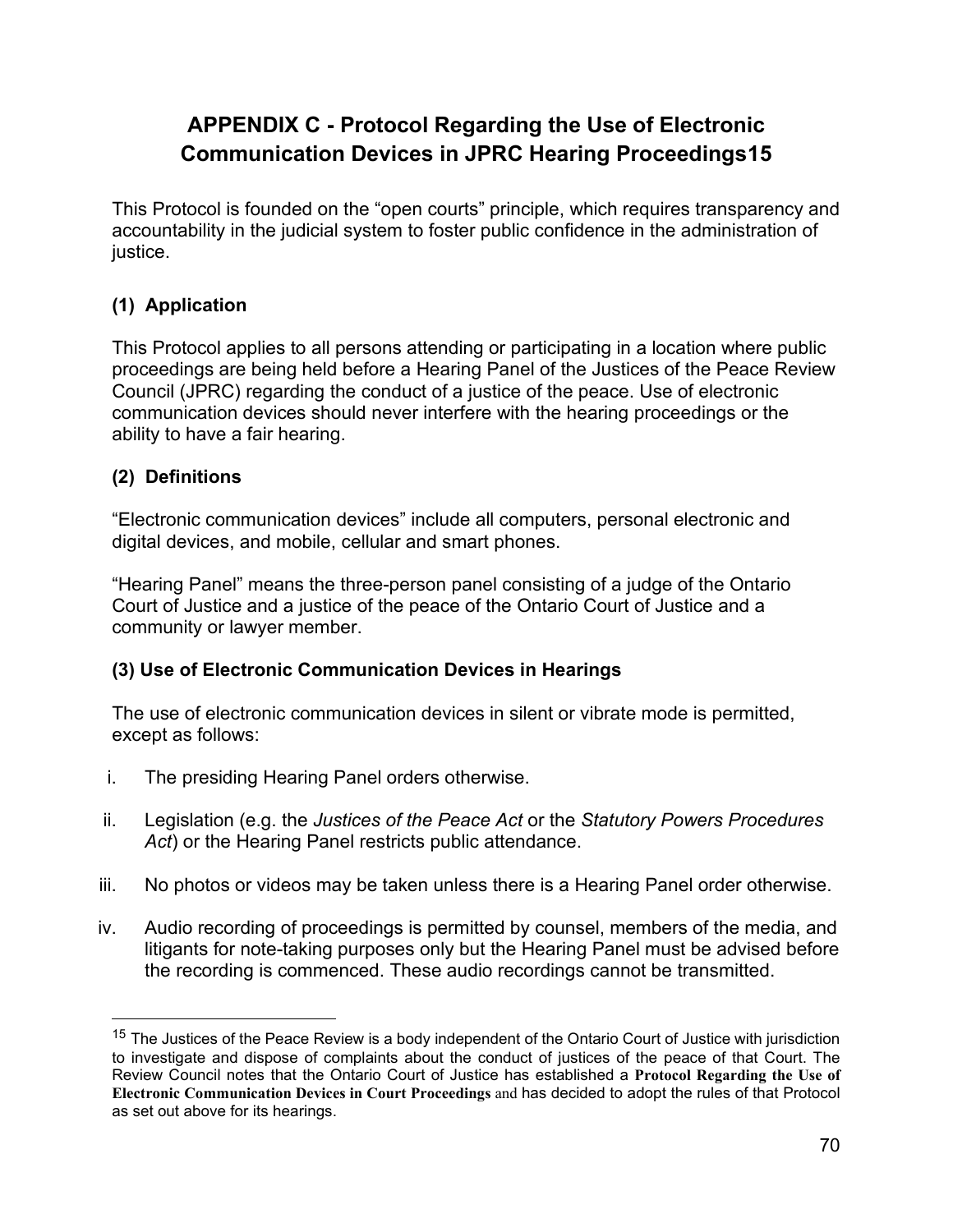v. Talking on electronic communication devices is not permitted while the hearing is in session.

# **(4) Publication Bans and Other Restrictions**

Anyone using an electronic communication device to transmit information has the responsibility to identify and comply with any publication bans, sealing orders, or other restrictions imposed by statute or by order of the Hearing Panel.

# **(5) Hearing Panel Orders**

The presiding Hearing Panel retains overriding responsibility to maintain hearing room decorum and to ensure that proceedings are conducted in a manner consistent with the proper administration of justice. In deciding whether to restrict the use of electronic communication devices, the Hearing Panel may consider whether there is evidence regarding factors such as:

- i. whether the use of electronic communication devices would disrupt the proceedings or interfere with the proper functioning of the electronic equipment being used to make a proper record of the hearing; or
- ii. whether the use of electronic communication devices would interfere with witness testimony, or unreasonably infringe anyone's privacy or security.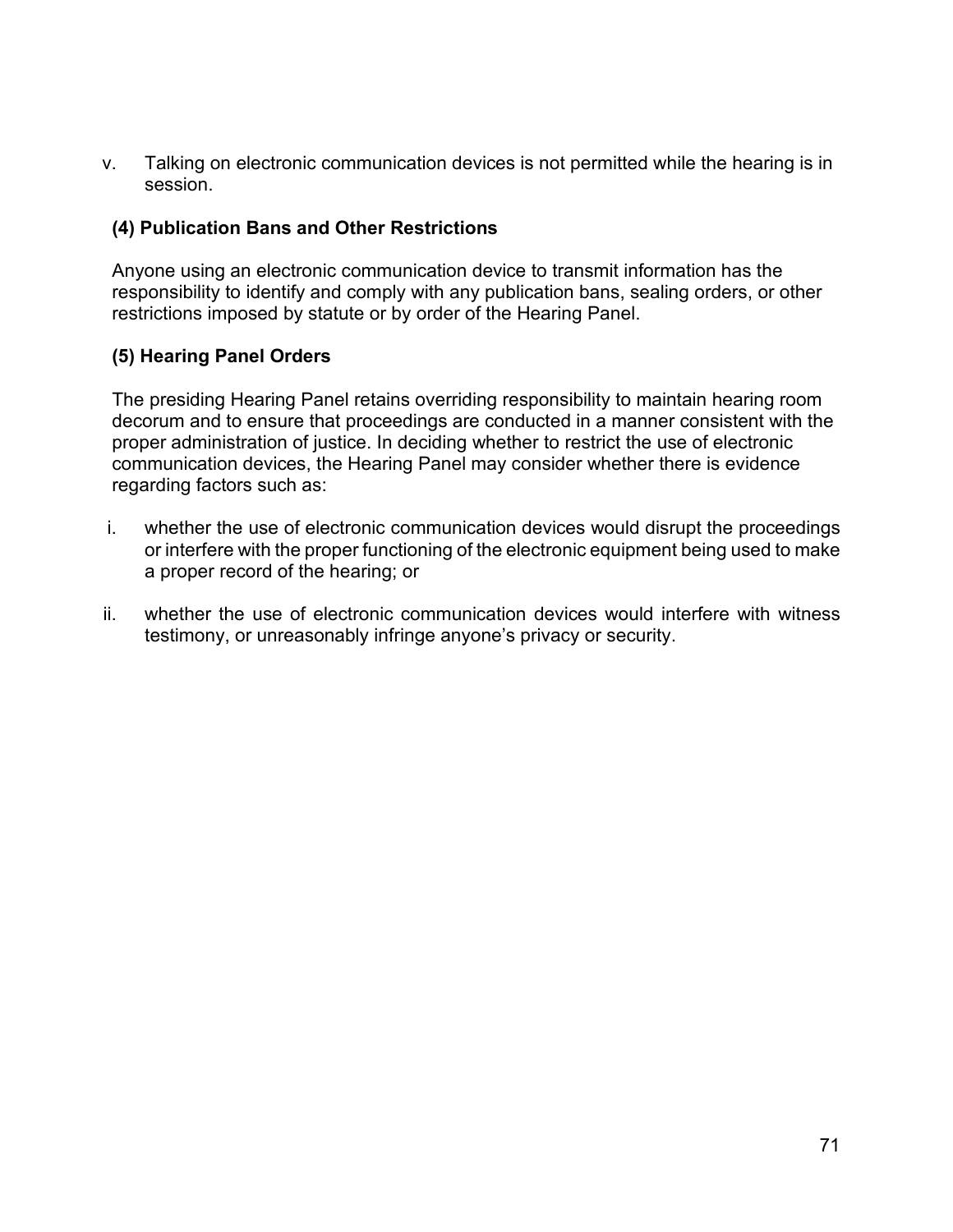# **APPENDIX D – Notice of Hearing Template**

### **JUSTICES OF THE PEACE REVIEW COUNCIL**

**IN THE MATTER OF** a complaint respecting Justice of the Peace in the [name] Region

# **NOTICE OF HEARING**

The Justices of the Peace Review Council (the "Review Council"), pursuant to subsection 11(15)(c) of the *Justices of the Peace Act*, R.S.O. 1990, c. J.4, as amended (the "*Act*"), has ordered that the following matter of a complaint regarding the conduct or actions of Justice of the Peace [name] be referred to a Hearing Panel of the Review Council, for a formal hearing under section 11.1 of the *Act*.

It is alleged that you have conducted yourself in a manner that is incompatible with the due execution of your office and that by reason thereof you have become incapacitated or disabled from the due execution of your office. The particulars of the complaint regarding your conduct are set out in Appendix "A" to this Notice of Hearing.

**The Hearing Panel of the Review Council will convene at the Justices of the Peace Review Council Boardroom, [location] or by teleconference, on [day], the [date] day of [month], [year], at [time] a.m. in the forenoon or as soon thereafter as the Hearing Panel of the Review Council can be convened to set a date for the hearing into the complaint.**

A justice of the peace whose conduct is the subject of a formal hearing before the Review Council may be represented by counsel and shall be given the opportunity to be heard and to produce evidence.

The Review Council may, pursuant to subsection 11.1(10) of the *Justices of the Peace Act,* dismiss the complaint after completing the hearing, with or without a finding that it is unfounded or, if it upholds the complaint, it may:

- (a) warn the justice of the peace;
- (b) reprimand the justice of the peace;
- (c) order the justice of the peace to apologize to the complainants or to any other person;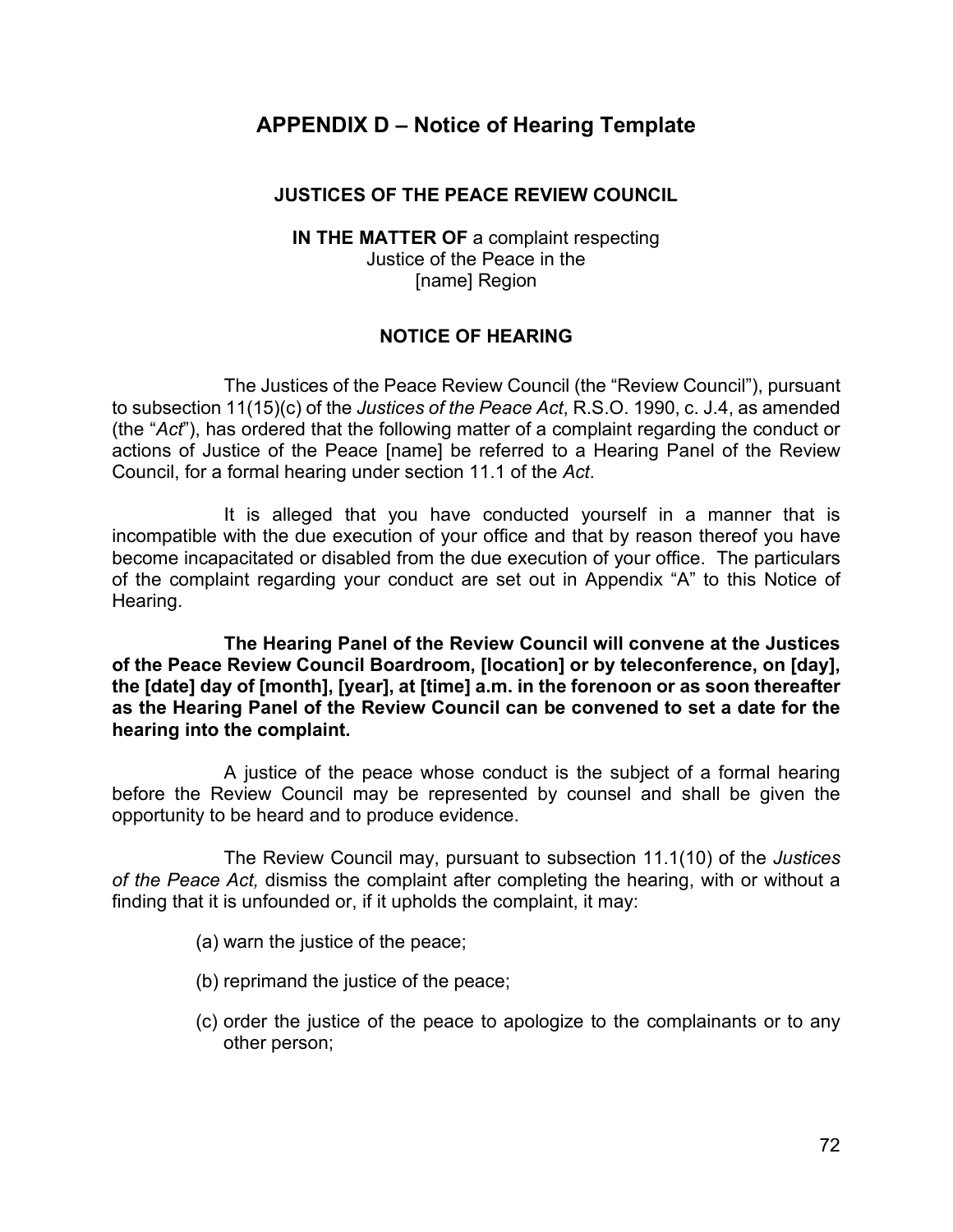- (d) order that the justice of the peace take specified measures, such as receiving education or treatment, as a condition of continuing to sit as a justice of the peace;
- (e) suspend the justice of the peace with pay, for any period;
- (f) suspend the justice of the peace without pay, but with benefits, for a period up to 30 days; or
- (g) recommend to the Attorney General that the justice of the peace be removed from office in accordance with section 11.2 of the *Justices of the Peace Act*.

You, your counsel or your representative may contact the office of the solicitor retained on behalf of the Review Council to act as presenting counsel in this matter, [name of presenting counsel].

If you fail to attend before the Review Council in person or by representative, the Review Council may proceed with the hearing in your absence and you will not be entitled to any further notice of the proceeding.

 $[Date]$ 

[signed by the Registrar], **Registrar** Justices of the Peace Review Council

#### TO: **Justice of the Peace [name]**

#### APPENDIX "A" TO THE NOTICE OF HEARING

#### PARTICULARS OF THE COMPLAINT

The particulars of the complaint regarding the conduct of His/Her Worship [name] are set out below: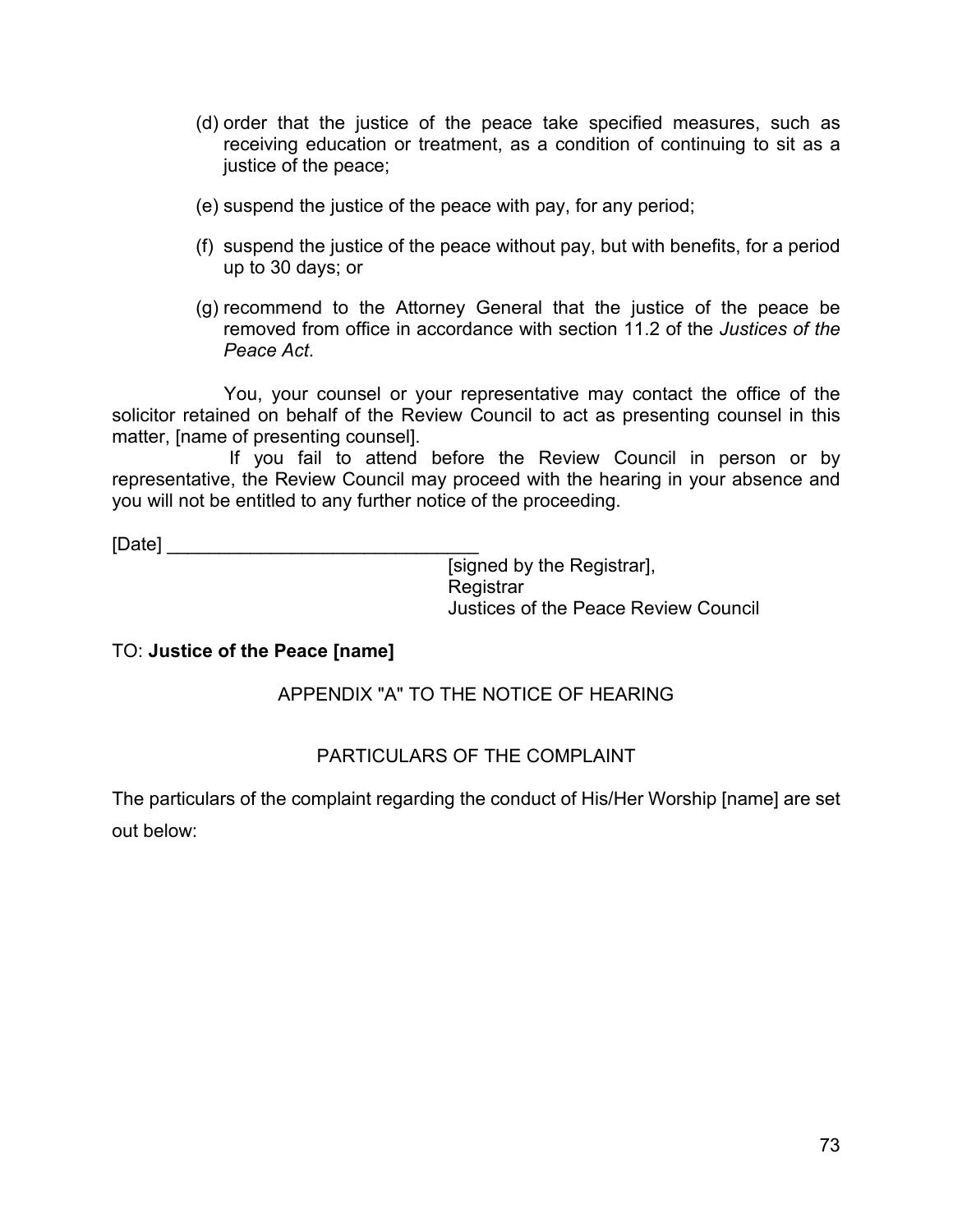# **APPENDIX E– Agreed Statement of Facts Template**

**IN THE MATTER OF** a hearing under section 11.1 of the *Justices of the Peace Act* about the conduct of Justice of the Peace [name] of the Ontario Court of Justice

His/Her Worship [name], and Counsel for His/Her Worship, [name of lawyer], and Presenting Counsel, [name of Presenting Counsel], agree as provided herein:

### *A. General Principles*

- 1. The *Principles of Judicial Office for Justices of the Peace of the Ontario Court of Justice* state that the justices of the peace of the Ontario Court of Justice recognize their duty to establish, maintain, encourage and uphold high standards of personal conduct and professionalism so as to preserve the independence and integrity of their judicial office and to preserve the faith and trust that society places in the individuals who have agreed to accept the responsibilities of judicial office.
- 2. Public confidence in and respect for the judiciary are essential to an effective judicial system and, ultimately, to democracy founded on the rule of law. One factor which is capable of undermining public respect and confidence is the conduct of justices of the peace, in and out of court, that demonstrates a lack of integrity, independence or impartiality.
- 3. The public expects that justices of the peace must be and must give the appearance of being an example of impartiality, independence and integrity.

## *B. Background*

- 4. His/Her Worship [name], the subject of the complaint, is now and was at all times referred to in this document, a justice of the peace of the Ontario Court of Justice assigned to preside in the [region]. Justice of the Peace [name] has served in that capacity since [date].
- 5. On [date], the Justices of the Peace Review Council received a written complaint from ….
- 6. The allegations were investigated by a complaints committee of the Review Council. On [date], His/Her Worship was provided with the opportunity to respond to the complaint.